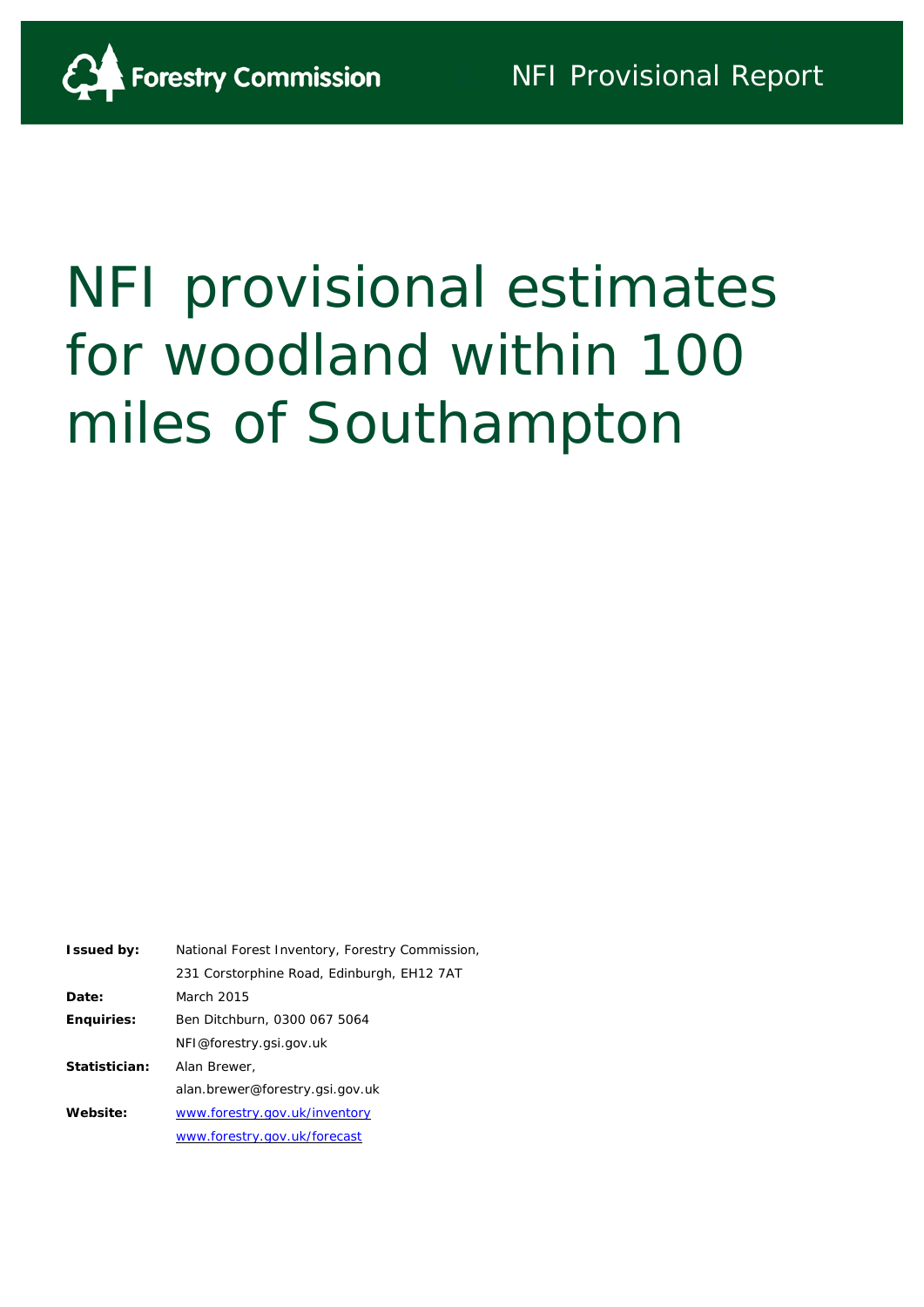# Summary

This report provides a detailed picture of the stocked area in woodland, the standing volume of timber and the associated live biomass and carbon stocks for woodland within a 100-mile radius of Southampton. These estimates are a subset of those published as part of the 2012 growing stock information presented in the National Forest Inventory (NFI) *50-year forecast of softwood timber availability* (2014) and *50-year forecast of hardwood timber availability* (2014). NFI reports are published at [www.forestry.gov.uk/inventory.](http://www.forestry.gov.uk/inventory)

In addition, the report provides forecasts of timber availability, standing volume and increment for softwoods and hardwoods arising from the stocked area and standing volume. Forecasts are based on the 'headline' harvesting scenario described in the 50 year forecasts NFI reports. An alternative forecast is provided using a harvesting scenario which brings all Private sector broadleaved woodland into production.

The estimates provided in this report are provisional in nature.

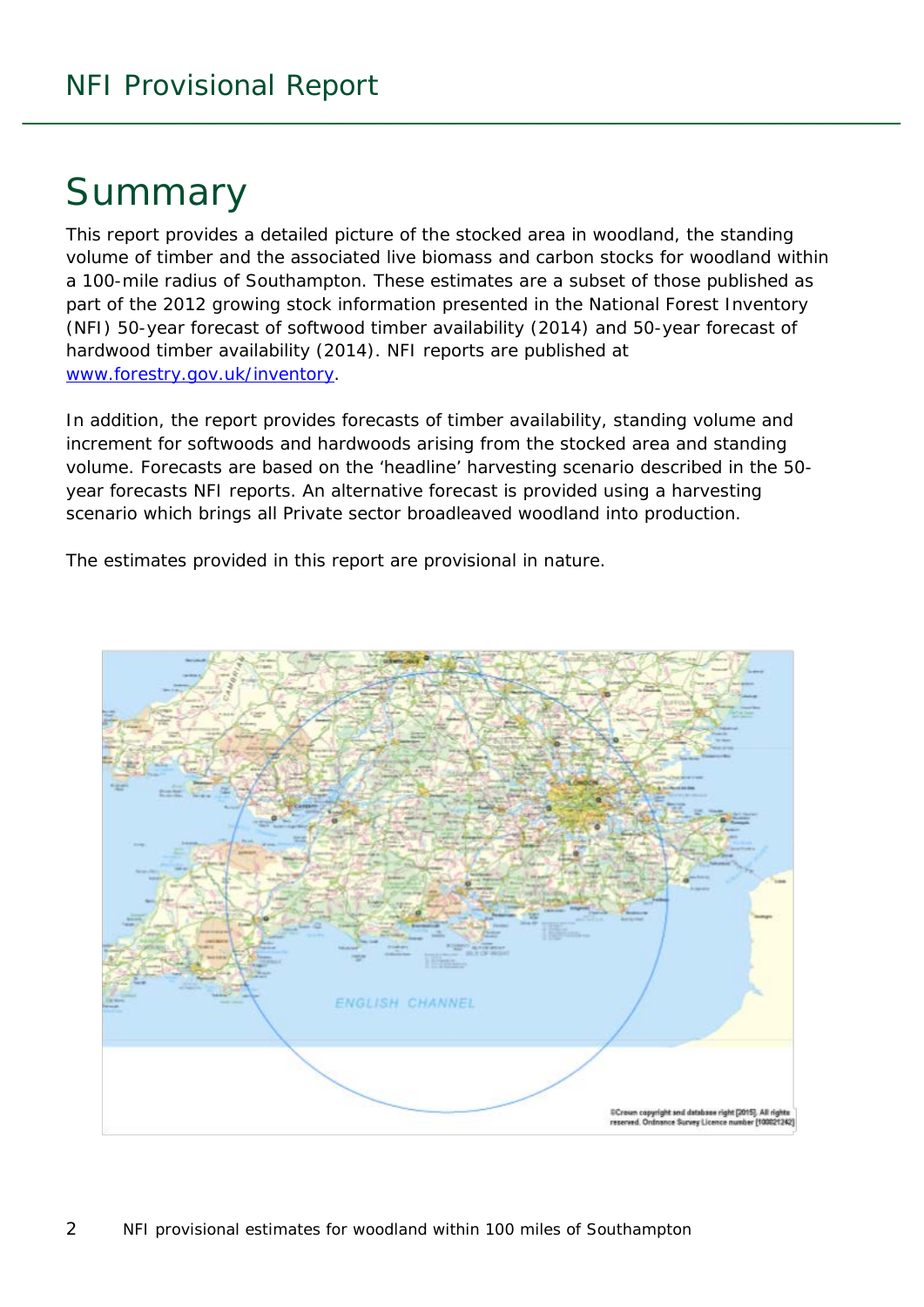# **Contents**

| 50-year forecast of timber availability under the 'headline' harvesting scenario20 |  |
|------------------------------------------------------------------------------------|--|
| 50-year forecast of timber availability under the 'unrestricted' scenario 28       |  |
| Comparison of hardwood production between harvesting scenarios 36                  |  |
|                                                                                    |  |
|                                                                                    |  |

### Figures

| Figure 1 Principal tree species composition by stocked area at 31 March 20127         |
|---------------------------------------------------------------------------------------|
| Figure 1a Principal conifer tree species composition by stocked area at 31 March 2012 |
|                                                                                       |
| Figure 2 Principal tree species composition by standing volume at 31 March 201211     |
| Figure 2a Principal conifer tree species composition by standing volume at 31 March   |
|                                                                                       |
|                                                                                       |
| Figure 4 Overview of 50-year forecast of average annual softwood availability 25      |
|                                                                                       |
|                                                                                       |
| Figure 7 50-year forecast of softwood standing volume, increment and availability27   |
| Figure 8 50-year forecast of hardwood standing volume, increment and availability 27  |
| Figure 9 Overview of 50-year forecast of average annual softwood availability -       |
|                                                                                       |
| Figure 10 50-year forecast comparison of average annual softwood availability-        |
|                                                                                       |
| Figure 11 50-year forecast comparison of average annual hardwood availability -       |
|                                                                                       |
| Figure 12 50-year summary of softwood standing volume, increment and availability -   |
|                                                                                       |
| Figure 13 50-year summary of hardwood standing volume, increment and availability -   |
|                                                                                       |
| Figure 14 50-year forecast comparison of average annual hardwood timber availability  |
|                                                                                       |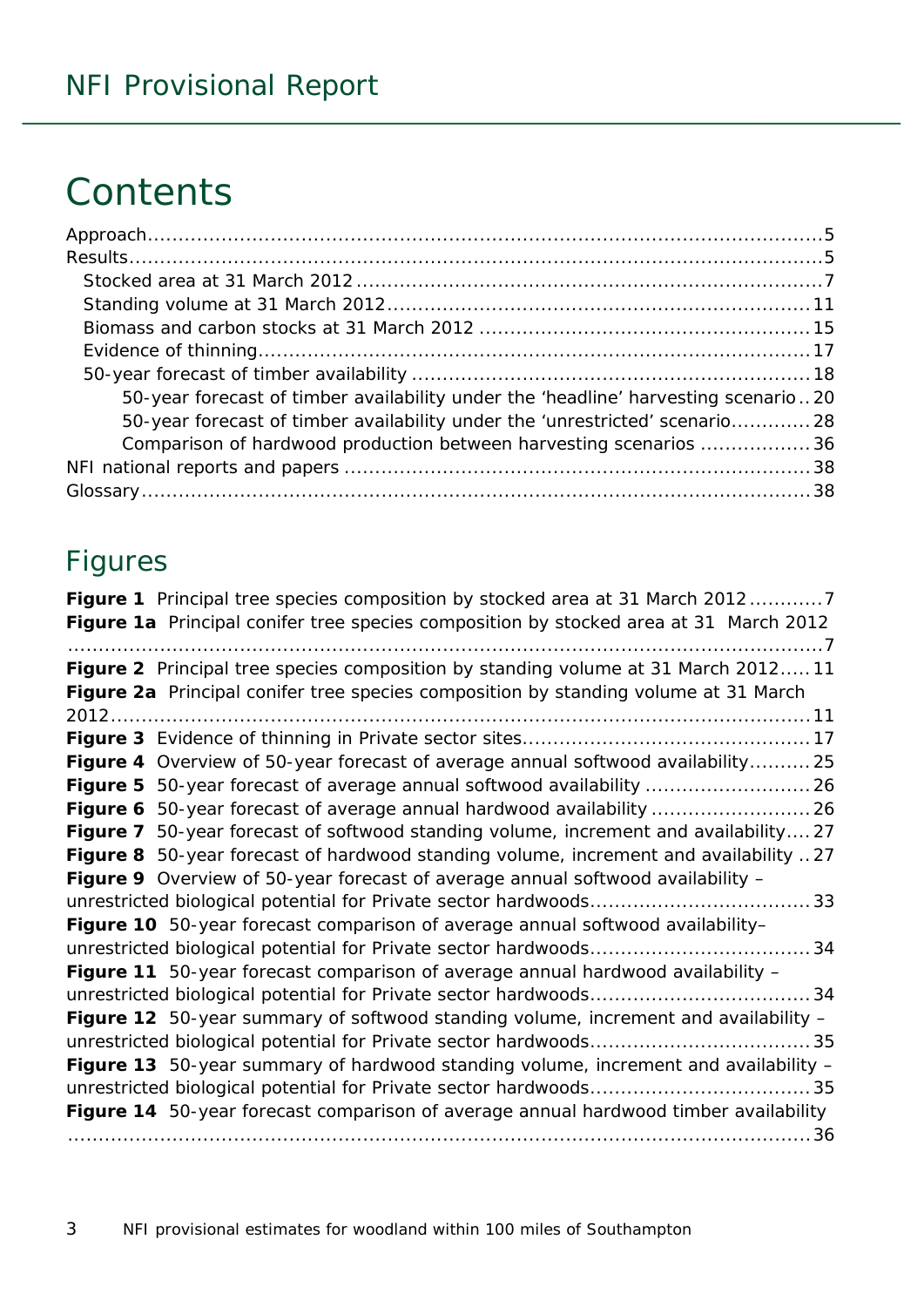**Figure 15** [15-year forecast comparison of average annual hardwood timber availability](#page-36-0) [.........................................................................................................................37](#page-36-0)

### Tables

| Table 5 Standing volume by principal tree species at 31 March 2012  12                         |  |
|------------------------------------------------------------------------------------------------|--|
|                                                                                                |  |
| Table 7 Standing volume by mean stand DBH class at 31 March 201214                             |  |
| Table 8 Standing biomass by principal tree species at 31 March 2012 15                         |  |
| Table 9 Total carbon stocks in principal tree species at 31 March 2012 16                      |  |
| Table 10 50-year forecast of timber availability by time period and principal species . 20     |  |
| Table 11 50-year forecast of standing volume; annual average volumes within periods            |  |
|                                                                                                |  |
| Table 12 50-year forecast of net increment; annual average volumes within periods . 24         |  |
| <b>Table 13</b> 50-year forecast of timber availability by time period and principal species – |  |
|                                                                                                |  |
| Table 14 50-year forecast of standing volume; annual average volumes within periods            |  |
|                                                                                                |  |
| <b>Table 15</b> 50-year forecast of net increment; annual average volumes within periods -     |  |
|                                                                                                |  |
|                                                                                                |  |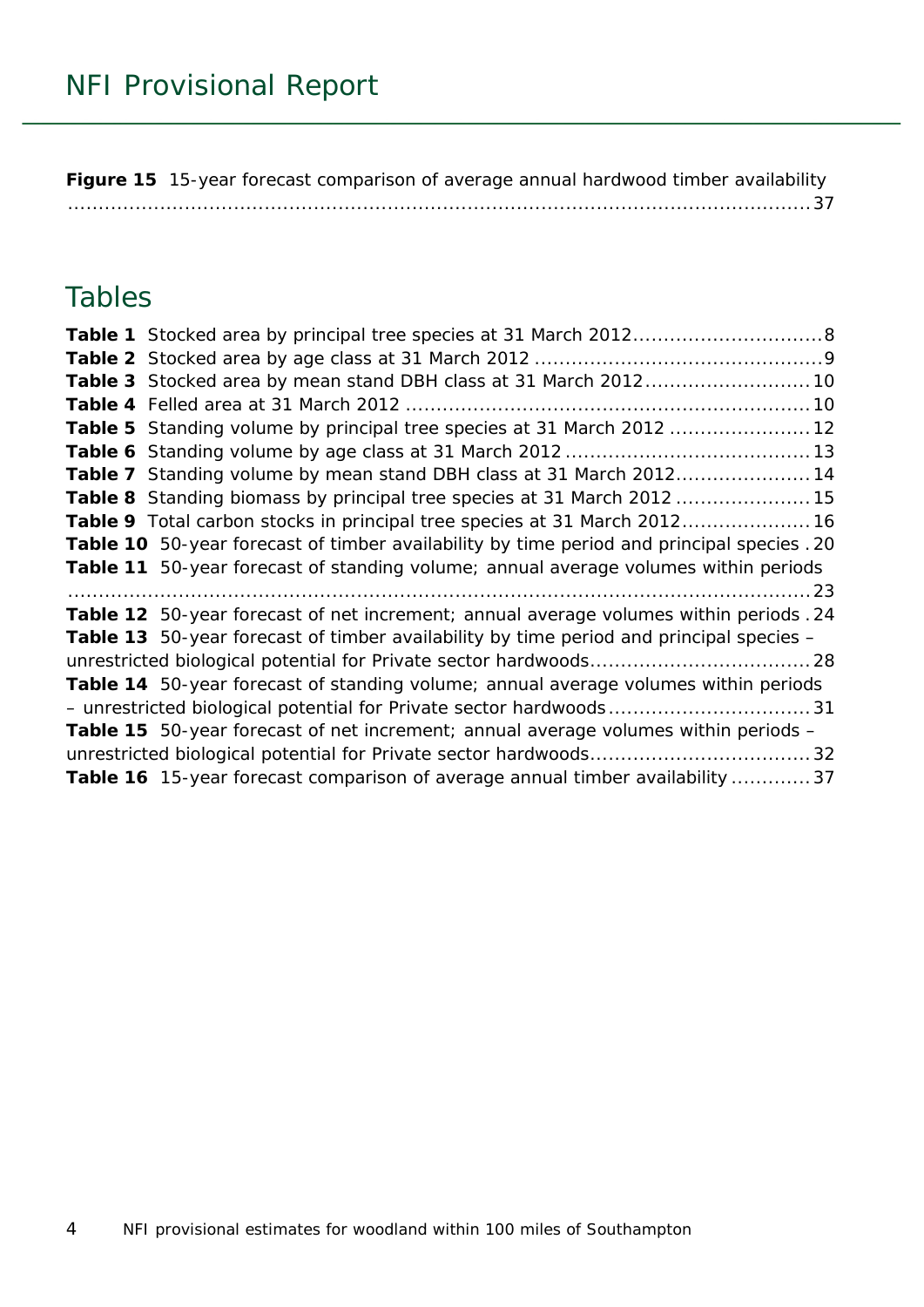# <span id="page-4-0"></span>Approach

<span id="page-4-1"></span>The approach taken in the derivation of these results and to be used in their interpretation is described in the full suite of forecast reports which can be found at [www.forestry.gov.uk/forecast.](http://www.forestry.gov.uk/forecast) Refer to the *Standing timber volume for coniferous trees in Britain* (2012) and the *NFI preliminary estimates of quantities of broadleaved species in British Woodlands with special focus on ash* (2012) reports for a description of the underlying methodologies and interpretation, and also for the England and Great Britain (GB) context. Refer to the *NFI forecasts methodology* (2012) overview report for a detailed description and discussion of forecasting future availability of timber from NFI field survey data and from information in the Forestry Commission's sub-compartment database (SCDB). The wider context of forecasts of timber production from woodland in GB and its constituent countries under a range of harvesting scenarios can be found in the *50-year forecast of softwood timber availability* (2014) and the *50-year forecast of hardwood timber availability* (2014).

The estimates reported here are based upon field samples assessed between October 2009 and August 2013, the results of which have been subjected to rigorous data quality assurance procedures. These field samples constitute approximately two-thirds of the sites to be sampled within the first cycle of NFI field sampling. As a consequence, the estimates in this report are classed as provisional.

# **Results**

The results presented in this report are estimates of standing volumes and stocked areas at 31 March 2012, and 50-year forecasts of softwood and hardwood availability under the 'headline' harvesting scenario and also under a scenario assuming all hardwoods are harvested in Private sector woodland within 50 miles of Southampton. The data sources used for the compilation of these estimates are the same as described in the NFI reports *Standing timber volume for coniferous trees in Britain* (2012), the *50-year forecast of softwood availability* (2014) and the *50-year forecast of hardwood availability* (2014). Estimates for the Forestry Commission (FC) estate are derived from the FC's SCDB, while those for the Private sector (i.e. non-FC) estate are derived from information collected in the NFI field survey. A fuller description of these data sources and how they are used in the production of estimates, including sampling standard errors (SEs) attached to the Private sector estimates, is provided in the earlier documents.

Results are provided for stocked area at 31 March 2012 (**Figures 1–1a** and **Tables 1– 3**), felled area (**Table 4**), standing volume at 31 March 2012 (**Figures 2–2a** and **Tables 5–7**), biomass and carbon stocks at 31 March 2012 (**Tables 8–9**), evidence of thinning in Private sector stands from the NFI field survey (**Figure 3**), the 'headline' 50 year forecast (**Figures 4–8** and **Tables 10–12**) and the 'unrestricted' 50-year forecast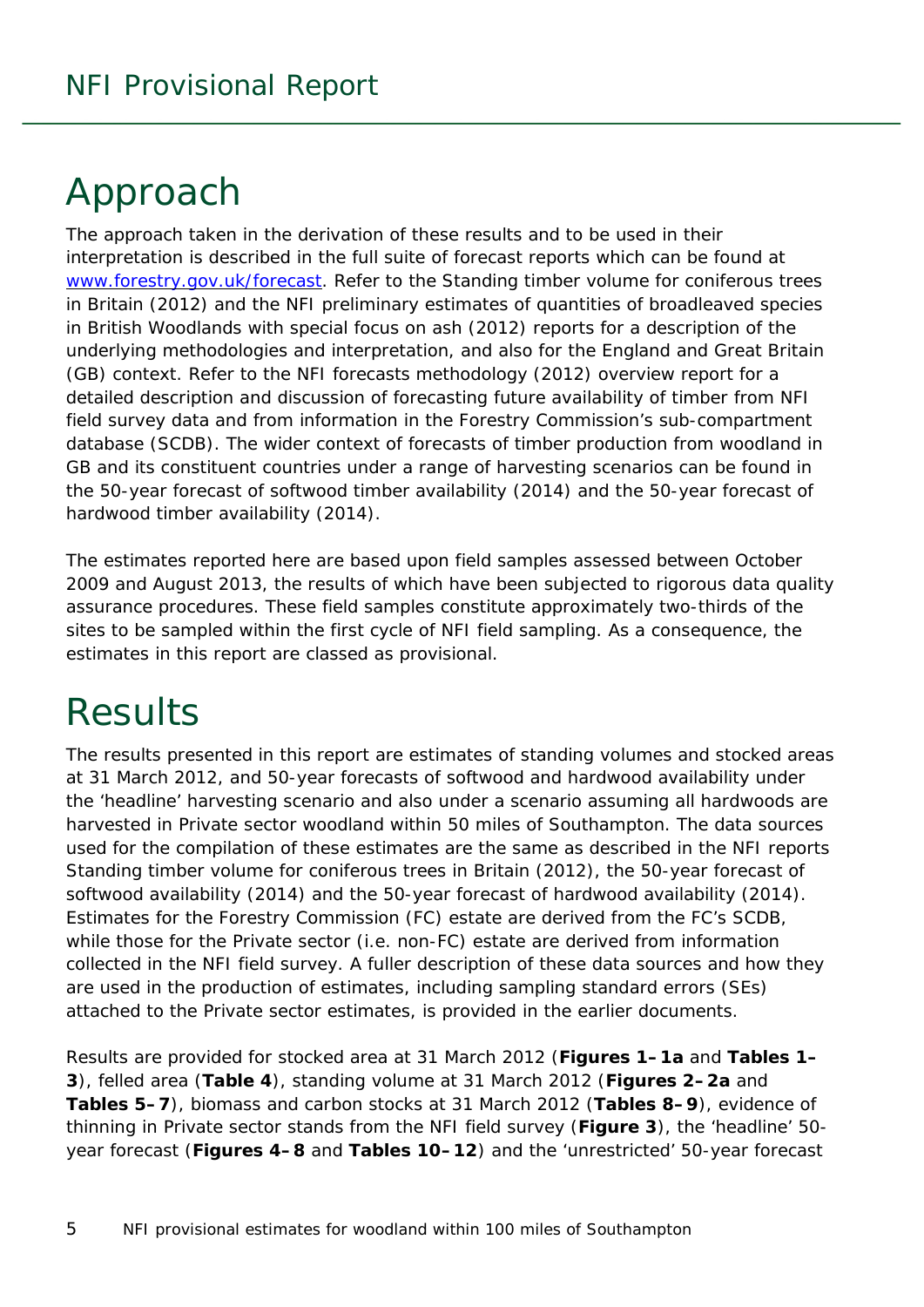(**Figures 9–13** and **Tables 13–15**). **Figures 14–15** and **Table 16** compare the hardwood production under the two scenarios.

The values in the tables have been independently rounded, so may not add to the totals shown. In some breakdowns of Private sector estimates, the estimates in the body of the table may not sum to the quoted total because each individual value, including the total, has been independently generated by the estimation procedure used for results from the NFI sample survey. Sampling SEs attached to Private sector estimates are expressed in relative terms (%) to the right of the relevant estimate. Percentages in the pie charts may also not sum to 100 due to rounding.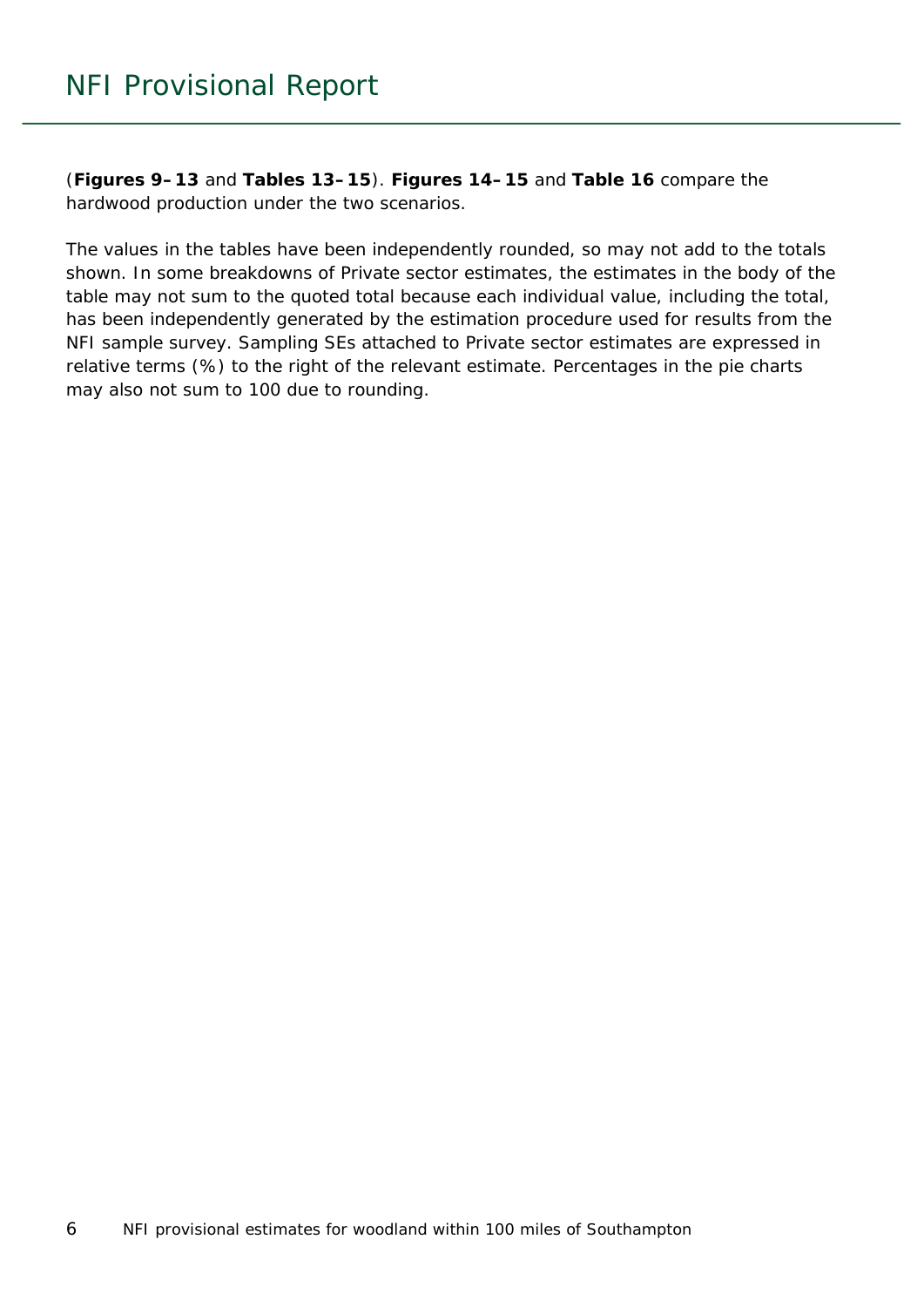#### <span id="page-6-0"></span>Stocked area at 31 March 2012



<span id="page-6-1"></span>**Figure 1** Principal tree species composition by stocked area at 31 March 2012

<span id="page-6-2"></span>**Figure 1a** Principal conifer tree species composition by stocked area at 31 March 2012

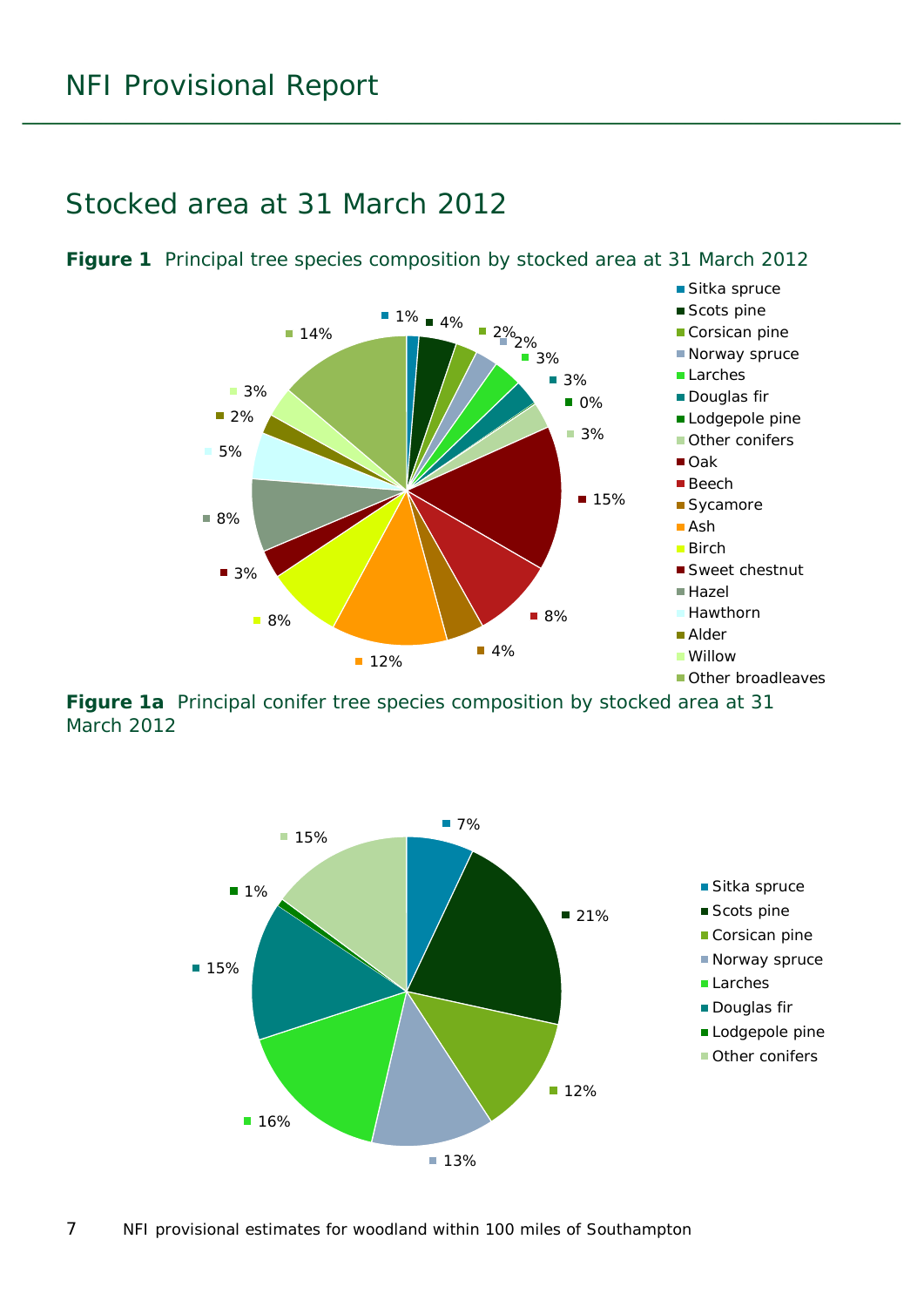#### <span id="page-7-0"></span>**Table 1** Stocked area by principal tree species at 31 March 2012

|                        | FC/NRW                     | Private sector             |                | Total                      |
|------------------------|----------------------------|----------------------------|----------------|----------------------------|
| Principal species      | area<br>$(000 \text{ ha})$ | area<br>$(000 \text{ ha})$ | SE%            | area<br>$(000 \text{ ha})$ |
| Conifers               |                            |                            |                |                            |
| Sitka spruce           | 4.5                        | 2.7                        | 21             | 7.2                        |
| Scots pine             | 4.8                        | 17.1                       | $\overline{7}$ | 21.9                       |
| Corsican pine          | 6.9                        | 5.8                        | 13             | 12.7                       |
| Norway spruce          | 3.0                        | 10.1                       | 9              | 13.1                       |
| Larches                | 5.2                        | 11.5                       | 8              | 16.7                       |
| Douglas fir            | 5.8                        | 9.0                        | 10             | 14.8                       |
| Lodgepole pine         | 0.5                        | 0.3                        | 43             | 0.8                        |
| Other conifers         | 2.8                        | 12.4                       | 9              | 15.2                       |
| <b>All conifers</b>    | 33.4                       | 69.0                       | 3              | 102.4                      |
| <b>Broadleaves</b>     |                            |                            |                |                            |
| Oak                    | 11.6                       | 73.0                       | 3              | 84.6                       |
| Beech                  | 10.6                       | 37.0                       | 5              | 47.6                       |
| Sycamore               | 0.4                        | 21.6                       | $\overline{7}$ | 21.9                       |
| Ash                    | 1.7                        | 66.1                       | 3              | 67.8                       |
| <b>Birch</b>           | 2.1                        | 41.5                       | 5              | 43.6                       |
| Sweet chestnut         | 0.6                        | 15.9                       | 9              | 16.6                       |
| Hazel                  | 0.2                        | 42.5                       | $\overline{4}$ | 42.7                       |
| Hawthorn               | 0.0                        | 27.1                       | 6              | 27.1                       |
| Alder                  | 0.2                        | 11.3                       | 8              | 11.5                       |
| Willow                 | 0.0                        | 17.4                       | $\overline{7}$ | 17.4                       |
| Other broadleaves      | 7.0                        | 70.2                       | $\overline{4}$ | 77.2                       |
| <b>All broadleaves</b> | 34.4                       | 424.2                      | $\mathbf{1}$   | 458.6                      |
| All species            |                            |                            |                |                            |
| <b>All species</b>     | 67.9                       | 493.2                      | $\mathbf{1}$   | 561.1                      |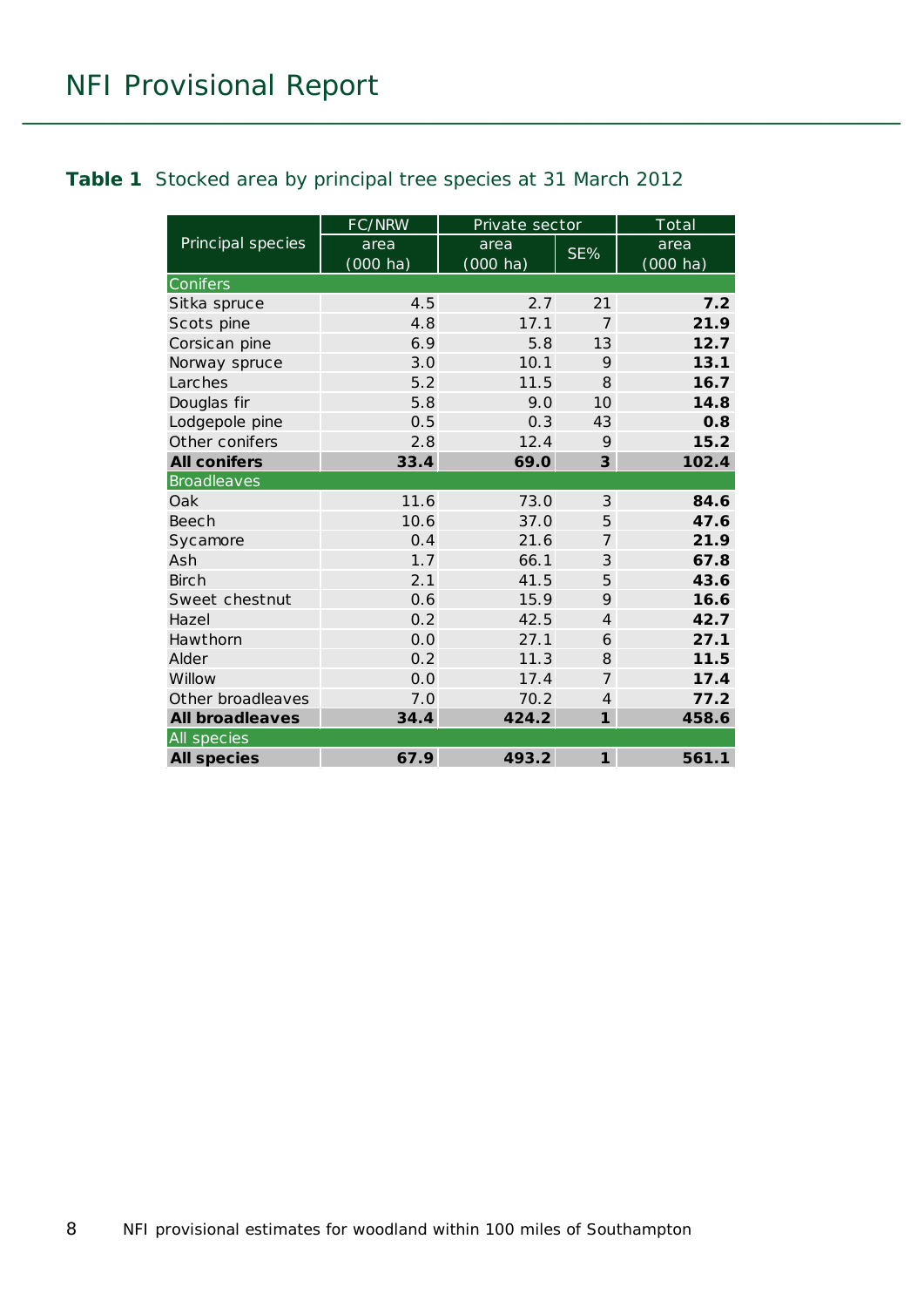#### <span id="page-8-0"></span>**Table 2** Stocked area by age class at 31 March 2012

|                     | FC/NRW             | Private sector     |                | Total              |
|---------------------|--------------------|--------------------|----------------|--------------------|
| Age class           | area               | area               | SE%            | area               |
|                     | $(000 \text{ ha})$ | $(000 \text{ ha})$ |                | $(000 \text{ ha})$ |
| <b>All conifers</b> |                    |                    |                |                    |
| 0-10 years          | 2.7                | 2.0                | 23             | 4.7                |
| $11-20$ years       | 3.6                | 2.3                | 18             | 5.9                |
| $21-40$ years       | 7.6                | 18.9               | $\overline{7}$ | 26.5               |
| $41-60$ years       | 14.2               | 33.9               | 5              | 48.0               |
| $61-80$ years       | 3.7                | 8.6                | 11             | 12.2               |
| 81-100 years        | 1.2                | 1.8                | 24             | 3.0                |
| $100+$ years        | 0.4                | 1.6                | 21             | 2.1                |
| <b>Total</b>        | 33.4               | 69.0               | 3              | 102.4              |
| All broadleaves     |                    |                    |                |                    |
| $0-10$ years        | 1.5                | 47.1               | 5              | 48.6               |
| $11-20$ years       | 1.7                | 55.3               | $\overline{4}$ | 57.0               |
| $21-40$ years       | 2.5                | 118.5              | 3              | 121.0              |
| $41-60$ years       | 8.0                | 71.9               | $\overline{4}$ | 79.8               |
| $61-80$ years       | 7.8                | 52.6               | $\overline{4}$ | 60.4               |
| 81-100 years        | 2.7                | 47.2               | 5              | 49.9               |
| $100+$ years        | 10.2               | 31.5               | 6              | 41.8               |
| <b>Total</b>        | 34.4               | 424.2              | $\mathbf{1}$   | 458.6              |
| All species         |                    |                    |                |                    |
| 0-10 years          | 4.2                | 49.2               | 5              | 53.4               |
| $11-20$ years       | 5.3                | 57.7               | $\overline{4}$ | 63.0               |
| $21-40$ years       | 10.2               | 137.5              | 3              | 147.7              |
| $41-60$ years       | 22.1               | 105.9              | 3              | 128.0              |
| 61-80 years         | 11.5               | 61.2               | $\overline{4}$ | 72.6               |
| 81-100 years        | 3.9                | 49.0               | 5              | 52.9               |
| $100+$ years        | 10.7               | 32.8               | 6              | 43.5               |
| <b>Total</b>        | 67.9               | 493.2              | $\mathbf{1}$   | 561.1              |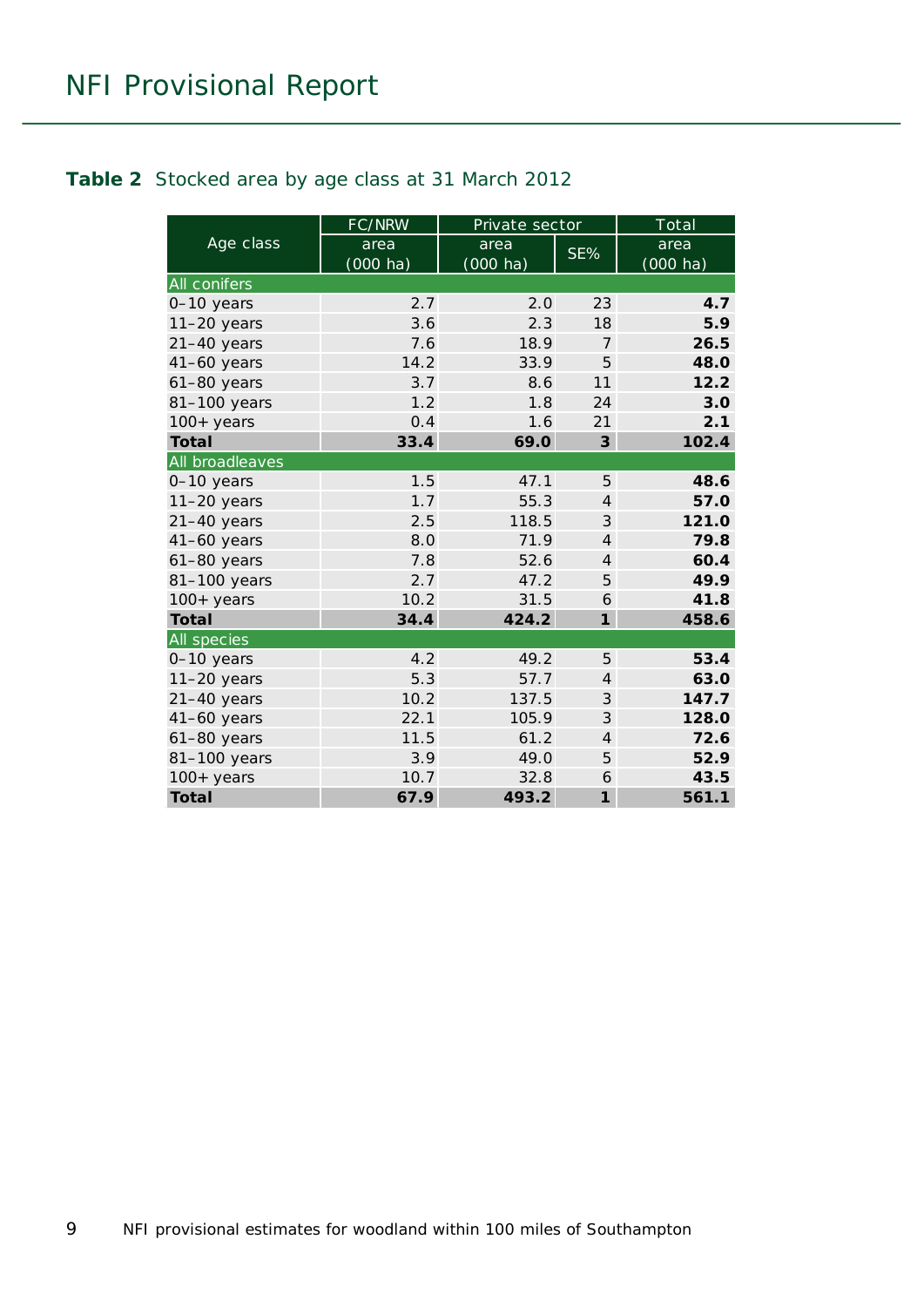#### <span id="page-9-0"></span>**Table 3** Stocked area by mean stand DBH class at 31 March 2012

|                 | FC/NRW             | Private sector     |                         | Total              |
|-----------------|--------------------|--------------------|-------------------------|--------------------|
| Mean stand DBH  | area               | area               | SE%                     | area               |
|                 | $(000 \text{ ha})$ | $(000 \text{ ha})$ |                         | $(000 \text{ ha})$ |
| All conifers    |                    |                    |                         |                    |
| $0-7$ cm        | 3.2                | 2.1                | 20                      | 5.3                |
| $7 - 10$ cm     | 1.3                | 2.5                | 16                      | 3.8                |
| 10-15 cm        | 3.8                | 4.6                | 12                      | 8.4                |
| 15-20 cm        | 3.2                | 7.3                | 10                      | 10.5               |
| 20-30 cm        | 7.4                | 17.6               | $\boldsymbol{7}$        | 25.0               |
| 30-40 cm        | 7.4                | 17.6               | $\boldsymbol{7}$        | 25.0               |
| 40-60 cm        | 6.2                | 14.4               | 8                       | 20.7               |
| 60-80 cm        | 0.8                | 1.8                | 20                      | 2.6                |
| $80+cm$         | 0.2                | 1.1                | 31                      | 1.3                |
| <b>Total</b>    | 33.4               | 69.0               | $\overline{\mathbf{3}}$ | 102.4              |
| All broadleaves |                    |                    |                         |                    |
| $0-7$ cm        | 2.3                | 59.4               | 5                       | 61.8               |
| 7-10 cm         | 2.8                | 76.8               | 3                       | 79.6               |
| 10-15 cm        | 3.4                | 60.0               | $\overline{4}$          | 63.5               |
| 15-20 cm        | 4.3                | 42.1               | $\overline{4}$          | 46.3               |
| 20-30 cm        | 10.2               | 62.7               | $\overline{4}$          | 72.9               |
| 30-40 cm        | 6.9                | 40.5               | 5                       | 47.4               |
| 40-60 cm        | 3.5                | 49.9               | $\overline{4}$          | 53.3               |
| 60-80 cm        | 0.9                | 20.7               | 6                       | 21.6               |
| $80+cm$         | 0.2                | 12.0               | 10                      | 12.2               |
| <b>Total</b>    | 34.4               | 424.2              | $\mathbf{1}$            | 458.6              |
| All species     |                    |                    |                         |                    |
| $0-7$ cm        | 5.6                | 61.6               | 5                       | 67.2               |
| 7-10 cm         | 4.1                | 79.4               | $\mathcal{S}$           | 83.5               |
| 10-15 cm        | 7.2                | 64.8               | $\mathcal{S}$           | 72.0               |
| 15-20 cm        | 7.4                | 49.4               | $\overline{4}$          | 56.9               |
| 20-30 cm        | 17.5               | 80.4               | 3                       | 97.9               |
| 30-40 cm        | 14.3               | 58.1               | $\overline{4}$          | 72.4               |
| 40-60 cm        | 9.7                | 64.2               | $\overline{4}$          | 73.9               |
| 60-80 cm        | 1.7                | 22.3               | 6                       | 23.9               |
| $80+cm$         | 0.5                | 13.1               | 10                      | 13.6               |
| <b>Total</b>    | 67.9               | 493.2              | $\mathbf{1}$            | 561.1              |

#### <span id="page-9-1"></span>**Table 4** Felled area at 31 March 2012

|                  | <b>FC/NRW</b>              | Private sector             |        | Total            |
|------------------|----------------------------|----------------------------|--------|------------------|
| Clearfelled area | area<br>$(000 \text{ ha})$ | area<br>$(000 \text{ ha})$ | $SE\%$ | area<br>(000 ha) |
|                  | 2.2                        | 2.7                        | 24     | 4.8              |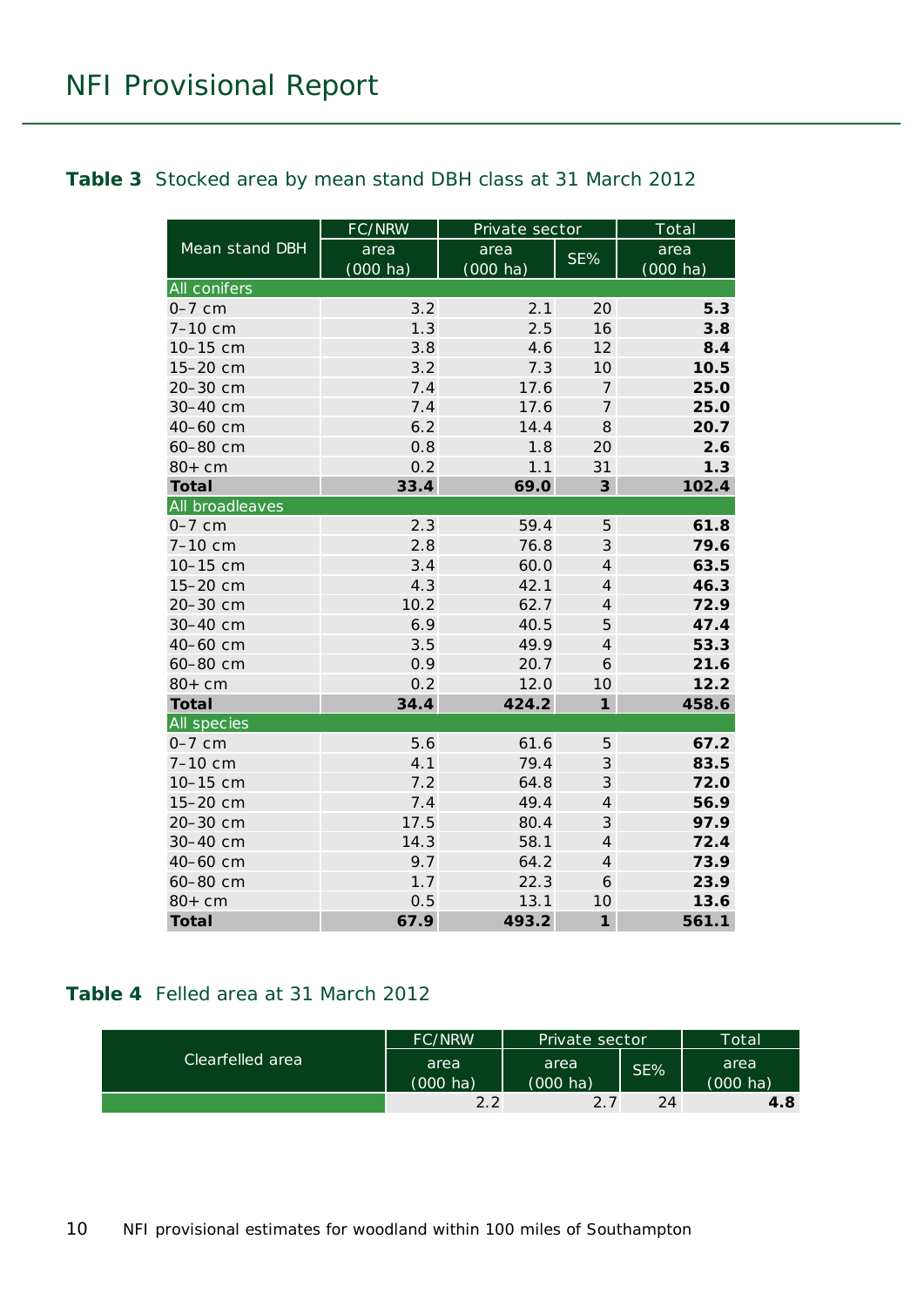#### <span id="page-10-0"></span>Standing volume at 31 March 2012

<span id="page-10-1"></span>■ Sitka spruce **Figure 2** Principal tree species composition by standing volume at 31 March 2012



<span id="page-10-2"></span>**Figure 2a** Principal conifer tree species composition by standing volume at 31 March 2012

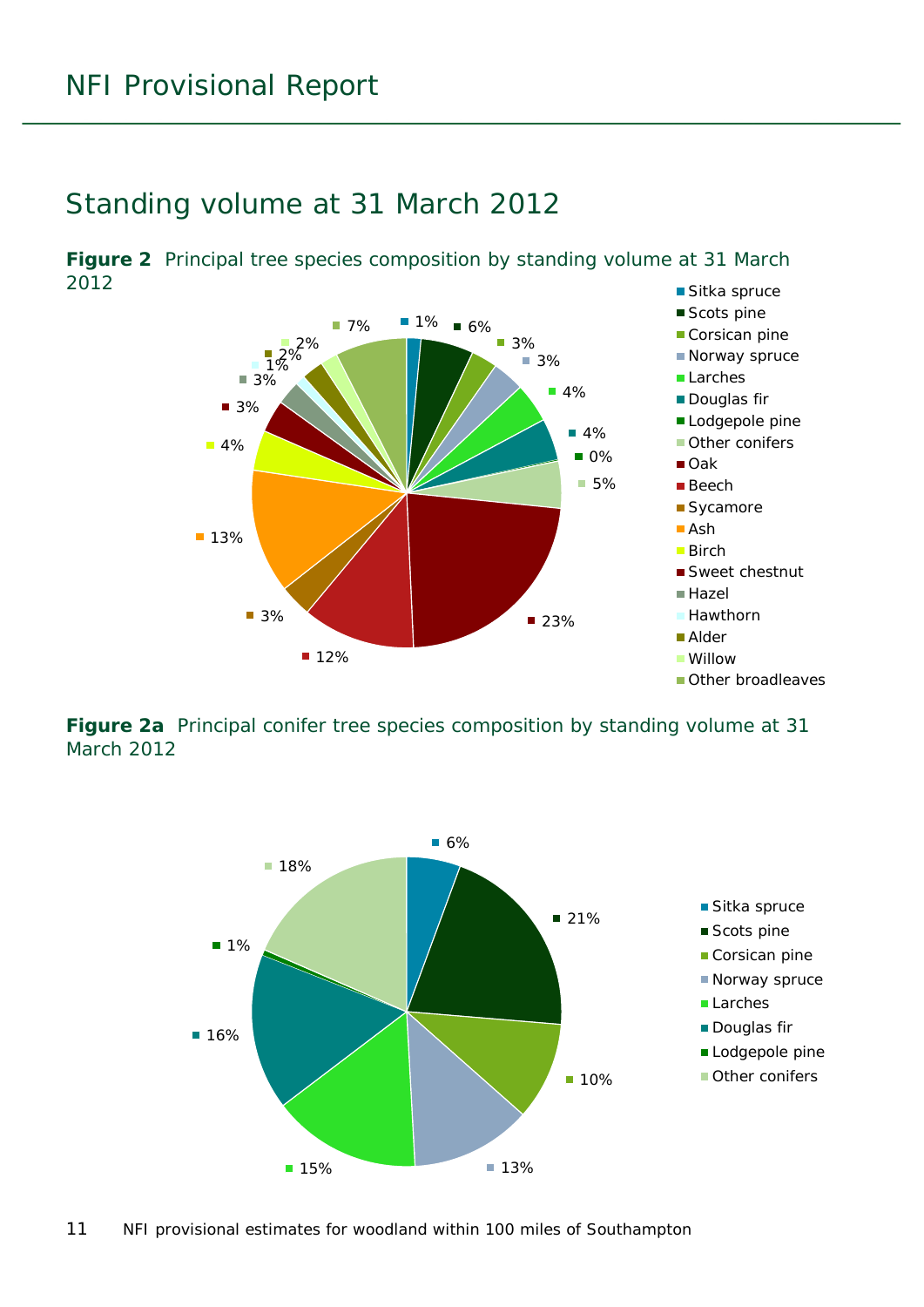#### <span id="page-11-0"></span>**Table 5** Standing volume by principal tree species at 31 March 2012

|                        | FC/NRW                          | Private sector                  |                  | $\overline{\text{Total}}$           |
|------------------------|---------------------------------|---------------------------------|------------------|-------------------------------------|
| Principal species      | volume                          | volume                          |                  | volume                              |
|                        | $(000 \text{ m}^3 \text{ obs})$ | $(000 \text{ m}^3 \text{ obs})$ | SE%              | $(000 \; \text{m}^3 \; \text{obs})$ |
| Conifers               |                                 |                                 |                  |                                     |
| Sitka spruce           | 947                             | 1,075                           | 28               | 2,022                               |
| Scots pine             | 1,322                           | 6,143                           | $\mathcal{B}$    | 7,465                               |
| Corsican pine          | 1,527                           | 2,156                           | 14               | 3,683                               |
| Norway spruce          | 916                             | 3,625                           | 10 <sup>1</sup>  | 4,541                               |
| Larches                | 1,181                           | 4,418                           | $\mathcal{B}$    | 5,599                               |
| Douglas fir            | 1,664                           | 4,220                           | 13               | 5,884                               |
| Lodgepole pine         | 93                              | 113                             | 48               | 206                                 |
| Other conifers         | 1,032                           | 5,617                           | 14               | 6,649                               |
| <b>All conifers</b>    | 8,682                           | 27,379                          | $\boldsymbol{4}$ | 36,061                              |
| <b>Broadleaves</b>     |                                 |                                 |                  |                                     |
| Oak                    | 2,746                           | 28,022                          | 5                | 30,767                              |
| Beech                  | 2,496                           | 13,442                          | $\overline{7}$   | 15,938                              |
| Sycamore               | 47                              | 4,513                           | 9                | 4,560                               |
| Ash                    | 259                             | 17,290                          | 5                | 17,550                              |
| <b>Birch</b>           | 214                             | 5,459                           | 6                | 5,673                               |
| Sweet chestnut         | 98                              | 4,510                           | 10               | 4,608                               |
| Hazel                  | 20                              | 3,384                           | $\overline{7}$   | 3,404                               |
| Hawthorn               | $\Omega$                        | 1,371                           | 9                | 1,371                               |
| Alder                  | 41                              | 3,073                           | 11               | 3,114                               |
| Willow                 | $\Omega$                        | 2,394                           | 12               | 2,394                               |
| Other broadleaves      | 882                             | 9,236                           | 7                | 10,118                              |
| <b>All broadleaves</b> | 6,803                           | 92,735                          | $\overline{2}$   | 99,539                              |
| All species            |                                 |                                 |                  |                                     |
| <b>All species</b>     | 15,485                          | 120,100                         | $\overline{2}$   | 135,585                             |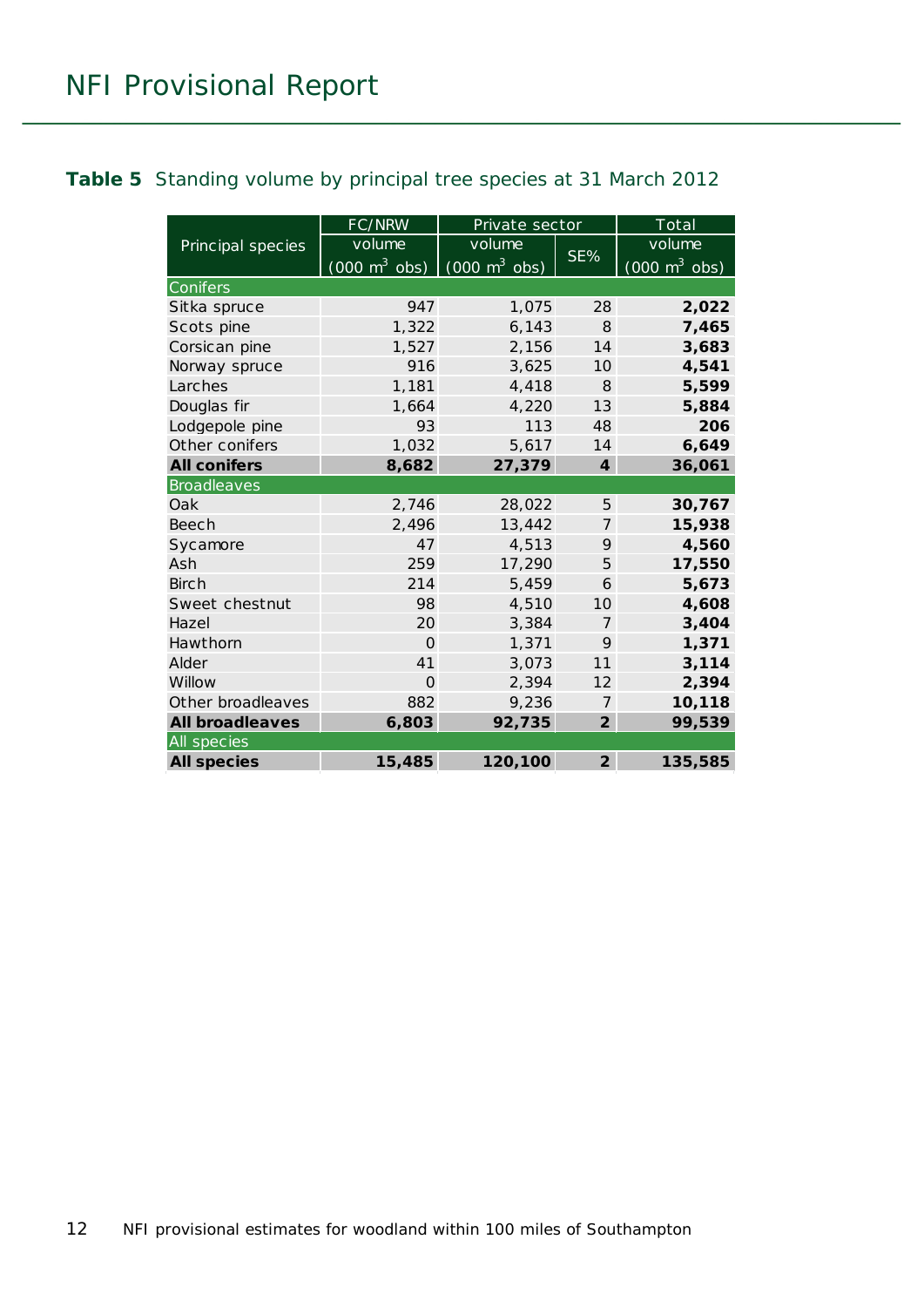#### <span id="page-12-0"></span>**Table 6** Standing volume by age class at 31 March 2012

|                 | FC/NRW                          | Private sector                  |                         | Total                           |
|-----------------|---------------------------------|---------------------------------|-------------------------|---------------------------------|
| Age class       | volume                          | volume                          |                         | volume                          |
|                 | $(000 \text{ m}^3 \text{ obs})$ | $(000 \text{ m}^3 \text{ obs})$ | SE%                     | $(000 \text{ m}^3 \text{ obs})$ |
| All conifers    |                                 |                                 |                         |                                 |
| 0-10 years      | 2                               | 2                               | 63                      | 4                               |
| $11-20$ years   | 188                             | 117                             | 21                      | 305                             |
| $21-40$ years   | 1,525                           | 5,500                           | 9                       | 7,025                           |
| $41-60$ years   | 4,882                           | 14,189                          | 5                       | 19,071                          |
| $61-80$ years   | 1,366                           | 5,190                           | 15                      | 6,556                           |
| 81-100 years    | 492                             | 1,416                           | 31                      | 1,908                           |
| $100+$ years    | 227                             | 964                             | 26                      | 1,191                           |
| <b>Total</b>    | 8,682                           | 27,379                          | $\overline{\mathbf{4}}$ | 36,061                          |
| All broadleaves |                                 |                                 |                         |                                 |
| $0-10$ years    | $\Omega$                        | 105                             | 19                      | 105                             |
| $11-20$ years   | 23                              | 2,337                           | 6                       | 2,360                           |
| $21-40$ years   | 155                             | 15,559                          | $\overline{4}$          | 15,714                          |
| $41-60$ years   | 1,249                           | 17,427                          | $\overline{4}$          | 18,676                          |
| $61-80$ years   | 1,534                           | 18,444                          | 5                       | 19,978                          |
| 81-100 years    | 581                             | 21,252                          | 5                       | 21,833                          |
| $100+$ years    | 3,261                           | 17,612                          | 8                       | 20,872                          |
| <b>Total</b>    | 6,803                           | 92,735                          | $\overline{2}$          | 99,539                          |
| All species     |                                 |                                 |                         |                                 |
| $0-10$ years    | $\overline{2}$                  | 107                             | 19                      | 109                             |
| $11-20$ years   | 211                             | 2,459                           | 6                       | 2,671                           |
| $21-40$ years   | 1,680                           | 21,054                          | $\overline{4}$          | 22,733                          |
| 41-60 years     | 6,131                           | 31,656                          | 3                       | 37,787                          |
| $61-80$ years   | 2,900                           | 23,651                          | 5                       | 26,551                          |
| 81-100 years    | 1,073                           | 22,677                          | 5                       | 23,750                          |
| $100+years$     | 3,488                           | 18,495                          | 8                       | 21,983                          |
| <b>Total</b>    | 15,485                          | 120,100                         | $\overline{2}$          | 135,585                         |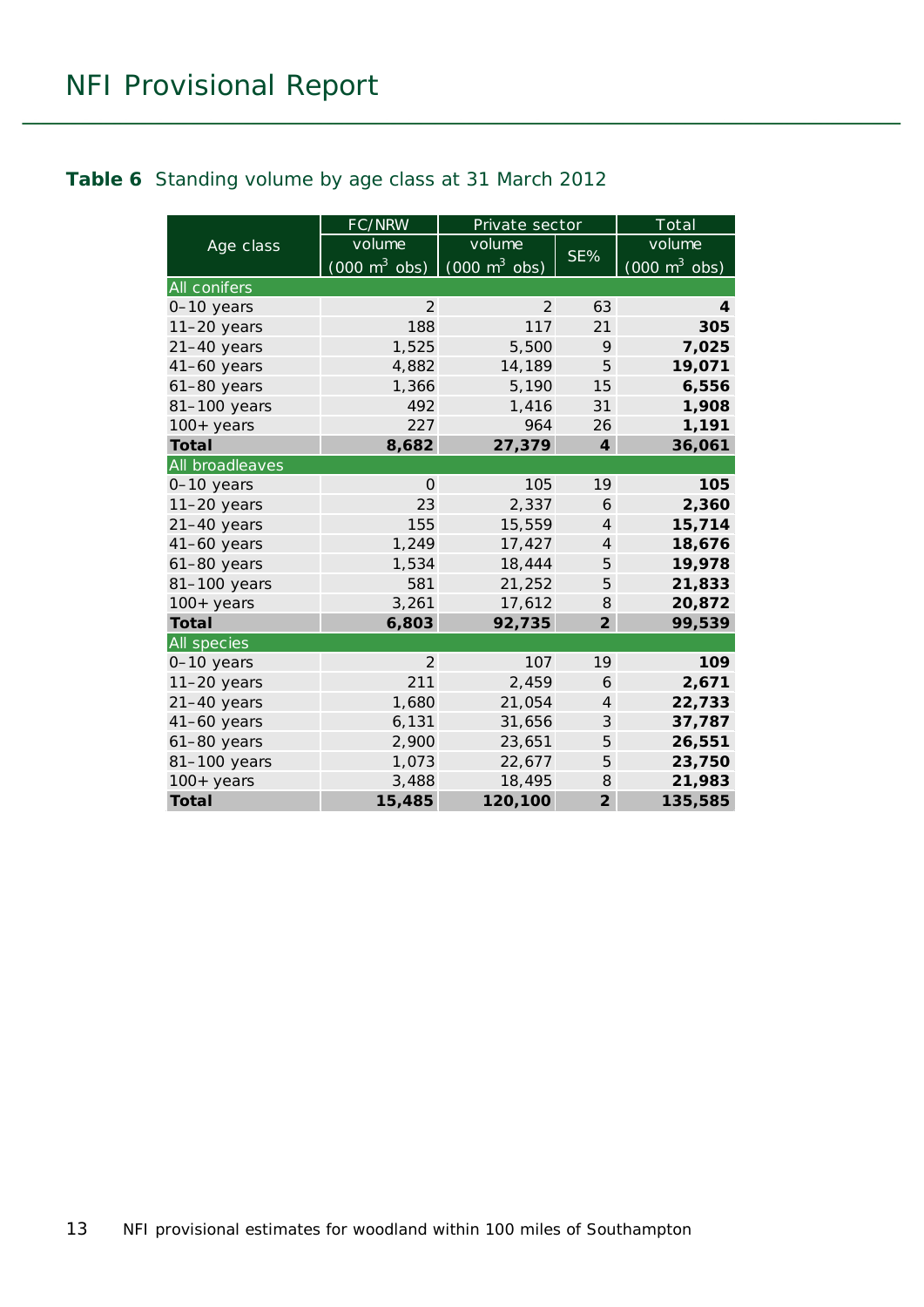#### <span id="page-13-0"></span>**Table 7** Standing volume by mean stand DBH class at 31 March 2012

|                     | FC/NRW                          | Private sector                  |                  | Total                           |
|---------------------|---------------------------------|---------------------------------|------------------|---------------------------------|
| Mean stand DBH      | volume                          | volume                          |                  | volume                          |
|                     | $(000 \text{ m}^3 \text{ obs})$ | $(000 \text{ m}^3 \text{ obs})$ | SE%              | $(000 \text{ m}^3 \text{ obs})$ |
| <b>All conifers</b> |                                 |                                 |                  |                                 |
| $0-7$ cm            | 1                               | 1                               | 78               | 2                               |
| 7-10 cm             | 33                              | 83                              | 17               | 116                             |
| 10-15 cm            | 389                             | 575                             | 15               | 965                             |
| 15-20 cm            | 710                             | 1,738                           | 11               | 2,448                           |
| 20-30 cm            | 2,483                           | 6,309                           | $\overline{7}$   | 8,793                           |
| 30-40 cm            | 2,426                           | 7,912                           | $\overline{7}$   | 10,339                          |
| 40-60 cm            | 2,180                           | 8,602                           | 10               | 10,783                          |
| 60-80 cm            | 347                             | 1,030                           | 18               | 1,377                           |
| $80+cm$             | 112                             | 1,127                           | 41               | 1,240                           |
| <b>Total</b>        | 8,682                           | 27,379                          | $\boldsymbol{4}$ | 36,061                          |
| All broadleaves     |                                 |                                 |                  |                                 |
| $0-7$ cm            | 10                              | 252                             | 10               | 262                             |
| 7-10 cm             | 119                             | 3,028                           | $\overline{4}$   | 3,147                           |
| 10-15 cm            | 519                             | 6,973                           | $\overline{4}$   | 7,492                           |
| 15-20 cm            | 866                             | 7,345                           | 5                | 8,211                           |
| 20-30 cm            | 2,592                           | 15,935                          | $\overline{4}$   | 18,528                          |
| 30-40 cm            | 1,720                           | 13,606                          | 5                | 15,326                          |
| 40-60 cm            | 749                             | 21,566                          | 5                | 22,315                          |
| 60-80 cm            | 179                             | 13,285                          | 7                | 13,464                          |
| $80+cm$             | 49                              | 10,744                          | 11               | 10,793                          |
| <b>Total</b>        | 6,803                           | 92,735                          | $\overline{2}$   | 99,539                          |
| All species         |                                 |                                 |                  |                                 |
| $0-7$ cm            | 11                              | 253                             | 10               | 264                             |
| 7-10 cm             | 152                             | 3,118                           | $\overline{4}$   | 3,270                           |
| 10-15 cm            | 908                             | 7,563                           | $\overline{4}$   | 8,472                           |
| 15-20 cm            | 1,576                           | 9,108                           | $\overline{4}$   | 10,684                          |
| 20-30 cm            | 5,076                           | 22,249                          | 3                | 27,325                          |
| 30-40 cm            | 4,146                           | 21,552                          | $\overline{4}$   | 25,699                          |
| 40-60 cm            | 2,929                           | 30,167                          | $\overline{4}$   | 33,096                          |
| 60-80 cm            | 526                             | 14,191                          | $\overline{7}$   | 14,716                          |
| $80+cm$             | 162                             | 11,897                          | 11               | 12,059                          |
| <b>Total</b>        | 15,485                          | 120,100                         | $\overline{2}$   | 135,585                         |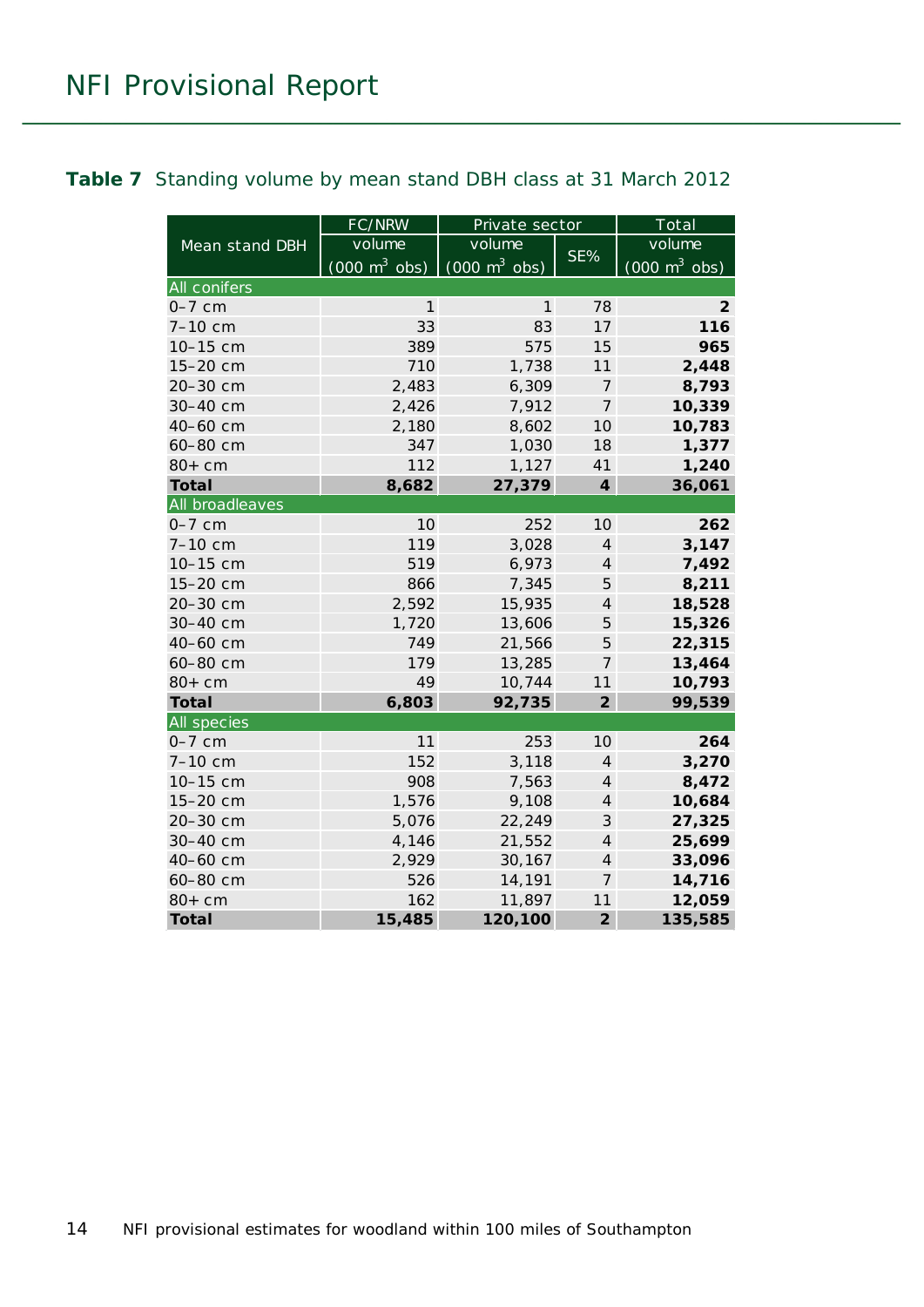### <span id="page-14-0"></span>Biomass and carbon stocks at 31 March 2012

<span id="page-14-1"></span>**Table 8** Standing biomass by principal tree species at 31 March 2012

|                        | FC/NRW    | Private sector |                         | Total     |
|------------------------|-----------|----------------|-------------------------|-----------|
| Principal species      | biomass   | <b>biomass</b> | SE%                     | biomass   |
|                        | (000 odt) | $(000$ odt)    |                         | (000 odt) |
| Conifers               |           |                |                         |           |
| Sitka spruce           | 609       | 607            | 28                      | 1,216     |
| Scots pine             | 921       | 4,116          | 8                       | 5,037     |
| Corsican pine          | 923       | 1,213          | 14                      | 2,136     |
| Norway spruce          | 501       | 1,901          | 10                      | 2,402     |
| Larches                | 748       | 2,597          | 8                       | 3,345     |
| Douglas fir            | 1,120     | 2,670          | 12                      | 3,790     |
| Lodgepole pine         | 66        | 77             | 48                      | 142       |
| Other conifers         | 566       | 3,015          | 13                      | 3,580     |
| <b>All conifers</b>    | 5,453     | 16,203         | $\overline{\mathbf{4}}$ | 21,655    |
| <b>Broadleaves</b>     |           |                |                         |           |
| Oak                    | 2,464     | 23,390         | $\overline{4}$          | 25,854    |
| Beech                  | 2,360     | 11,465         | $\overline{7}$          | 13,825    |
| Sycamore               | 43        | 3,779          | 9                       | 3,822     |
| Ash                    | 242       | 14,173         | 5                       | 14,415    |
| <b>Birch</b>           | 211       | 5,086          | 5                       | 5,297     |
| Sweet chestnut         | 100       | 3,627          | 10                      | 3,727     |
| Hazel                  | 20        | 3,323          | 6                       | 3,342     |
| Hawthorn               | $\Omega$  | 1,662          | 8                       | 1,662     |
| Alder                  | 34        | 2,326          | 11                      | 2,360     |
| Willow                 | $\Omega$  | 2,435          | 11                      | 2,435     |
| Other broadleaves      | 805       | 8,246          | 6                       | 9,050     |
| <b>All broadleaves</b> | 6,278     | 79,555         | $\overline{2}$          | 85,833    |
| All species            |           |                |                         |           |
| <b>All species</b>     | 11,731    | 95,783         | $\overline{2}$          | 107,514   |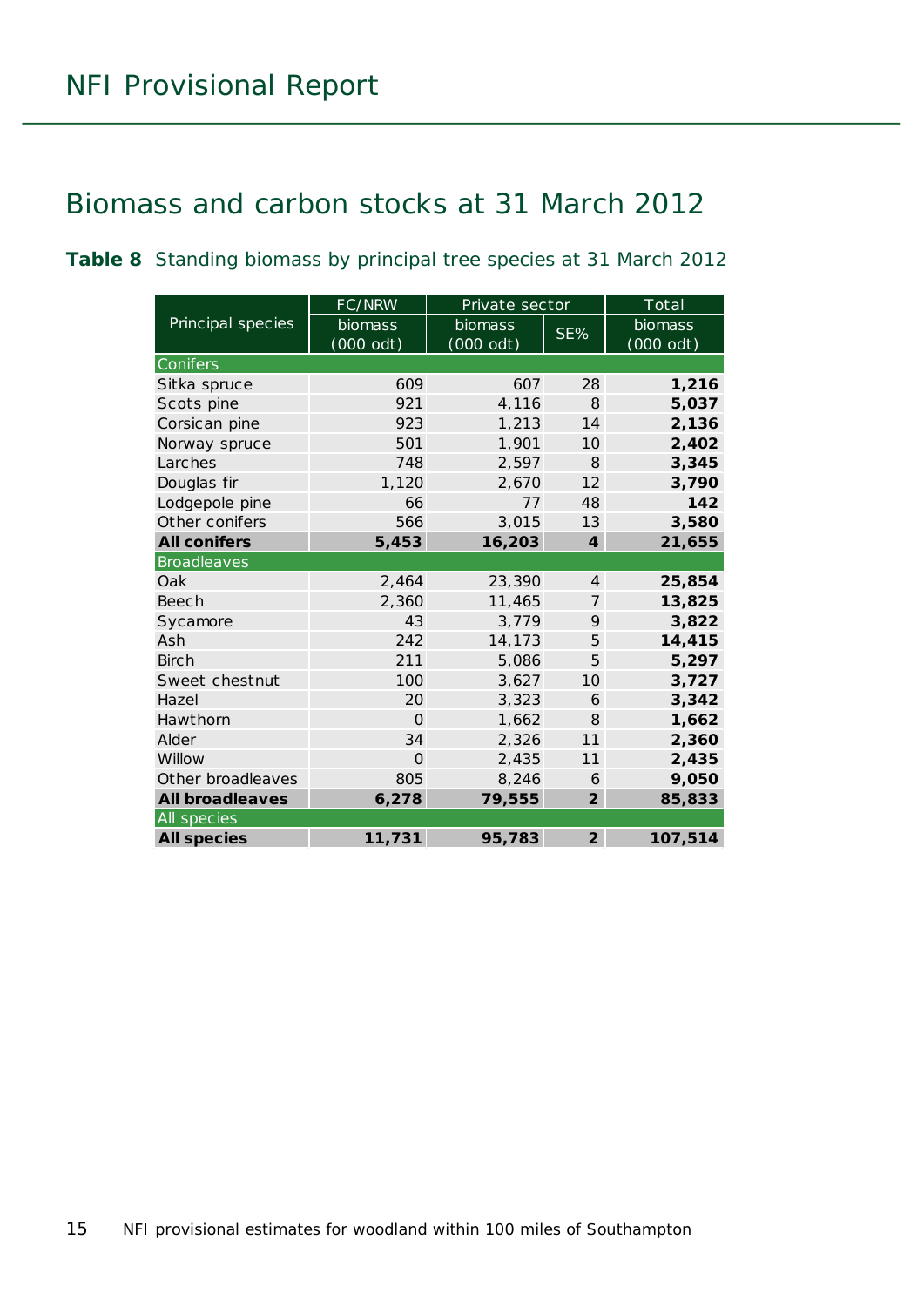#### <span id="page-15-0"></span>**Table 9** Total carbon stocks in principal tree species at 31 March 2012

|                        | FC/NRW   | Private sector |                 | Total   |  |  |
|------------------------|----------|----------------|-----------------|---------|--|--|
| Principal species      | carbon   | carbon         | SE%             | carbon  |  |  |
|                        | (000 t)  | (000 t)        |                 | (000 t) |  |  |
| Conifers               |          |                |                 |         |  |  |
| Sitka spruce           | 305      | 304            | 28              | 608     |  |  |
| Scots pine             | 461      | 2,058          | $\mathcal{B}$   | 2,519   |  |  |
| Corsican pine          | 461      | 607            | 14              | 1,068   |  |  |
| Norway spruce          | 250      | 951            | 10              | 1,201   |  |  |
| Larches                | 374      | 1,298          | $\mathcal{B}$   | 1,672   |  |  |
| Douglas fir            | 560      | 1,335          | 12              | 1,895   |  |  |
| Lodgepole pine         | 33       | 38             | 48              | 71      |  |  |
| Other conifers         | 283      | 1,507          | 13              | 1,790   |  |  |
| <b>All conifers</b>    | 2,726    | 8,101          | $\overline{4}$  | 10,828  |  |  |
| <b>Broadleaves</b>     |          |                |                 |         |  |  |
| Oak                    | 1,232    | 11,695         | $\overline{4}$  | 12,927  |  |  |
| Beech                  | 1,180    | 5,732          | 7               | 6,912   |  |  |
| Sycamore               | 22       | 1,889          | 9               | 1,911   |  |  |
| Ash                    | 121      | 7,086          | 5               | 7,207   |  |  |
| <b>Birch</b>           | 106      | 2,543          | 5               | 2,649   |  |  |
| Sweet chestnut         | 50       | 1,813          | 10 <sup>1</sup> | 1,864   |  |  |
| Hazel                  | 10       | 1,661          | 6               | 1,671   |  |  |
| Hawthorn               | $\Omega$ | 831            | 8               | 831     |  |  |
| Alder                  | 17       | 1,163          | 11              | 1,180   |  |  |
| Willow                 | $\Omega$ | 1,218          | 11              | 1,218   |  |  |
| Other broadleaves      | 402      | 4,123          | 6               | 4,525   |  |  |
| <b>All broadleaves</b> | 3,139    | 39,777         | $\overline{2}$  | 42,916  |  |  |
| All species            |          |                |                 |         |  |  |
| <b>All species</b>     | 5,866    | 47,891         | $\overline{2}$  | 53,757  |  |  |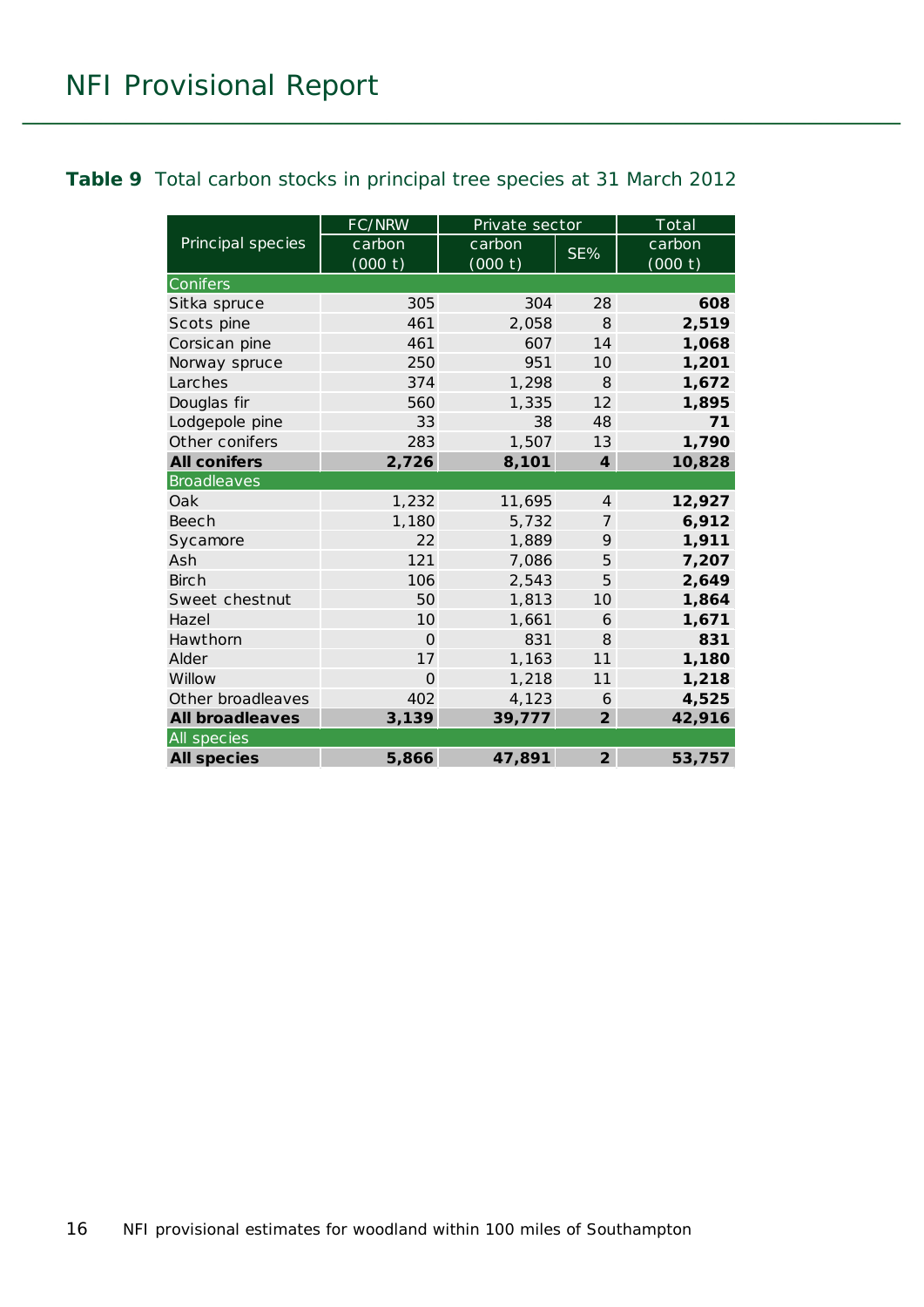### <span id="page-16-0"></span>Evidence of thinning



#### <span id="page-16-1"></span>**Figure 3** Evidence of thinning in Private sector sites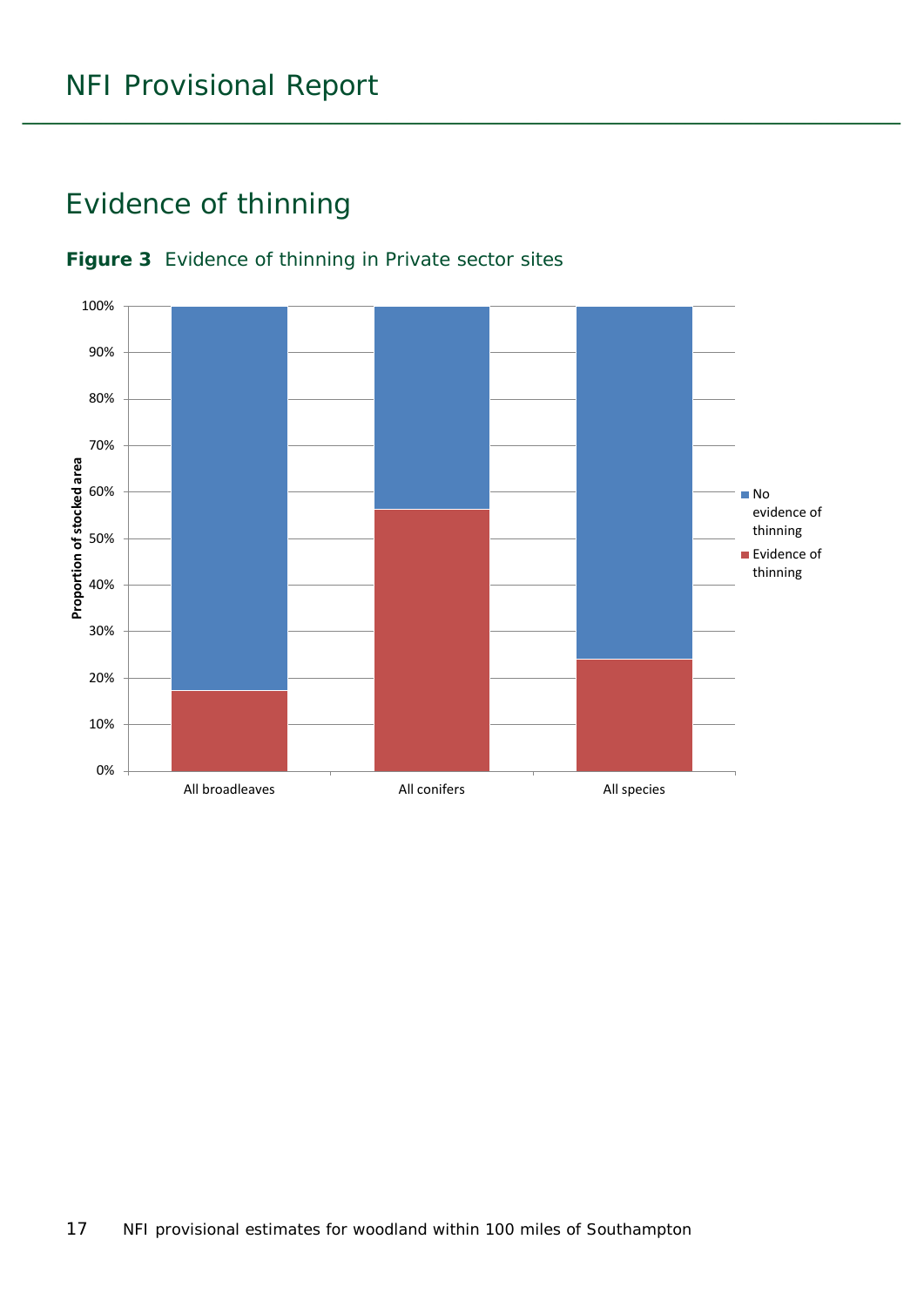### <span id="page-17-0"></span>50-year forecast of timber availability

Refer to the NFI report *50-year forecast of softwood timber availability* (2014) for a description of the underlying methodology and interpretation of the softwood forecast, and also for the England and GB context.

Refer to the NFI report *50-year forecast of hardwood timber availability* (2014) for a description of the underlying methodology and interpretation of the hardwood forecast, and also for the England and GB context.

In **Figures 4–8 and Tables 10–12** the estimates for the Forestry Commission are based on harvesting regimes derived from Forestry Commission felling and thinning plans as of 31 March 2012.

For the Private sector, information for **Figures 4–8 and Tables 10–12** is based on a scenario which assumes felling at age of maximum mean annual increment with moderate wind risk measures for conifers. For broadleaves, however, only those areas where there is evidence of thinning are assumed to be managed in future. This is a highly conservative assumption but better reflects current practice than assuming all stands will be managed. In turn it is assumed that these broadleaved stands are managed to felling at age of maximum mean annual increment with moderate wind risk measures.

Restocking assumptions for conifer stands clearfelled during the forecast period have been implemented that assume:

- a 10% reduction in the area of conifers on the subsequent rotation
- restocking of currently clearfelled land
- a change in the composition of conifer species on restocking

Restocking assumptions for broadleaved stands clearfelled during the forecast period have been included that assume:

- no reduction in stocked area
- like-for-like species choices are used for broadleaves
- 50% of the land associated with the reduction in conifer stocked area arising from the assumption above is stocked with broadleaves

A full description of the restocking assumptions is to be found in Table D3 of the *50-year forecast of softwood timber availability* (2014). The same restocking assumptions have been applied to both the Forestry Commission and Private sector forecasts.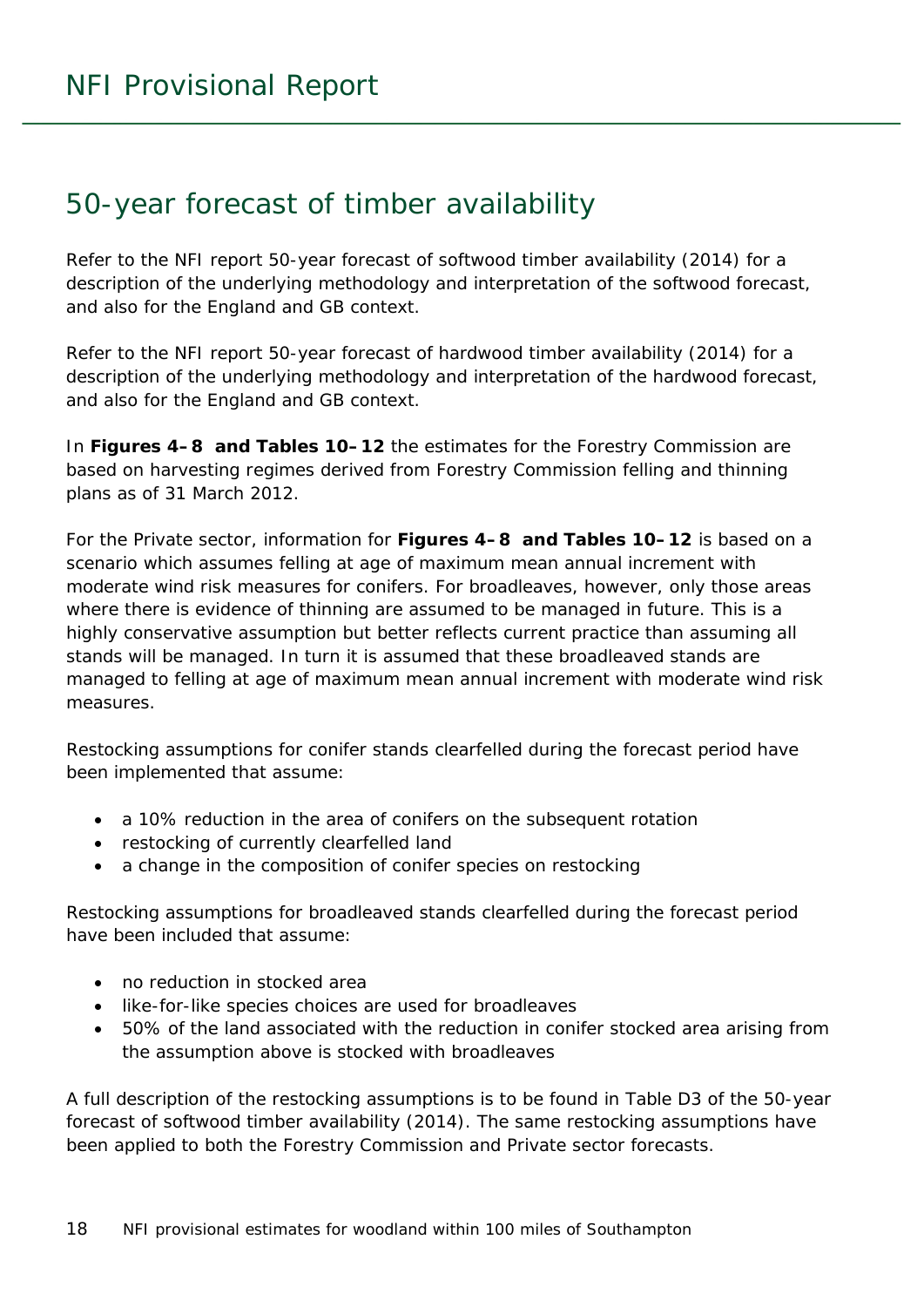Woodland that is classed as currently clearfelled will be restocked according to the restock prescription.

In **Figures 9–13** and **Tables 13–15** the management assumptions for the Private sector hardwoods have been changed to assume all hardwoods are thinned and felled rather than only those in areas that have evidence of thinning. In this report, the tables and figures for estimates under this management scenario will be labelled as 'unrestricted'.

**Figures 14–15** and **Table 16** compare the Private sector hardwood timber availability under the two scenarios. Figure 14 shows the Private sector hardwood availability for the two scenarios during the 50-year forecast. Figure 15 and Table 16 compare the hardwood availability in first 15 years of the forecast under the two scenarios.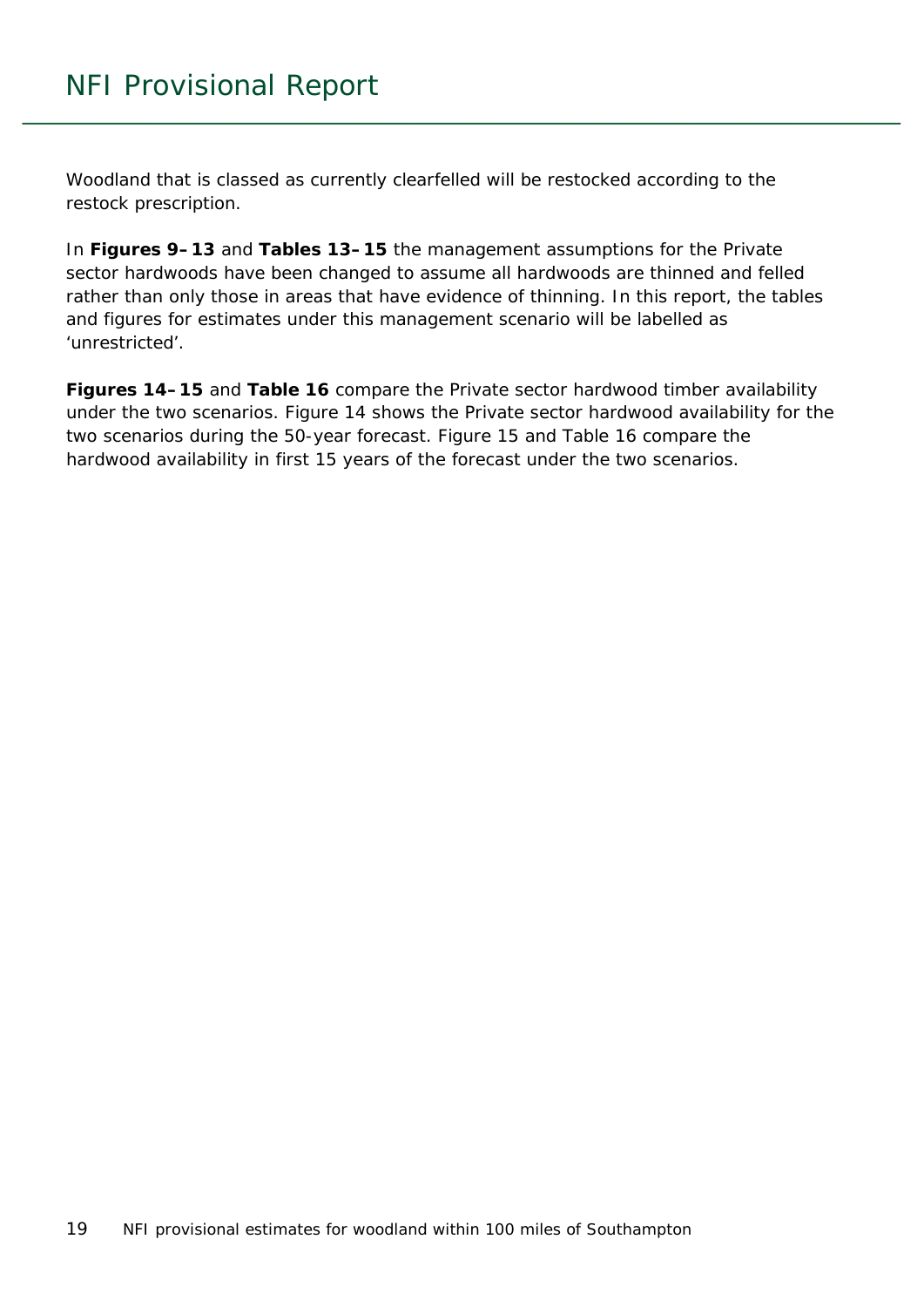50-year forecast of timber availability under the 'headline' harvesting scenario

|  |  | Table 10 50-year forecast of timber availability by time period and principal species |  |  |
|--|--|---------------------------------------------------------------------------------------|--|--|
|  |  |                                                                                       |  |  |

<span id="page-19-0"></span>

|                          |                                 | $2013 - 16$    |                |                                 | $2017 - 21$<br>$2022 - 26$      |                |                |                             | $2027 - 31$                     |                |     |                                 |                                 |                |                |                                 |
|--------------------------|---------------------------------|----------------|----------------|---------------------------------|---------------------------------|----------------|----------------|-----------------------------|---------------------------------|----------------|-----|---------------------------------|---------------------------------|----------------|----------------|---------------------------------|
|                          | FC/NRW                          | Private sector |                | Total                           | FC/NRW                          | Private sector |                | Total                       | FC/NRW                          | Private sector |     | Total                           | FC/NRW                          | Private sector |                | Total                           |
| <b>Principal species</b> | volume                          |                | SE%            | volume                          | volume                          |                | SE%            | volume                      | volume                          |                | SE% | volume                          | volume                          |                | SE%            | volume                          |
|                          | $(000 \text{ m}^3 \text{ obs})$ |                |                | $(000 \text{ m}^3 \text{ obs})$ | $(000 \text{ m}^3 \text{ obs})$ |                |                | $(000 \text{ m}^3)$<br>obs) | $(000 \text{ m}^3 \text{ obs})$ |                |     | $(000 \text{ m}^3 \text{ obs})$ | $(000 \text{ m}^3 \text{ obs})$ |                |                | $(000 \text{ m}^3 \text{ obs})$ |
|                          |                                 |                |                |                                 |                                 |                |                |                             |                                 |                |     |                                 |                                 |                |                |                                 |
| <b>All conifers</b>      | 380                             | 1,394          | $\overline{z}$ | 1,773                           | 340                             | 1,400          | $\overline{7}$ | 1,741                       | 275                             | 1,203          | 8   | 1,478                           | 272                             | 1,097          | $\overline{7}$ | 1,369                           |
| Sitka spruce             | 54                              | 44             | 42             | 98                              | 55                              | 127            | 44             | 183                         | 40                              | 37             | 42  | 77                              | 46                              | 18             | 32             | 64                              |
| Scots pine               | 38                              | 236            | 16             | 274                             | 37                              | 213            | 13             | 251                         | 28                              | 268            | 13  | 296                             | 27                              | 316            | 14             | 343                             |
| Corsican pine            | 84                              | 156            | 22             | 240                             | 73                              | 145            | 22             | 217                         | 67                              | 141            | 26  | 209                             | 48                              | 58             | 36             | 105                             |
| Norway spruce            | 41                              | 131            | 10             | 172                             | 39                              | 181            | 19             | 221                         | 30                              | 164            | 19  | 194                             | 31                              | 259            | 17             | 291                             |
| Larches                  | 36                              | 271            | 14             | 307                             | 29                              | 241            | 11             | 270                         | 27                              | 155            | 11  | 182                             | 24                              | 128            | 12             | 153                             |
| Douglas fir              | 71                              | 301            | 20             | 372                             | 59                              | 216            | 16             | 274                         | 49                              | 155            | 18  | 204                             | 61                              | 134            | 19             | 195                             |
| Lodgepole pine           | 5                               | 3              | 52             | 8                               | 5                               | $\overline{2}$ | 46             |                             | 3                               | 6              | 59  | 9                               | 3                               |                | 48             |                                 |
| Other conifers           | 50                              | 252            | 17             | 302                             | 43                              | 277            | 16             | 320                         | 31                              | 273            | 23  | 304                             | 31                              | 180            | 15             | 211                             |
| <b>All broadleaves</b>   | 132                             | 1,190          | 10             | 1,322                           | 21                              | 1,087          | 10             | 1,108                       | 105                             | 597            | 9   | 702                             | 23                              | 547            | 12             | 571                             |
| Oak                      | 37                              | 168            | 18             | 205                             | $\overline{4}$                  | 227            | 20             | 232                         | 29                              | 153            | 21  | 182                             | 6                               | 178            | 19             | 184                             |
| Beech                    | 70                              | 184            | 24             | 254                             | 10                              | 296            | 26             | 306                         | 56                              | 132            | 17  | 188                             | 8                               | 164            | 30             | 173                             |
| Sycamore                 | $\overline{2}$                  | 106            | 27             | 108                             | $\mathbf{O}$                    | 69             | 24             | 69                          | $\overline{2}$                  | 27             | 25  | 29                              |                                 | 11             | 19             | 12                              |
| Ash                      |                                 | 399            | 18             | 406                             |                                 | 221            | 11             | 222                         |                                 | 92             | 18  | 98                              |                                 | 37             | 16             | 38                              |
| <b>Birch</b>             |                                 | 106            | 17             | 108                             |                                 | 113            | 16             | 114                         |                                 | 69             | 17  | 71                              |                                 | 42             | 27             | 43                              |
| Sweet chestnut           |                                 | 52             | 49             | 55                              |                                 | 14             | 16             | 15                          | $\overline{2}$                  | 27             | 23  | 30                              |                                 | 32             | 48             | 34                              |
| Hazel                    | $\Omega$                        | 13             | 36             | 13                              | $\mathbf{O}$                    | 15             | 30             | 15                          | $\Omega$                        | 18             | 26  | 18                              | $\Omega$                        | 17             | 27             | 17                              |
| Hawthorn                 | $\Omega$                        | 5              | 25             | 5                               | $\mathbf{O}$                    | $\overline{4}$ | 20             | $\overline{4}$              | $\mathbf{O}$                    | 5              | 12  | 5                               | $\Omega$                        | 5              | 14             | 5                               |
| Alder                    |                                 | 17             | 50             | 17                              | $\mathbf{O}$                    | 11             | 36             | 11                          | $\Omega$                        | 6              | 39  | 6                               | $\Omega$                        |                | 61             |                                 |
| Willow                   | $\Omega$                        | 3              | 19             | 3                               | $\mathbf{O}$                    |                | 15             | $\overline{4}$              |                                 | $\overline{4}$ | 13  |                                 | $\Omega$                        | 8              | 37             |                                 |
| Other broadleaves        | 10                              | 132            | 25             | 142                             | 3                               | 118            | 25             | 121                         |                                 | 63             | 25  | 71                              |                                 | 47             | 15             | 51                              |
| <b>All species</b>       | 512                             | 2,579          | 6              | 3,091                           | 362                             | 2,488          | 6              | 2,849                       | 380                             | 1,792          | 6   | 2,172                           | 295                             | 1,648          | 6              | 1,944                           |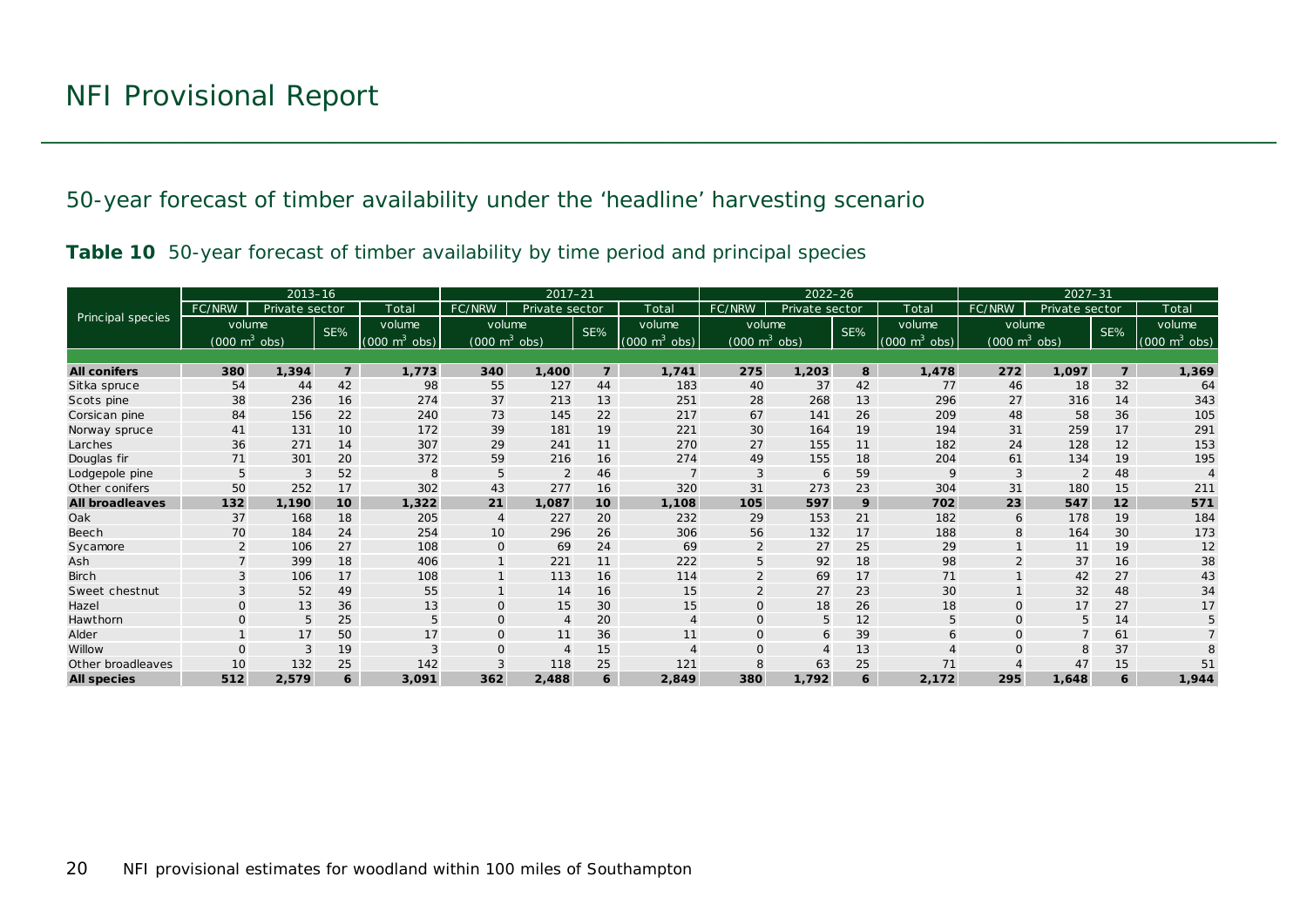#### **Table 10 (cont'd)** 50-year forecast of timber availability by time period and principal species

|                          |                                     | $2032 - 36$    |     |                                 |                                 | 2037-41        |                |                                    | $2042 - 46$                     |                |                |                           | $2047 - 51$                         |                |     |                                 |
|--------------------------|-------------------------------------|----------------|-----|---------------------------------|---------------------------------|----------------|----------------|------------------------------------|---------------------------------|----------------|----------------|---------------------------|-------------------------------------|----------------|-----|---------------------------------|
|                          | FC/NRW                              | Private sector |     | Total                           | FC/NRW                          | Private sector |                | Total                              | FC/NRW                          | Private sector |                | Total                     | FC/NRW                              | Private sector |     | Total                           |
| <b>Principal species</b> | volume                              |                | SE% | volume                          | volume                          |                | SE%            | volume                             | volume                          |                | SE%            | volume                    | volume                              |                | SE% | volume                          |
|                          | $(000 \; \text{m}^3 \; \text{obs})$ |                |     | $(000 \text{ m}^3 \text{ obs})$ | $(000 \text{ m}^3 \text{ obs})$ |                |                | $\sqrt{(000 \text{ m}^3)}$<br>obs) | $(000 \text{ m}^3 \text{ obs})$ |                |                | $m^3$<br>(000)<br>$\cosh$ | $(000 \; \text{m}^3 \; \text{obs})$ |                |     | $(000 \text{ m}^3 \text{ obs})$ |
|                          |                                     |                |     |                                 |                                 |                |                |                                    |                                 |                |                |                           |                                     |                |     |                                 |
| <b>All conifers</b>      | 263                                 | 1,088          | 8   | 1,351                           | 262                             | 961            | 9              | 1,223                              | 302                             | 810            | 9              | 1.112                     | 276                                 | 645            | 8   | 920                             |
| Sitka spruce             | 65                                  | 25             | 22  | 90                              | 43                              | 34             | 32             | 77                                 | 36                              | 70             | 31             | 106                       | 35                                  | 34             | 15  | 70                              |
| Scots pine               | 21                                  | 332            | 14  | 352                             | 27                              | 316            | 20             | 343                                | 29                              | 179            | 22             | 208                       | 26                                  | 187            | 19  | 213                             |
| Corsican pine            | 49                                  | 63             | 51  | 112                             | 44                              | 54             | 48             | 98                                 | 78                              | 45             | 33             | 123                       | 61                                  | 3              | 26  | 64                              |
| Norway spruce            | 22                                  | 258            | 19  | 281                             | 27                              | 201            | 19             | 229                                | 19                              | 199            | 22             | 217                       | 23                                  | 117            | 24  | 139                             |
| Larches                  | 26                                  | 114            | 13  | 140                             | 41                              | 76             | 15             | 117                                | 54                              | 54             | 12             | 108                       | 44                                  | 64             | 18  | 108                             |
| Douglas fir              | 57                                  | 108            | 18  | 166                             | 54                              | 87             | 17             | 141                                | 59                              | 114            | 19             | 173                       | 58                                  | 79             | 10  | 137                             |
| Lodgepole pine           |                                     |                | 47  |                                 | $\overline{2}$                  | 18             | 70             | 20                                 |                                 | 2              | 55             |                           |                                     | 9              | 63  | 10                              |
| Other conifers           | 22                                  | 184            | 20  | 206                             | 25                              | 171            | 21             | 196                                | 27                              | 148            | 27             | 175                       | 27                                  | 151            | 14  | 178                             |
| <b>All broadleaves</b>   | 94                                  | 450            | 9   | 545                             | 75                              | 431            | 8              | 506                                | 177                             | 598            | 9              | 774                       | 61                                  | 583            | 9   | 644                             |
| Oak                      | 26                                  | 89             | 14  | 114                             | 15                              | 90             | 18             | 104                                | 73                              | 133            | 31             | 206                       | 23                                  | 138            | 26  | 161                             |
| Beech                    | 50                                  | 161            | 23  | 211                             | 44                              | 116            | 21             | 159                                | 66                              | 121            | 25             | 186                       | 20                                  | 120            | 27  | 140                             |
| Sycamore                 | $\overline{2}$                      | 13             | 17  | 15                              |                                 | 16             | 16             | 17                                 | 2                               | 27             | 13             | 29                        | $\overline{2}$                      | 29             | 16  | 31                              |
| Ash                      | 5                                   | 57             | 21  | 62                              | 3                               | 56             | 9              | 59                                 | 11                              | 82             | 8              | 93                        | 5                                   | 81             | 9   | 85                              |
| <b>Birch</b>             |                                     | 34             | 16  | 36                              | $\overline{2}$                  | 36             | 11             | 38                                 | 3                               | 58             | 13             | 62                        |                                     | 58             | 12  | 60                              |
| Sweet chestnut           |                                     | 30             | 29  | 32                              | $\overline{2}$                  | 14             | 17             | 15                                 |                                 | 50             | 33             | 52                        |                                     | 20             | 30  | 22                              |
| Hazel                    | $\Omega$                            | 13             | 13  | 13                              | $\overline{O}$                  | 23             | 17             | 23                                 |                                 | 23             | 17             | 23                        | $\Omega$                            | 35             | 14  | 35                              |
| Hawthorn                 | $\Omega$                            | 6              | 10  | 6                               | $\mathbf{O}$                    | $\overline{7}$ | 9              | $\overline{7}$                     | $\Omega$                        | 8              | 8              | 8                         | $\mathbf 0$                         | 9              | 14  | 9                               |
| Alder                    | $\Omega$                            | 3              | 21  | 3                               | $\mathbf{O}$                    | $\overline{4}$ | 24             | 4                                  |                                 | 9              | 16             | 10                        | $\mathbf{O}$                        | 6              | 23  | 6                               |
| Willow                   | $\Omega$                            | 6              | 11  | 6                               | $\mathbf{O}$                    | 8              | 15             | 8                                  | $\Omega$                        | 13             | 23             | 13                        | $\Omega$                            |                | 15  |                                 |
| Other broadleaves        | 8                                   | 43             | 8   | 51                              | 9                               | 60             | 11             | 69                                 | 18                              | 71             | 11             | 89                        |                                     | 77             | 17  | 85                              |
| <b>All species</b>       | 357                                 | 1,540          | 6   | 1.897                           | 337                             | 1,387          | $\overline{7}$ | 1,724                              | 479                             | 1,398          | $\overline{z}$ | 1,876                     | 336                                 | 1,229          | 6   | 1,565                           |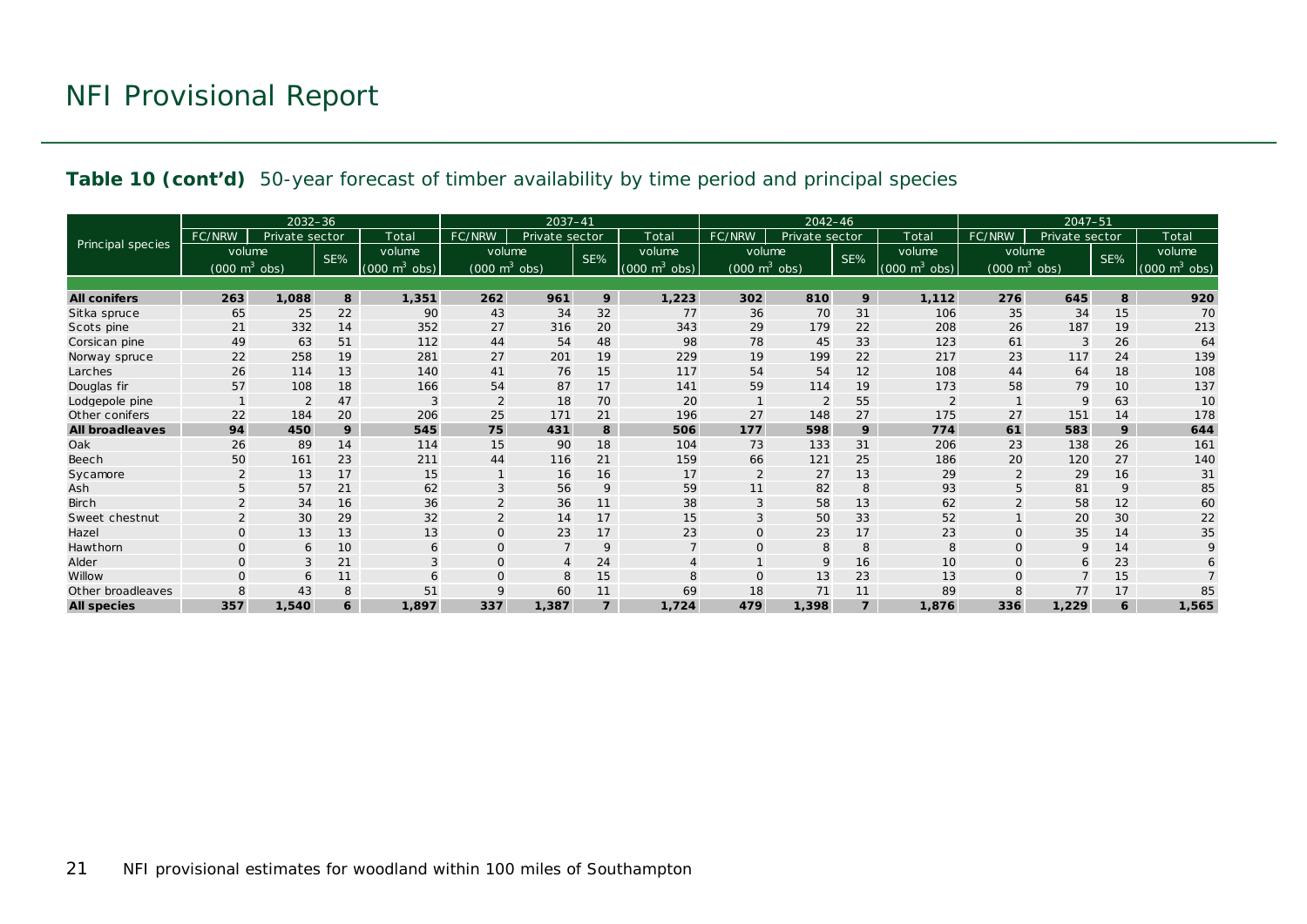#### **Table 10 (cont'd)** 50-year forecast of timber availability by time period and principal species

|                        |                                     | 2052-56        |     |                                 | $2057 - 61$                         |                |     |                                     |  |  |
|------------------------|-------------------------------------|----------------|-----|---------------------------------|-------------------------------------|----------------|-----|-------------------------------------|--|--|
|                        | <b>FC/NRW</b>                       | Private sector |     | Total                           | FC/NRW                              | Private sector |     | Total                               |  |  |
| Principal species      | volume                              |                | SE% | volume                          | volume                              |                | SE% | volume                              |  |  |
|                        | $(000 \; \text{m}^3 \; \text{obs})$ |                |     | $(000 \text{ m}^3 \text{ obs})$ | $(000 \; \text{m}^3 \; \text{obs})$ |                |     | $(000 \; \text{m}^3 \; \text{obs})$ |  |  |
|                        |                                     |                |     |                                 |                                     |                |     |                                     |  |  |
| <b>All conifers</b>    | 258                                 | 575            | 10  | 833                             | 297                                 | 534            | 6   | 830                                 |  |  |
| Sitka spruce           | 43                                  | 41             | 13  | 85                              | 43                                  | 49             | 12  | 91                                  |  |  |
| Scots pine             | 25                                  | 120            | 17  | 144                             | 34                                  | 128            | 15  | 162                                 |  |  |
| Corsican pine          | 36                                  | 3              | 25  | 39                              | 37                                  | $\overline{2}$ | 23  | 40                                  |  |  |
| Norway spruce          | 19                                  | 158            | 32  | 177                             | 28                                  | 72             | 20  | 100                                 |  |  |
| Larches                | 48                                  | 51             | 12  | 99                              | 48                                  | 57             | 11  | 105                                 |  |  |
| Douglas fir            | 60                                  | 90             | 10  | 150                             | 67                                  | 94             | 8   | 161                                 |  |  |
| Lodgepole pine         | 3                                   | $\Omega$       | 31  | 3                               | 3                                   | $\Omega$       | 31  | 3                                   |  |  |
| Other conifers         | 24                                  | 111            | 11  | 135                             | 38                                  | 131            | 12  | 169                                 |  |  |
| <b>All broadleaves</b> | 106                                 | 609            | 8   | 716                             | 79                                  | 504            | 9   | 583                                 |  |  |
| Oak                    | 36                                  | 94             | 18  | 130                             | 26                                  | 90             | 21  | 116                                 |  |  |
| Beech                  | 51                                  | 161            | 21  | 213                             | 34                                  | 161            | 22  | 194                                 |  |  |
| Sycamore               | 2                                   | 27             | 16  | 29                              | $\mathbf{1}$                        | 14             | 20  | 15                                  |  |  |
| Ash                    | 4                                   | 93             | 10  | 97                              | 4                                   | 77             | 18  | 81                                  |  |  |
| <b>Birch</b>           | 3                                   | 52             | 15  | 54                              | 4                                   | 42             | 12  | 46                                  |  |  |
| Sweet chestnut         | $\overline{2}$                      | 49             | 39  | 52                              | 3                                   | 21             | 33  | 24                                  |  |  |
| Hazel                  | $\Omega$                            | 19             | 21  | 19                              | 1                                   | 12             | 13  | 12                                  |  |  |
| Hawthorn               | $\Omega$                            | 8              | 8   | 8                               | $\mathbf{O}$                        | 9              | 15  | 9                                   |  |  |
| Alder                  | $\Omega$                            | 6              | 25  | 6                               | $\Omega$                            | $\overline{4}$ | 37  | 4                                   |  |  |
| Willow                 | $\Omega$                            | 13             | 23  | 13                              | $\Omega$                            | 11             | 36  | 11                                  |  |  |
| Other broadleaves      | 8                                   | 86             | 13  | 94                              | $\overline{7}$                      | 60             | 18  | 67                                  |  |  |
| <b>All species</b>     | 365                                 | 1,185          | 6   | 1,550                           | 375                                 | 1,039          | 5   | 1,414                               |  |  |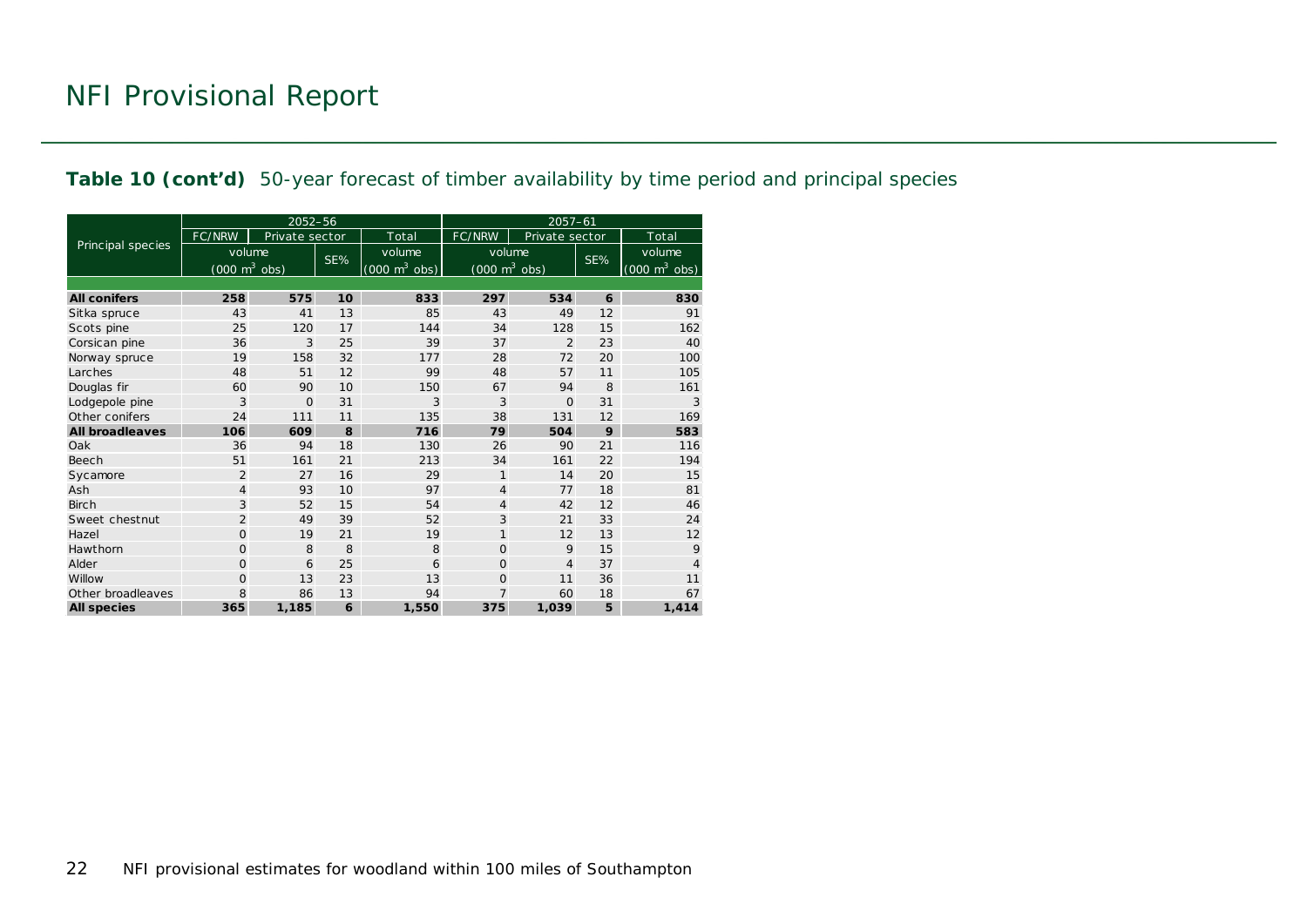<span id="page-22-0"></span>**Table 11** 50-year forecast of standing volume; annual average volumes within periods

|                    | FC/NRW                          | Private sector                  |                | Total                           |
|--------------------|---------------------------------|---------------------------------|----------------|---------------------------------|
| Forecast period    | volume                          | volume                          | SE%            | volume                          |
|                    | $(000 \text{ m}^3 \text{ obs})$ | $(000 \text{ m}^3 \text{ obs})$ |                | $(000 \text{ m}^3 \text{ obs})$ |
| All conifers       |                                 |                                 |                |                                 |
| $2013 - 16$        | 8,591                           | 25,579                          | 4              | 34,170                          |
| $2017 - 21$        | 8,889                           | 23,452                          | $\overline{4}$ | 32,341                          |
| $2022 - 26$        | 9,182                           | 20,228                          | 4              | 29,410                          |
| $2027 - 31$        | 9,523                           | 17,421                          | 5              | 26,944                          |
| $2032 - 36$        | 9,833                           | 14,608                          | 5              | 24,441                          |
| 2037-41            | 10,078                          | 12,766                          | 5              | 22,844                          |
| $2042 - 46$        | 10,261                          | 10,934                          | 6              | 21,195                          |
| $2047 - 51$        | 10,370                          | 10,654                          | 5              | 21,024                          |
| 2052-56            | 10,541                          | 11,102                          | 5              | 21,643                          |
| $2057 - 61$        | 10,572                          | 11,974                          | $\overline{4}$ | 22,546                          |
| All broadleaves    |                                 |                                 |                |                                 |
| $2013 - 16$        | 6,725                           | 94,439                          | $\overline{2}$ | 101,164                         |
| $2017 - 21$        | 7,085                           | 99,344                          | $\overline{2}$ | 106,429                         |
| $2022 - 26$        | 7,354                           | 107,000                         | $\overline{2}$ | 114,354                         |
| $2027 - 31$        | 7,690                           | 116,150                         | $\overline{2}$ | 123,840                         |
| $2032 - 36$        | 7,996                           | 125,249                         | $\overline{2}$ | 133,245                         |
| 2037-41            | 8,198                           | 134,278                         | $\overline{2}$ | 142,476                         |
| $2042 - 46$        | 8,201                           | 141,981                         | $\overline{2}$ | 150,181                         |
| $2047 - 51$        | 8,153                           | 148,830                         | $\overline{2}$ | 156,983                         |
| 2052-56            | 8,272                           | 154,942                         | $\mathcal{I}$  | 163,214                         |
| $2057 - 61$        | 8,329                           | 160,278                         | 1              | 168,607                         |
| <b>All species</b> |                                 |                                 |                |                                 |
| $2013 - 16$        | 15,316                          | 120,010                         | $\overline{2}$ | 135,326                         |
| $2017 - 21$        | 15,974                          | 122,789                         | $\overline{2}$ | 138,763                         |
| $2022 - 26$        | 16,536                          | 127,260                         | $\overline{2}$ | 143,797                         |
| $2027 - 31$        | 17,213                          | 133,601                         | $\overline{2}$ | 150,814                         |
| $2032 - 36$        | 17,830                          | 139,876                         | $\overline{2}$ | 157,706                         |
| 2037-41            | 18,276                          | 147,067                         | $\mathcal{I}$  | 165,343                         |
| $2042 - 46$        | 18,461                          | 152,981                         | 1              | 171,442                         |
| $2047 - 51$        | 18,523                          | 159,566                         | 1              | 178,089                         |
| $2052 - 56$        | 18,812                          | 166,123                         | $\mathcal{I}$  | 184,935                         |
| $2057 - 61$        | 18,901                          | 172,324                         | $\mathcal{I}$  | 191,225                         |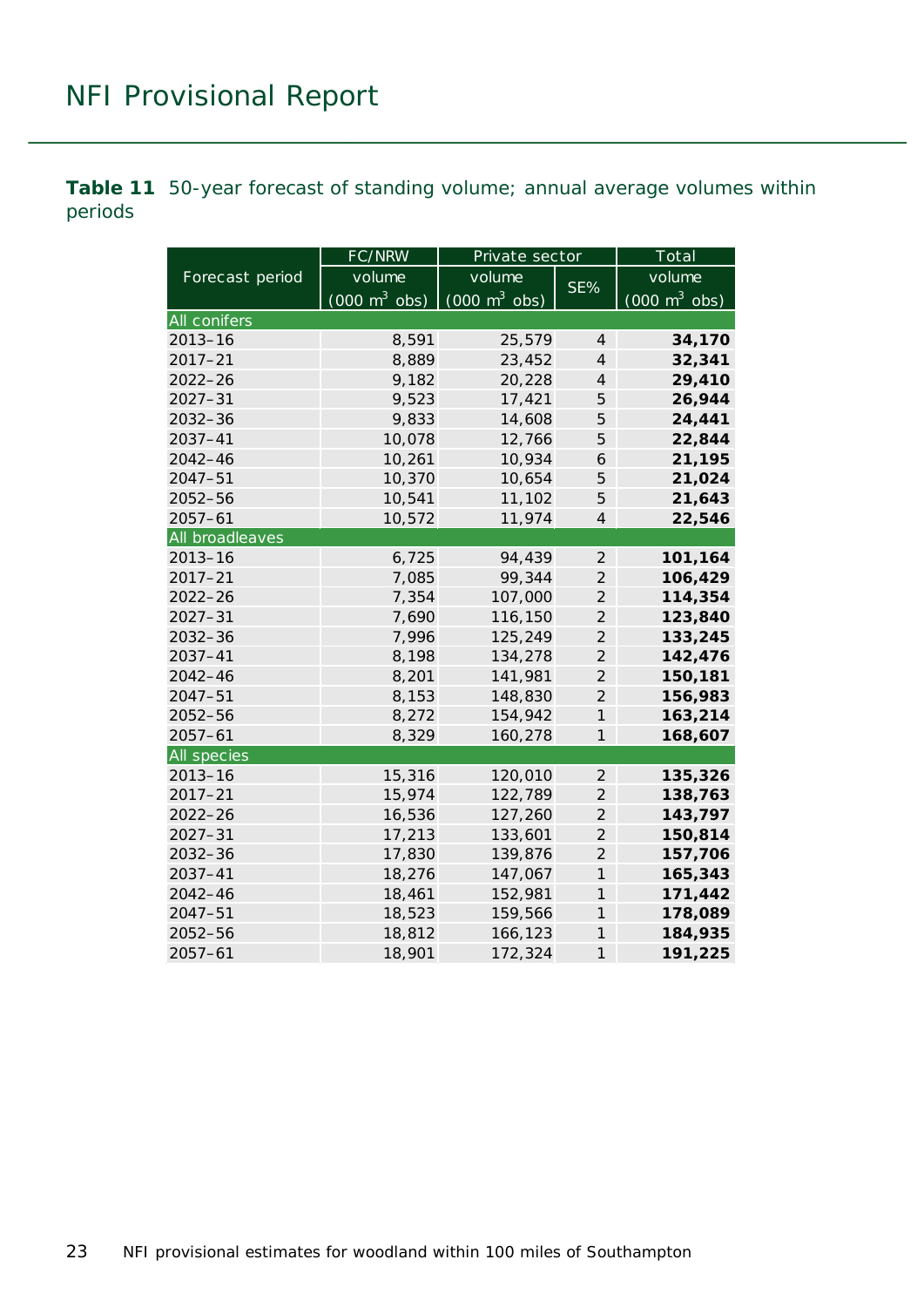<span id="page-23-0"></span>**Table 12** 50-year forecast of net increment; annual average volumes within periods

|                    | FC/NRW                          | Private sector                  |                | $\overline{\text{Total}}$       |
|--------------------|---------------------------------|---------------------------------|----------------|---------------------------------|
| Forecast period    | volume                          | volume                          | SE%            | volume                          |
|                    | $(000 \text{ m}^3 \text{ obs})$ | $(000 \text{ m}^3 \text{ obs})$ |                | $(000 \text{ m}^3 \text{ obs})$ |
| All conifers       |                                 |                                 |                |                                 |
| $2013 - 16$        | 357                             | 876                             | 3              | 1,233                           |
| $2017 - 21$        | 362                             | 795                             | 3              | 1,157                           |
| $2022 - 26$        | 338                             | 662                             | $\overline{4}$ | 1,001                           |
| $2027 - 31$        | 328                             | 586                             | $\overline{4}$ | 915                             |
| $2032 - 36$        | 314                             | 539                             | $\overline{4}$ | 852                             |
| 2037-41            | 307                             | 554                             | $\overline{4}$ | 861                             |
| $2042 - 46$        | 305                             | 573                             | $\overline{4}$ | 878                             |
| $2047 - 51$        | 303                             | 636                             | $\overline{4}$ | 940                             |
| 2052-56            | 300                             | 711                             | 3              | 1,011                           |
| $2057 - 61$        | 294                             | 785                             | 3              | 1,079                           |
| All broadleaves    |                                 |                                 |                |                                 |
| $2013 - 16$        | 122                             | 2,037                           | $\overline{2}$ | 2,159                           |
| $2017 - 21$        | 124                             | 2,247                           | $\overline{2}$ | 2,370                           |
| $2022 - 26$        | 123                             | 2,367                           | $\overline{1}$ | 2,490                           |
| $2027 - 31$        | 124                             | 2,359                           | $\overline{1}$ | 2,483                           |
| 2032-36            | 125                             | 2,286                           | $\mathcal I$   | 2,411                           |
| $2037 - 41$        | 122                             | 2,190                           | $\mathcal{I}$  | 2,312                           |
| $2042 - 46$        | 118                             | 2,051                           | $\mathcal{I}$  | 2,169                           |
| $2047 - 51$        | 112                             | 1,896                           | $\overline{2}$ | 2,008                           |
| 2052-56            | 108                             | 1,743                           | $\overline{2}$ | 1,851                           |
| $2057 - 61$        | 101                             | 1,603                           | $\overline{2}$ | 1,704                           |
| <b>All species</b> |                                 |                                 |                |                                 |
| $2013 - 16$        | 479                             | 2,913                           | $\overline{2}$ | 3,392                           |
| $2017 - 21$        | 486                             | 3,042                           | $\mathcal{I}$  | 3,527                           |
| $2022 - 26$        | 461                             | 3,031                           | $\mathcal{I}$  | 3,492                           |
| $2027 - 31$        | 453                             | 2,946                           | $\mathcal{I}$  | 3,399                           |
| $2032 - 36$        | 439                             | 2,825                           | $\mathcal{I}$  | 3,264                           |
| 2037-41            | 429                             | 2,743                           | $\mathcal{I}$  | 3,172                           |
| $2042 - 46$        | 423                             | 2,624                           | $\mathcal{I}$  | 3,047                           |
| $2047 - 51$        | 415                             | 2,532                           | $\mathcal{I}$  | 2,948                           |
| 2052-56            | 407                             | 2,453                           | $\mathcal{I}$  | 2,861                           |
| $2057 - 61$        | 395                             | 2,388                           | $\mathcal{I}$  | 2,783                           |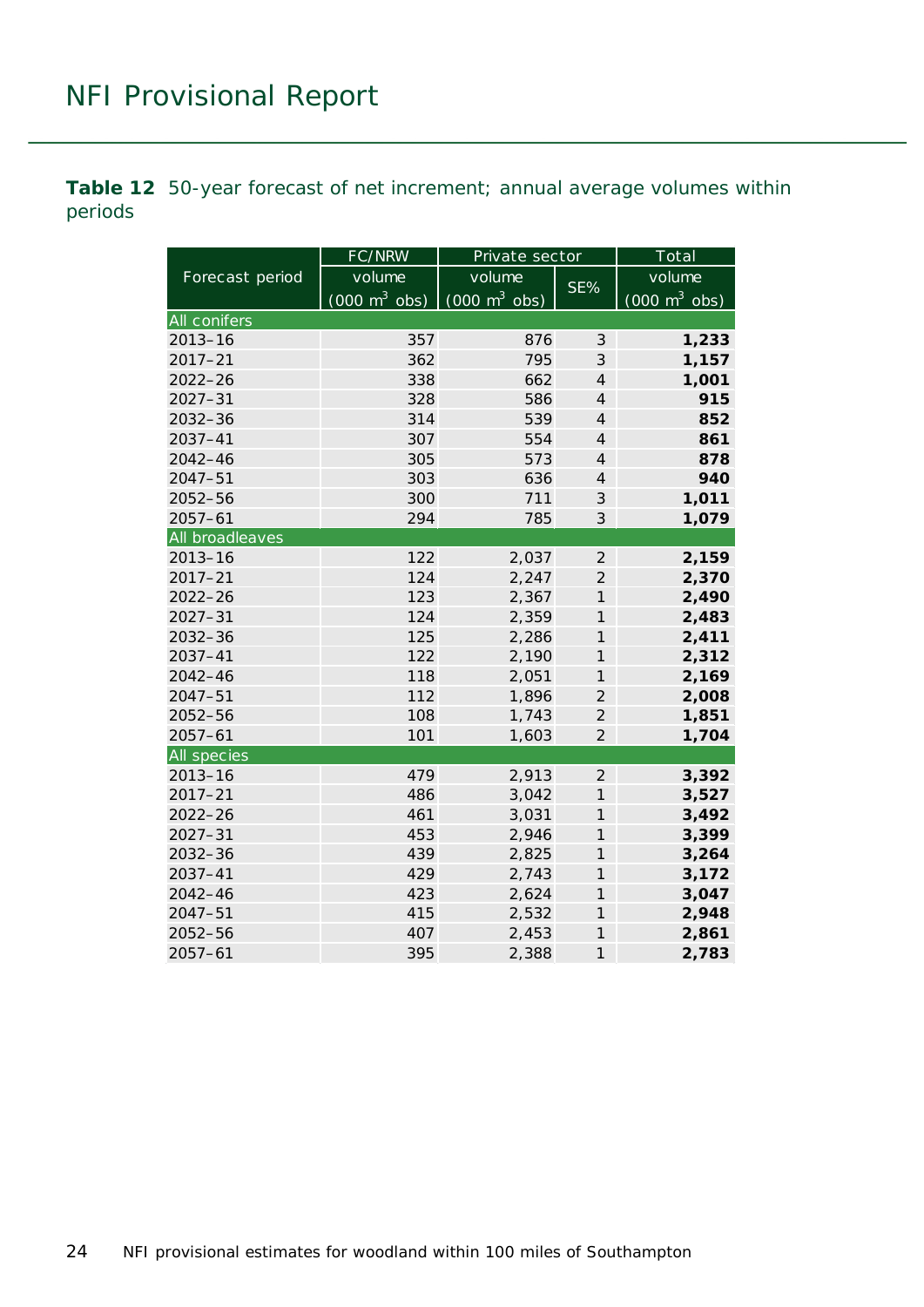

#### <span id="page-24-0"></span>**Figure 4** Overview of 50-year forecast of average annual softwood availability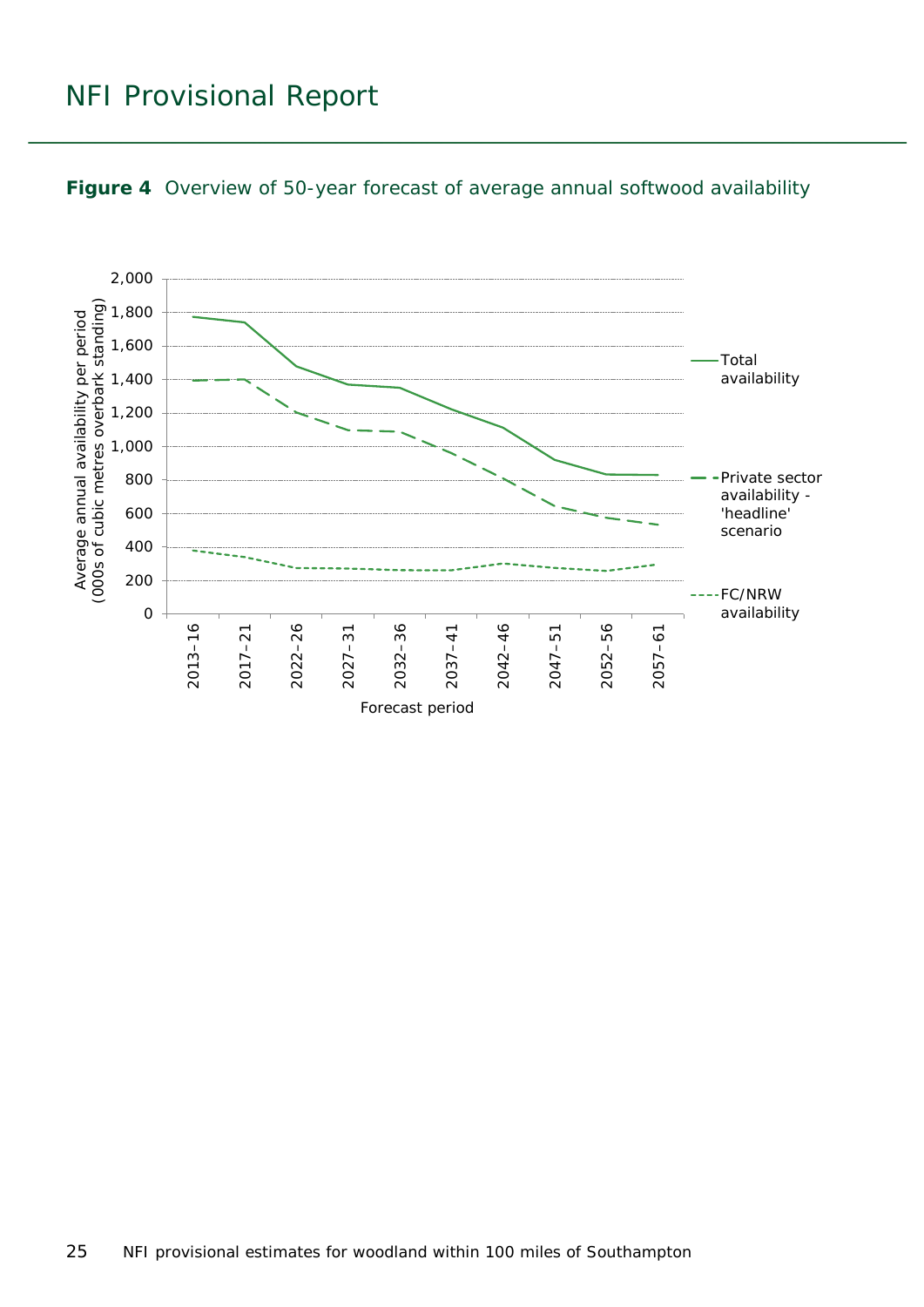

<span id="page-25-0"></span>

<span id="page-25-1"></span>**Figure 6** 50-year forecast of average annual hardwood availability

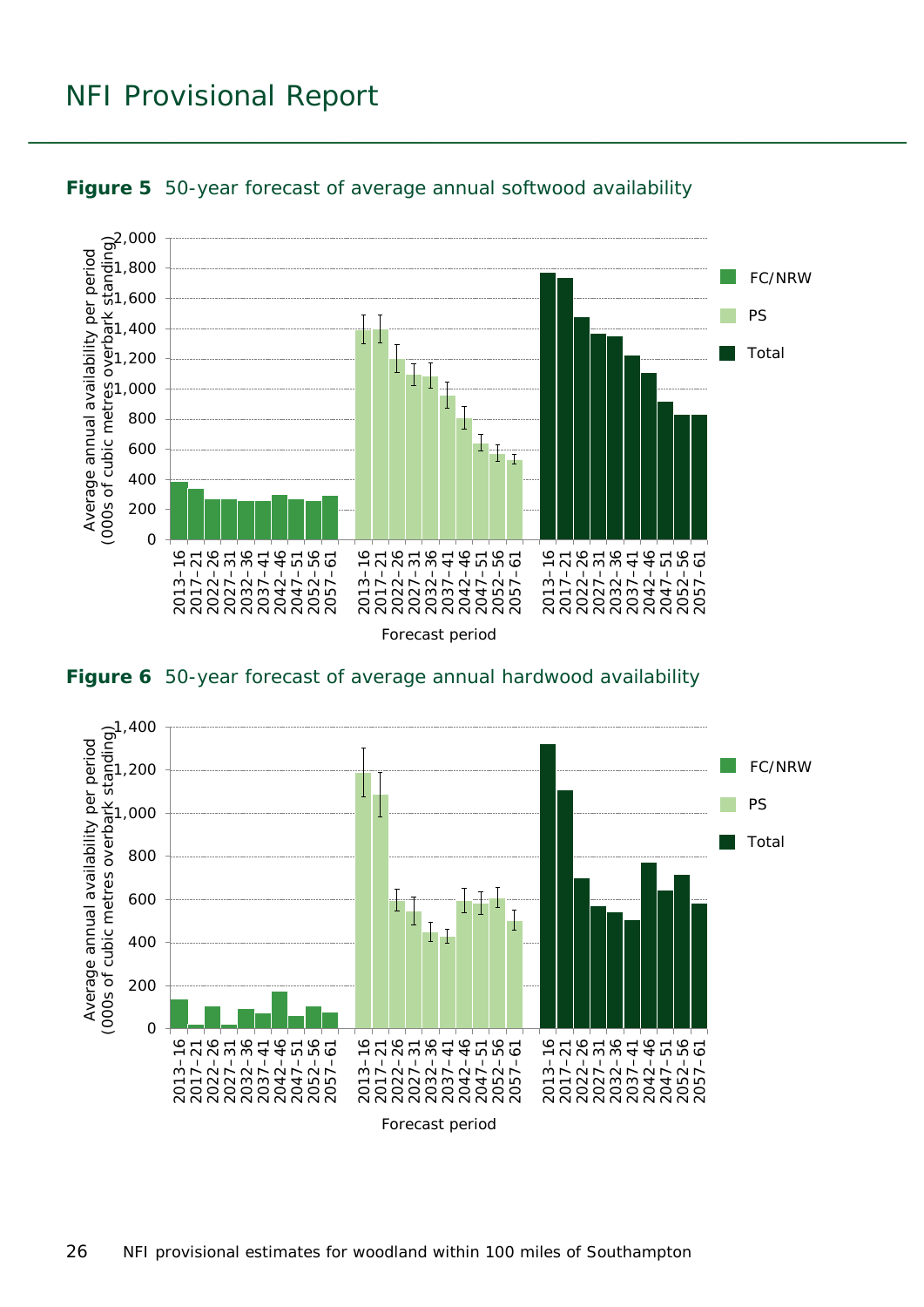

<span id="page-26-0"></span>

<span id="page-26-1"></span>**Figure 8** 50-year forecast of hardwood standing volume, increment and availability

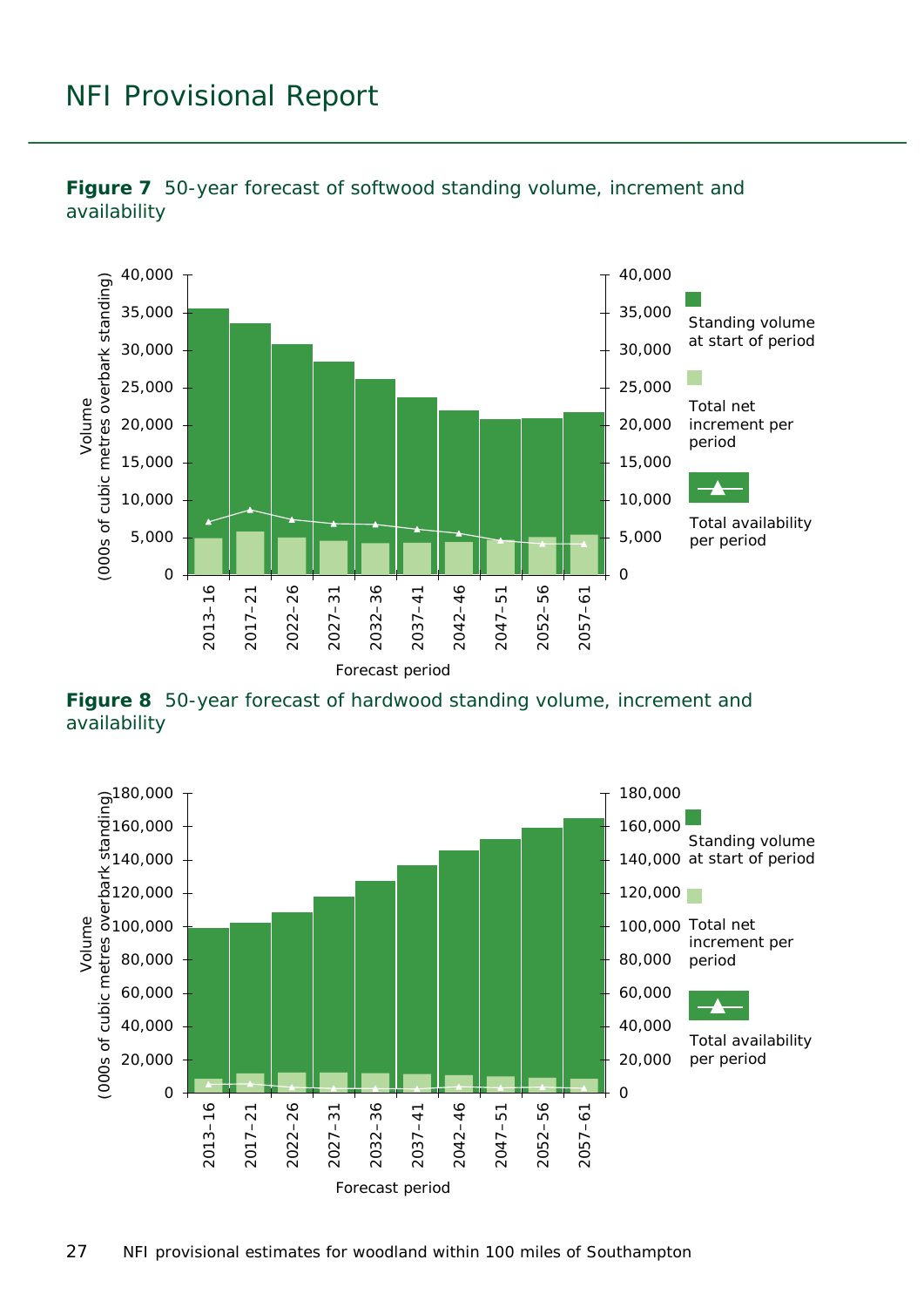50-year forecast of timber availability under the 'unrestricted' scenario

**Table 13** 50-year forecast of timber availability by time period and principal species – unrestricted biological potential for Private sector hardwoods

<span id="page-27-0"></span>

|                          |                                 | $2013 - 16$    |                |                               | $2017 - 21$                     |                |                 | $2022 - 26$                     |                                 |                |                 | $2027 - 31$                     |                                 |                |                |                                 |
|--------------------------|---------------------------------|----------------|----------------|-------------------------------|---------------------------------|----------------|-----------------|---------------------------------|---------------------------------|----------------|-----------------|---------------------------------|---------------------------------|----------------|----------------|---------------------------------|
|                          | FC/NRW                          | Private sector |                | Total                         | FC/NRW                          | Private sector |                 | Total                           | FC/NRW                          | Private sector |                 | Total                           | FC/NRW                          | Private sector |                | Total                           |
| <b>Principal species</b> | volume                          |                | SE%            | volume                        | volume                          |                | SE%             | volume                          | volume                          |                | SE%             | volume                          | volume                          |                | SE%            | volume                          |
|                          | $(000 \text{ m}^3 \text{ obs})$ |                |                | $(000 \; \text{m}^3)$<br>obs) | $(000 \text{ m}^3 \text{ obs})$ |                |                 | $(000 \text{ m}^3 \text{ obs})$ | $(000 \text{ m}^3 \text{ obs})$ |                |                 | $(000 \text{ m}^3 \text{ obs})$ | $(000 \text{ m}^3 \text{ obs})$ |                |                | $(000 \text{ m}^3 \text{ obs})$ |
|                          |                                 |                |                |                               |                                 |                |                 |                                 |                                 |                |                 |                                 |                                 |                |                |                                 |
| <b>All conifers</b>      | 380                             | 1,394          | $\overline{z}$ | 1,773                         | 340                             | 1,400          | $\overline{z}$  | 1,741                           | 275                             | 1,203          | 8               | 1,478                           | 272                             | 1,097          | $\overline{z}$ | 1,369                           |
| Sitka spruce             | 54                              | 44             | 42             | 98                            | 55                              | 127            | 44              | 183                             | 40                              | 37             | 42              | 77                              | 46                              | 18             | 32             | 64                              |
| Scots pine               | 38                              | 236            | 16             | 274                           | 37                              | 213            | 13              | 251                             | 28                              | 268            | 13              | 296                             | 27                              | 316            | 14             | 343                             |
| Corsican pine            | 84                              | 156            | 22             | 240                           | 73                              | 145            | 22              | 217                             | 67                              | 141            | 26              | 209                             | 48                              | 58             | 36             | 105                             |
| Norway spruce            | 41                              | 131            | 10             | 172                           | 39                              | 181            | 19              | 221                             | 30                              | 164            | 19              | 194                             | 31                              | 259            | 17             | 291                             |
| Larches                  | 36                              | 271            | 14             | 307                           | 29                              | 241            | 11              | 270                             | 27                              | 155            | 11              | 182                             | 24                              | 128            | 12             | 153                             |
| Douglas fir              | 71                              | 301            | 20             | 372                           | 59                              | 216            | 16              | 274                             | 49                              | 155            | 18              | 204                             | 61                              | 134            | 19             | 195                             |
| Lodgepole pine           | 5                               | 3              | 52             |                               | 5                               | $\overline{2}$ | 46              |                                 | 3                               | 6              | 59              | 9                               |                                 |                | 48             |                                 |
| Other conifers           | 50                              | 252            | 17             | 302                           | 43                              | 277            | 16              | 320                             | 31                              | 273            | 23              | 304                             | 31                              | 180            | 15             | 211                             |
| <b>All broadleaves</b>   | 132                             | 6.136          | $\overline{4}$ | 6,268                         | 21                              | 4,951          | 3               | 4,972                           | 105                             | 2,862          | $\mathbf{3}$    | 2.967                           | 23                              | 2.462          | $\overline{4}$ | 2,485                           |
| Oak                      | 37                              | 711            | 10             | 748                           | $\overline{4}$                  | 749            | 10              | 753                             | 29                              | 595            | 9               | 625                             | 6                               | 787            | 8              | 793                             |
| Beech                    | 70                              | 378            | 14             | 447                           | 10                              | 485            | 17              | 494                             | 56                              | 360            | 13              | 416                             | 8                               | 365            | 16             | 374                             |
| Sycamore                 | $\overline{2}$                  | 515            | 11             | 517                           | $\mathbf{O}$                    | 366            | 10 <sup>°</sup> | 366                             | $\overline{2}$                  | 158            | 11              | 160                             |                                 | 97             | 16             | 98                              |
| Ash                      |                                 | 2139           | 8              | 2145                          |                                 | 1448           | 5               | 1449                            | 5                               | 523            | 6               | 528                             |                                 | 272            | 8              | 273                             |
| <b>Birch</b>             |                                 | 494            | $\overline{7}$ | 497                           |                                 | 538            | 6               | 539                             |                                 | 305            | 8               | 306                             |                                 | 199            | 11             | 200                             |
| Sweet chestnut           |                                 | 271            | 23             | 274                           |                                 | 124            | 13              | 125                             | $\overline{2}$                  | 114            | 13              | 117                             |                                 | 135            | 20             | 137                             |
| Hazel                    | $\Omega$                        | 265            | 8              | 265                           | $\mathbf{O}$                    | 299            | 9               | 299                             | $\Omega$                        | 203            | 10              | 203                             | $\Omega$                        | 108            | 11             | 108                             |
| Hawthorn                 | $\Omega$                        | 53             | 10             | 53                            | $\mathbf 0$                     | 56             | 9               | 56                              | 0                               | 51             | 8               | 51                              | $\mathbf 0$                     | 54             | 11             | 54                              |
| Alder                    |                                 | 323            | 15             | 324                           | $\mathbf{O}$                    | 264            | 11              | 264                             | $\Omega$                        | 127            | 15              | 127                             | $\Omega$                        | 60             | 22             | 61                              |
| Willow                   | $\Omega$                        | 106            | 19             | 106                           | $\Omega$                        | 94             | 19              | 94                              | $\Omega$                        | 66             | 10 <sup>°</sup> | 66                              |                                 | 109            | 26             | 109                             |
| Other broadleaves        | 10                              | 868            | 12             | 879                           | 3                               | 531            | 9               | 534                             | 8                               | 358            | 9               | 366                             |                                 | 280            |                | 284                             |
| <b>All species</b>       | 512                             | 7,518          | 3              | 8,030                         | 362                             | 6,356          | 3               | 6,718                           | 380                             | 4,061          | $\mathbf{3}$    | 4,441                           | 295                             | 3,566          |                | 3,861                           |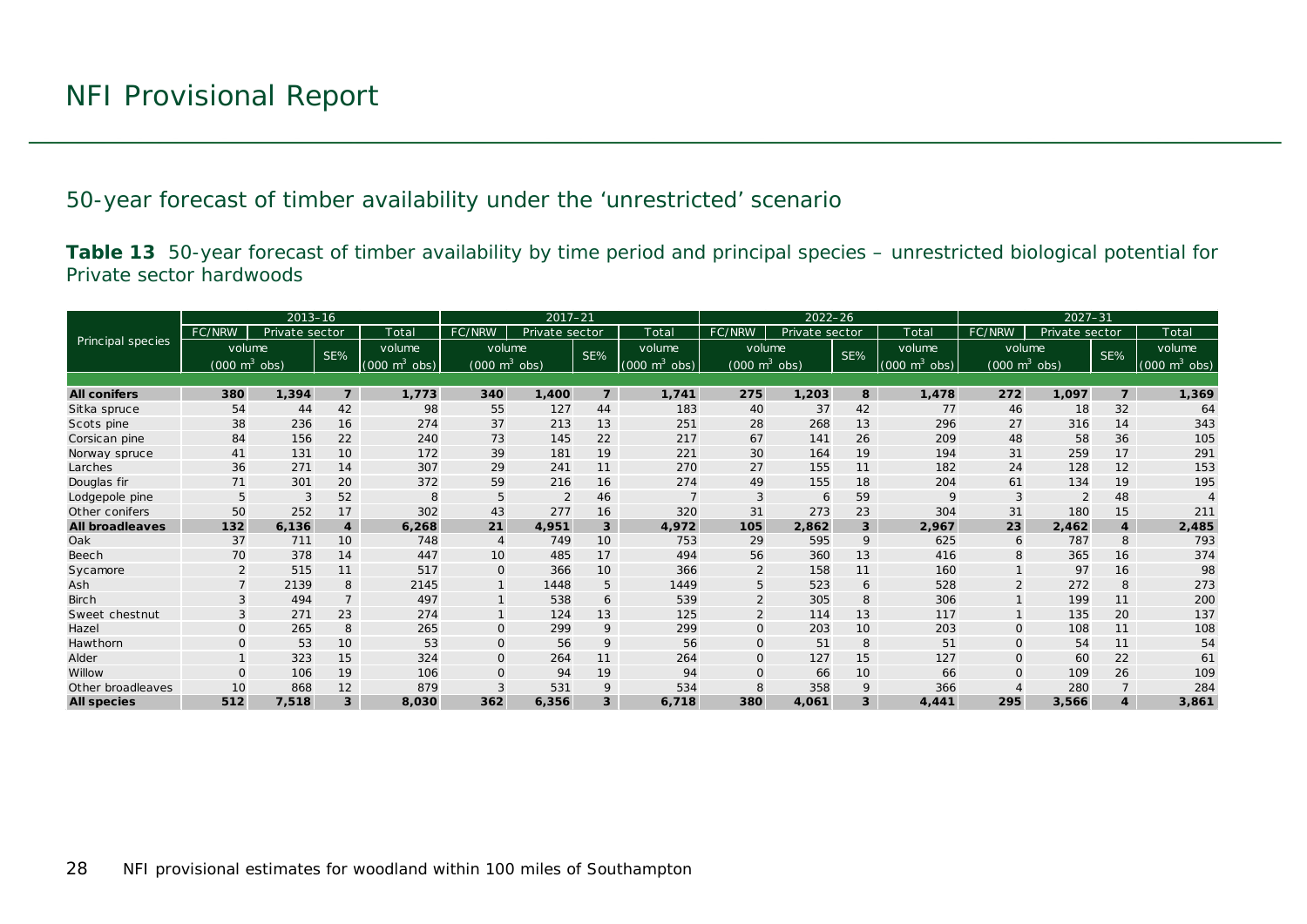**Table 13 (cont'd)** 50-year forecast of timber availability by time period and principal species – unrestricted biological potential for Private sector hardwoods

|                        |                                 | $2032 - 36$    |                  |                             |                                 | $2037 - 41$    |                |                                 |                                 | $2042 - 46$    |                 |                                     |                                     | 2047-51        |                  |                                 |
|------------------------|---------------------------------|----------------|------------------|-----------------------------|---------------------------------|----------------|----------------|---------------------------------|---------------------------------|----------------|-----------------|-------------------------------------|-------------------------------------|----------------|------------------|---------------------------------|
|                        | FC/NRW                          | Private sector |                  | Total                       | FC/NRW                          | Private sector |                | Total                           | FC/NRW                          | Private sector |                 | Total                               | FC/NRW                              | Private sector |                  | Total                           |
| Principal species      | volume                          |                | SE%              | volume                      | volume                          |                | SE%            | volume                          | volume                          |                | SE%             | volume                              | volume                              |                | SE%              | volume                          |
|                        | $(000 \text{ m}^3 \text{ obs})$ |                |                  | $(000 \text{ m}^3)$<br>obs) | $(000 \text{ m}^3 \text{ obs})$ |                |                | $(000 \text{ m}^3 \text{ obs})$ | $(000 \text{ m}^3 \text{ obs})$ |                |                 | $(000 \; \text{m}^3 \; \text{obs})$ | $(000 \; \text{m}^3 \; \text{obs})$ |                |                  | $(000 \text{ m}^3 \text{ obs})$ |
|                        |                                 |                |                  |                             |                                 |                |                |                                 |                                 |                |                 |                                     |                                     |                |                  |                                 |
| <b>All conifers</b>    | 263                             | 1,088          | 8                | 1,351                       | 262                             | 961            | 9              | 1,223                           | 302                             | 810            | 9               | 1,112                               | 276                                 | 645            | 8                | 920                             |
| Sitka spruce           | 65                              | 25             | 22               | 90                          | 43                              | 34             | 32             | 77                              | 36                              | 70             | 31              | 106                                 | 35                                  | 34             | 15               | 70                              |
| Scots pine             | 21                              | 332            | 14               | 352                         | 27                              | 316            | 20             | 343                             | 29                              | 179            | 22              | 208                                 | 26                                  | 187            | 19               | 213                             |
| Corsican pine          | 49                              | 63             | 51               | 112                         | 44                              | 54             | 48             | 98                              | 78                              | 45             | 33              | 123                                 | 61                                  | 3              | 26               | 64                              |
| Norway spruce          | 22                              | 258            | 19               | 281                         | 27                              | 201            | 19             | 229                             | 19                              | 199            | 22              | 217                                 | 23                                  | 117            | 24               | 139                             |
| Larches                | 26                              | 114            | 13               | 140                         | 41                              | 76             | 15             | 117                             | 54                              | 54             | 12              | 108                                 | 44                                  | 64             | 18               | 108                             |
| Douglas fir            | 57                              | 108            | 18               | 166                         | 54                              | 87             | 17             | 141                             | 59                              | 114            | 19              | 173                                 | 58                                  | 79             | 10               | 137                             |
| Lodgepole pine         |                                 | $\overline{2}$ | 47               | 3                           | $\overline{2}$                  | 18             | 70             | 20                              |                                 | $\overline{2}$ | 55              | $\overline{2}$                      |                                     | 9              | 63               | 10                              |
| Other conifers         | 22                              | 184            | 20               | 206                         | 25                              | 171            | 21             | 196                             | 27                              | 148            | 27              | 175                                 | 27                                  | 151            | 14               | 178                             |
| <b>All broadleaves</b> | 94                              | 2,084          | $\boldsymbol{4}$ | 2,178                       | 75                              | 2,101          | $\mathbf{3}$   | 2,176                           | 177                             | 2,419          | $\mathbf{3}$    | 2,596                               | 61                                  | 2,270          | $\boldsymbol{4}$ | 2,331                           |
| Oak                    | 26                              | 404            | 8                | 429                         | 15                              | 471            | 11             | 486                             | 73                              | 418            | 12              | 490                                 | 23                                  | 372            | 11               | 395                             |
| <b>Beech</b>           | 50                              | 348            | 16               | 398                         | 44                              | 253            | 12             | 296                             | 66                              | 283            | 14              | 349                                 | 20                                  | 273            | 16               | 293                             |
| Sycamore               | $\overline{2}$                  | 90             | 11               | 92                          | $\mathbf{1}$                    | 93             | 9              | 94                              | $\overline{2}$                  | 137            | 9               | 139                                 | $\overline{2}$                      | 122            | 9                | 124                             |
| Ash                    | 5                               | 329            | 8                | 334                         | 3                               | 328            | 6              | 330                             | 11                              | 419            | 6               | 430                                 | 5                                   | 369            | $\overline{7}$   | 374                             |
| <b>Birch</b>           | 2                               | 197            | 8                | 199                         | $\overline{2}$                  | 170            | $\overline{7}$ | 172                             | 3                               | 236            | $\overline{7}$  | 239                                 | $\overline{2}$                      | 228            | $\overline{7}$   | 230                             |
| Sweet chestnut         | 2                               | 135            | 15               | 137                         | $\overline{2}$                  | 70             | 11             | 72                              | 3                               | 165            | 19              | 167                                 |                                     | 133            | 19               | 135                             |
| Hazel                  | $\mathbf{O}$                    | 114            | 13               | 115                         | $\mathsf{O}$                    | 146            | 9              | 147                             | $\mathsf{O}$                    | 127            | 9               | 127                                 | $\mathbf{O}$                        | 186            | $\overline{7}$   | 186                             |
| Hawthorn               | $\mathbf{O}$                    | 53             | $\overline{7}$   | 53                          | $\mathbf 0$                     | 92             | 15             | 92                              | $\mathbf{O}$                    | 81             | 23              | 81                                  | $\mathbf{O}$                        | 68             | 12               | 68                              |
| Alder                  | $\Omega$                        | 64             | 15               | 65                          | $\mathbf 0$                     | 53             | 11             | 53                              |                                 | 79             | 10 <sup>°</sup> | 80                                  | $\Omega$                            | 62             | 11               | 63                              |
| Willow                 | $\Omega$                        | 68             | 14               | 68                          | $\mathbf 0$                     | 127            | 18             | 127                             | $\mathbf{O}$                    | 97             | 20              | 97                                  | $\mathbf{O}$                        | 78             | 12               | 78                              |
| Other broadleaves      | 8                               | 278            | $\overline{7}$   | 285                         | 9                               | 295            | 6              | 305                             | 18                              | 370            | 8               | 389                                 | 8                                   | 371            | 9                | 378                             |
| <b>All species</b>     | 357                             | 3,176          | $\overline{4}$   | 3,533                       | 337                             | 3,060          | $\overline{4}$ | 3,397                           | 479                             | 3,221          | 3               | 3,699                               | 336                                 | 2,918          | $\overline{3}$   | 3,254                           |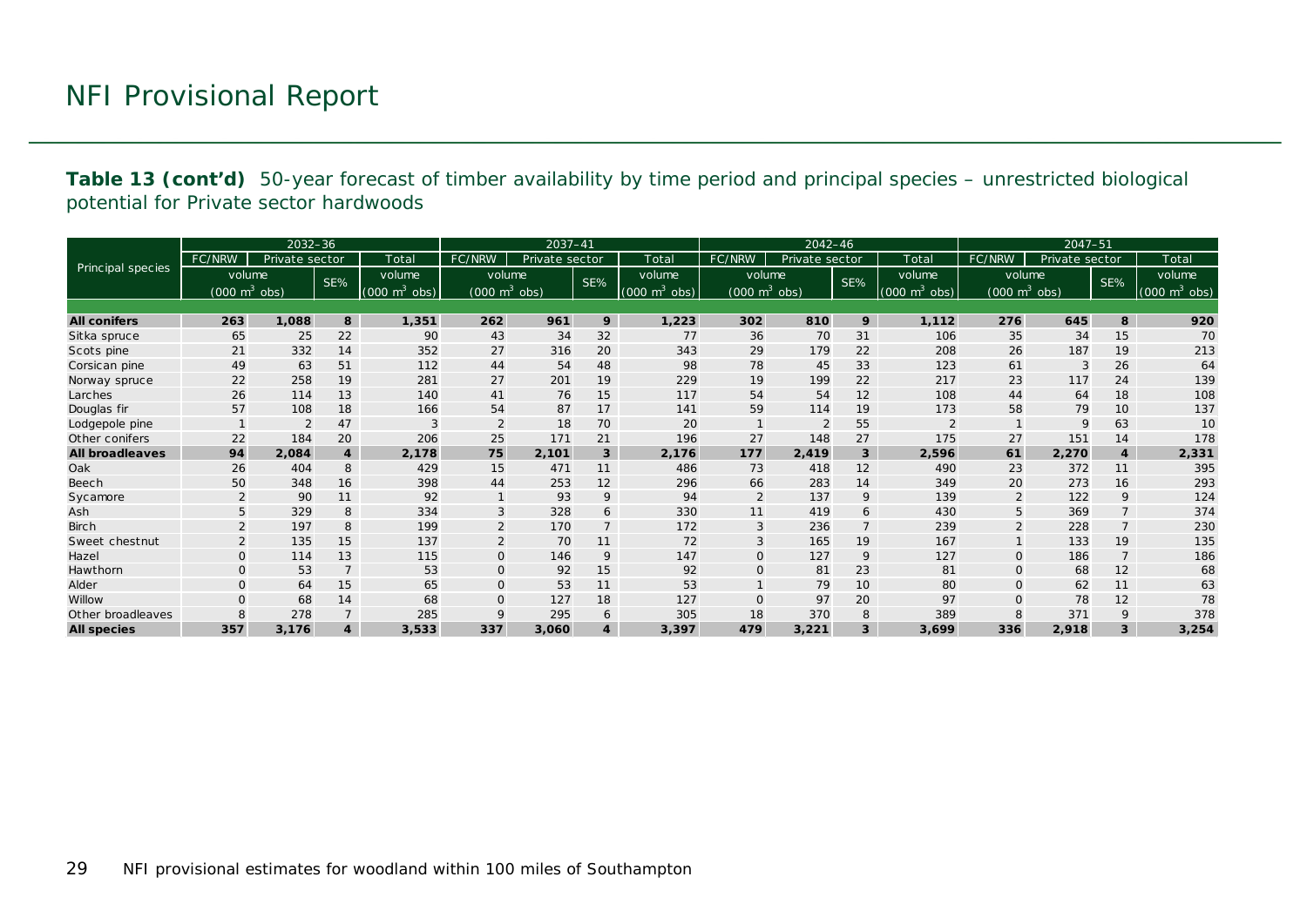**Table 13 (cont'd)** 50-year forecast of timber availability by time period and principal species – unrestricted biological potential for Private sector hardwoods

|                        |                                     | 2052-56        |                |                                     | $2057 - 61$    |                                 |                         |                                 |  |  |
|------------------------|-------------------------------------|----------------|----------------|-------------------------------------|----------------|---------------------------------|-------------------------|---------------------------------|--|--|
|                        | FC/NRW                              | Private sector |                | Total                               | FC/NRW         | Private sector                  |                         | Total                           |  |  |
| Principal species      | volume                              |                | SE%            | volume                              | volume         |                                 |                         | volume                          |  |  |
|                        | $(000 \; \text{m}^3 \; \text{obs})$ |                |                | $(000 \; \text{m}^3 \; \text{obs})$ |                | $(000 \text{ m}^3 \text{ obs})$ | SE%                     | $(000 \text{ m}^3 \text{ obs})$ |  |  |
|                        |                                     |                |                |                                     |                |                                 |                         |                                 |  |  |
| <b>All conifers</b>    | 258                                 | 575            | 10             | 833                                 | 297            | 534                             | 6                       | 830                             |  |  |
| Sitka spruce           | 43                                  | 41             | 13             | 85                                  | 43             | 49                              | 12                      | 91                              |  |  |
| Scots pine             | 25                                  | 120            | 17             | 144                                 | 34             | 128                             | 15                      | 162                             |  |  |
| Corsican pine          | 36                                  | 3              | 25             | 39                                  | 37             | $\overline{2}$                  | 23                      | 40                              |  |  |
| Norway spruce          | 19                                  | 158            | 32             | 177                                 | 28             | 72                              | 20                      | 100                             |  |  |
| Larches                | 48                                  | 51             | 12             | 99                                  | 48             | 57                              | 11                      | 105                             |  |  |
| Douglas fir            | 60                                  | 90             | 10             | 150                                 | 67             | 94                              | 8                       | 161                             |  |  |
| Lodgepole pine         | 3                                   | $\Omega$       | 31             | 3                                   | 3              | $\Omega$                        | 31                      | 3                               |  |  |
| Other conifers         | 24                                  | 111            | 11             | 135                                 | 38             | 131                             | 12                      | 169                             |  |  |
| <b>All broadleaves</b> | 106                                 | 2,556          | 3              | 2,662                               | 79             | 2.263                           | $\boldsymbol{4}$        | 2,342                           |  |  |
| Oak                    | 36                                  | 332            | 8              | 368                                 | 26             | 345                             | 9                       | 371                             |  |  |
| Beech                  | 51                                  | 321            | 1 <sub>3</sub> | 372                                 | 34             | 388                             | 14                      | 422                             |  |  |
| Sycamore               | $\overline{2}$                      | 128            | 11             | 130                                 | $\mathbf{1}$   | 84                              | 9                       | 85                              |  |  |
| Ash                    | $\overline{4}$                      | 447            | 5              | 451                                 | $\overline{4}$ | 316                             | 6                       | 319                             |  |  |
| <b>Birch</b>           | 3                                   | 226            | $\overline{7}$ | 229                                 | $\overline{4}$ | 188                             | $\overline{7}$          | 192                             |  |  |
| Sweet chestnut         | $\overline{2}$                      | 205            | 20             | 207                                 | 3              | 190                             | 21                      | 193                             |  |  |
| Hazel                  | $\Omega$                            | 131            | 8              | 132                                 | $\mathbf{1}$   | 118                             | $\overline{7}$          | 119                             |  |  |
| Hawthorn               | $\Omega$                            | 86             | 14             | 86                                  | $\mathbf{O}$   | 92                              | 12                      | 92                              |  |  |
| Alder                  | $\Omega$                            | 64             | 12             | 65                                  | $\Omega$       | 51                              | 10                      | 51                              |  |  |
| Willow                 | $\Omega$                            | 152            | 14             | 152                                 | $\Omega$       | 133                             | 16                      | 133                             |  |  |
| Other broadleaves      | 8                                   | 458            | 9              | 466                                 | $\overline{7}$ | 347                             | 11                      | 354                             |  |  |
| <b>All species</b>     | 365                                 | 3,135          | 3              | 3,500                               | 375            | 2,801                           | $\overline{\mathbf{3}}$ | 3,177                           |  |  |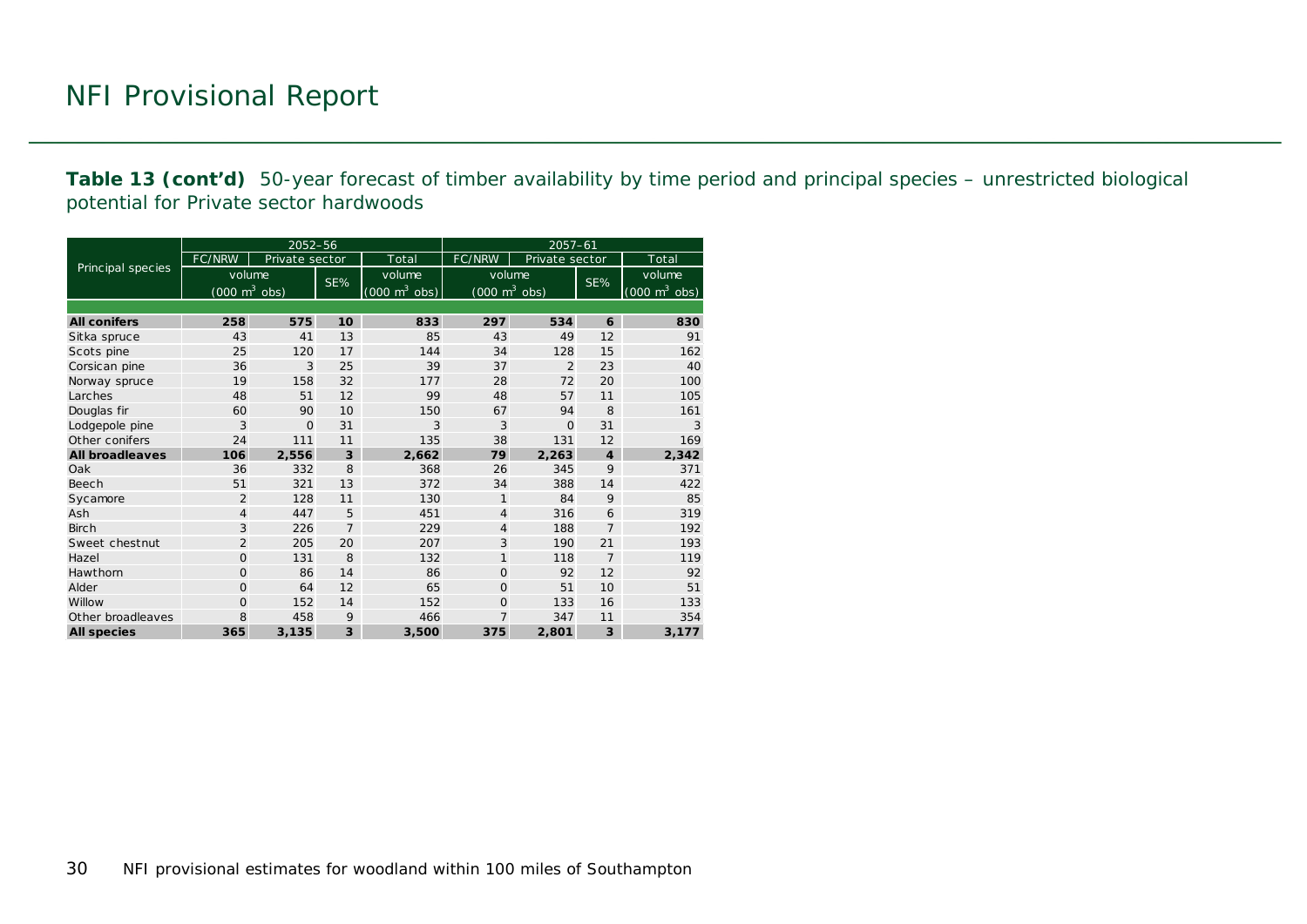<span id="page-30-0"></span>**Table 14** 50-year forecast of standing volume; annual average volumes within periods – unrestricted biological potential for Private sector hardwoods

|                    | FC/NRW                          | Private sector                  |                | Total                           |  |  |
|--------------------|---------------------------------|---------------------------------|----------------|---------------------------------|--|--|
| Forecast period    | volume                          | volume                          |                | volume                          |  |  |
|                    | $(000 \text{ m}^3 \text{ obs})$ | $(000 \text{ m}^3 \text{ obs})$ | SE%            | $(000 \text{ m}^3 \text{ obs})$ |  |  |
| All conifers       |                                 |                                 |                |                                 |  |  |
| $2013 - 16$        | 8,591                           | 25,579                          | $\overline{4}$ | 34,170                          |  |  |
| $2017 - 21$        | 8,889                           | 23,452                          | $\overline{4}$ | 32,341                          |  |  |
| $2022 - 26$        | 9,182                           | 20,228                          | $\overline{4}$ | 29,410                          |  |  |
| $2027 - 31$        | 9,523                           | 17,421                          | 5              | 26,944                          |  |  |
| $2032 - 36$        | 9,833                           | 14,608                          | 5              | 24,441                          |  |  |
| 2037-41            | 10,078                          | 12,766                          | 5              | 22,844                          |  |  |
| $2042 - 46$        | 10,261                          | 10,934                          | 6              | 21,195                          |  |  |
| $2047 - 51$        | 10,370                          | 10,654                          | 5              | 21,024                          |  |  |
| 2052-56            | 10,541                          | 11,102                          | 5              | 21,643                          |  |  |
| $2057 - 61$        | 10,572                          | 11,974                          | $\overline{4}$ | 22,546                          |  |  |
| All broadleaves    |                                 |                                 |                |                                 |  |  |
| $2013 - 16$        | 6,725                           | 79,686                          | $\overline{2}$ | 86,411                          |  |  |
| $2017 - 21$        | 7,085                           | 66,946                          | $\overline{c}$ | 74,032                          |  |  |
| $2022 - 26$        | 7,354                           | 57,472                          | $\overline{2}$ | 64,826                          |  |  |
| $2027 - 31$        | 7,690                           | 55,920                          | $\overline{2}$ | 63,610                          |  |  |
| 2032-36            | 7,996                           | 55,986                          | $\overline{2}$ | 63,982                          |  |  |
| 2037-41            | 8,198                           | 57,767                          | $\overline{2}$ | 65,965                          |  |  |
| 2042-46            | 8,201                           | 59,056                          | $\overline{2}$ | 67,257                          |  |  |
| 2047-51            | 8,153                           | 60,728                          | $\overline{2}$ | 68,882                          |  |  |
| 2052-56            | 8,272                           | 61,408                          | $\overline{2}$ | 69,679                          |  |  |
| $2057 - 61$        | 8,329                           | 61,538                          | $\overline{2}$ | 69,867                          |  |  |
| <b>All species</b> |                                 |                                 |                |                                 |  |  |
| $2013 - 16$        | 15,316                          | 105,295                         | $\mathfrak{2}$ | 120,611                         |  |  |
| $2017 - 21$        | 15,974                          | 90,407                          | $\mathfrak{2}$ | 106,381                         |  |  |
| $2022 - 26$        | 16,536                          | 77,722                          | $\overline{2}$ | 94,259                          |  |  |
| $2027 - 31$        | 17,213                          | 73,340                          | $\mathfrak{2}$ | 90,553                          |  |  |
| $2032 - 36$        | 17,830                          | 70,567                          | $\overline{2}$ | 88,397                          |  |  |
| 2037-41            | 18,276                          | 70,488                          | $\overline{c}$ | 88,764                          |  |  |
| $2042 - 46$        | 18,461                          | 69,977                          | $\overline{2}$ | 88,438                          |  |  |
| $2047 - 51$        | 18,523                          | 71,376                          | $\overline{2}$ | 89,900                          |  |  |
| $2052 - 56$        | 18,812                          | 72,486                          | $\overline{2}$ | 91,298                          |  |  |
| $2057 - 61$        | 18,901                          | 73,466                          | $\overline{2}$ | 92,366                          |  |  |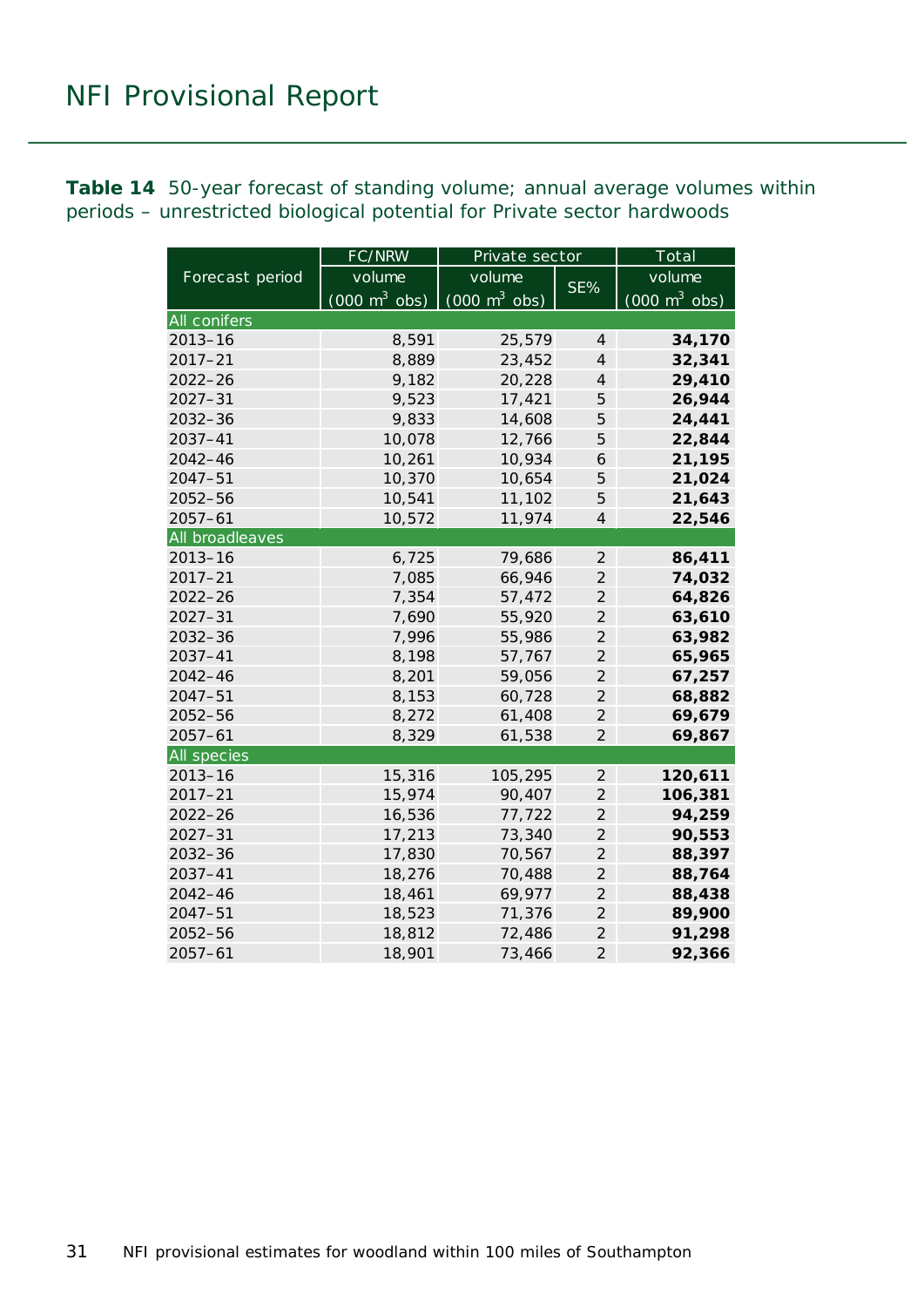<span id="page-31-0"></span>**Table 15** 50-year forecast of net increment; annual average volumes within periods – unrestricted biological potential for Private sector hardwoods

|                    | FC/NRW                          | Private sector                  | Total               |                                 |  |
|--------------------|---------------------------------|---------------------------------|---------------------|---------------------------------|--|
| Forecast period    | volume                          | volume                          |                     | volume                          |  |
|                    | $(000 \text{ m}^3 \text{ obs})$ | $(000 \text{ m}^3 \text{ obs})$ | SE%                 | $(000 \text{ m}^3 \text{ obs})$ |  |
| All conifers       |                                 |                                 |                     |                                 |  |
| $2013 - 16$        | 357                             | 876                             | $\mathfrak{Z}$      | 1,233                           |  |
| $2017 - 21$        | 362                             | 795                             | 3                   | 1,157                           |  |
| 2022-26            | 338                             | 662                             | $\overline{4}$      | 1,001                           |  |
| $2027 - 31$        | 328                             | 586                             | $\overline{4}$      | 915                             |  |
| 2032-36            | 314                             | 539                             | $\overline{4}$      | 852                             |  |
| 2037-41            | 307                             | 554                             | $\overline{4}$      | 861                             |  |
| 2042-46            | 305                             | 573                             | $\overline{4}$      | 878                             |  |
| $2047 - 51$        | 303                             | 636                             | $\overline{4}$      | 940                             |  |
| 2052-56            | 300                             | 711                             | 3                   | 1,011                           |  |
| $2057 - 61$        | 294                             | 785                             | $\mathfrak{Z}$      | 1,079                           |  |
| All broadleaves    |                                 |                                 |                     |                                 |  |
| $2013 - 16$        | 122                             | 1,980                           | $\overline{2}$      | 2,102                           |  |
| $2017 - 21$        | 124                             | 2,009                           | $\overline{2}$      | 2,132                           |  |
| $2022 - 26$        | 123                             | 2,009                           | $\overline{2}$      | 2,132                           |  |
| $2027 - 31$        | 124                             | 2,128                           | $\overline{2}$      | 2,252                           |  |
| 2032-36            | 125                             | 2,323                           | $\overline{2}$      | 2,448                           |  |
| $2037 - 41$        | 122                             | 2,547                           | $\overline{1}$      | 2,669                           |  |
| $2042 - 46$        | 118                             | 2,666                           | $\mathcal{I}$       | 2,784                           |  |
| $2047 - 51$        | 112                             | 2,646                           | $\mathcal{I}$       | 2,758                           |  |
| 2052-56            | 108                             | 2,519                           | $\mathcal{I}$       | 2,627                           |  |
| $2057 - 61$        | 101                             | 2,392                           | $\mathcal{I}$       | 2,493                           |  |
| <b>All species</b> |                                 |                                 |                     |                                 |  |
| $2013 - 16$        | 479                             | 2,856                           | $\overline{2}$      | 3,335                           |  |
| $2017 - 21$        | 486                             | 2,804                           | $\mathcal{I}$       | 3,289                           |  |
| $2022 - 26$        | 461                             | 2,672                           | $\overline{2}$      | 3,133                           |  |
| $2027 - 31$        | 453                             | 2,714                           | $\mathcal{I}$       | 3,167                           |  |
| 2032-36            | 439                             | 2,860                           | $\mathcal{I}$       | 3,299                           |  |
| $2037 - 41$        | 429                             | 3,099                           | $\mathcal{I}$       | 3,528                           |  |
| 2042-46            | 423                             | 3,239                           | $\mathcal{I}$       | 3,662                           |  |
| 2047-51            | 415                             | 3,283                           | $\boldsymbol{\eta}$ | 3,698                           |  |
| 2052-56            | 407                             | 3,230                           | $\mathcal{I}$       | 3,638                           |  |
| $2057 - 61$        | 395                             | 3,177                           | $\mathcal{I}$       | 3,572                           |  |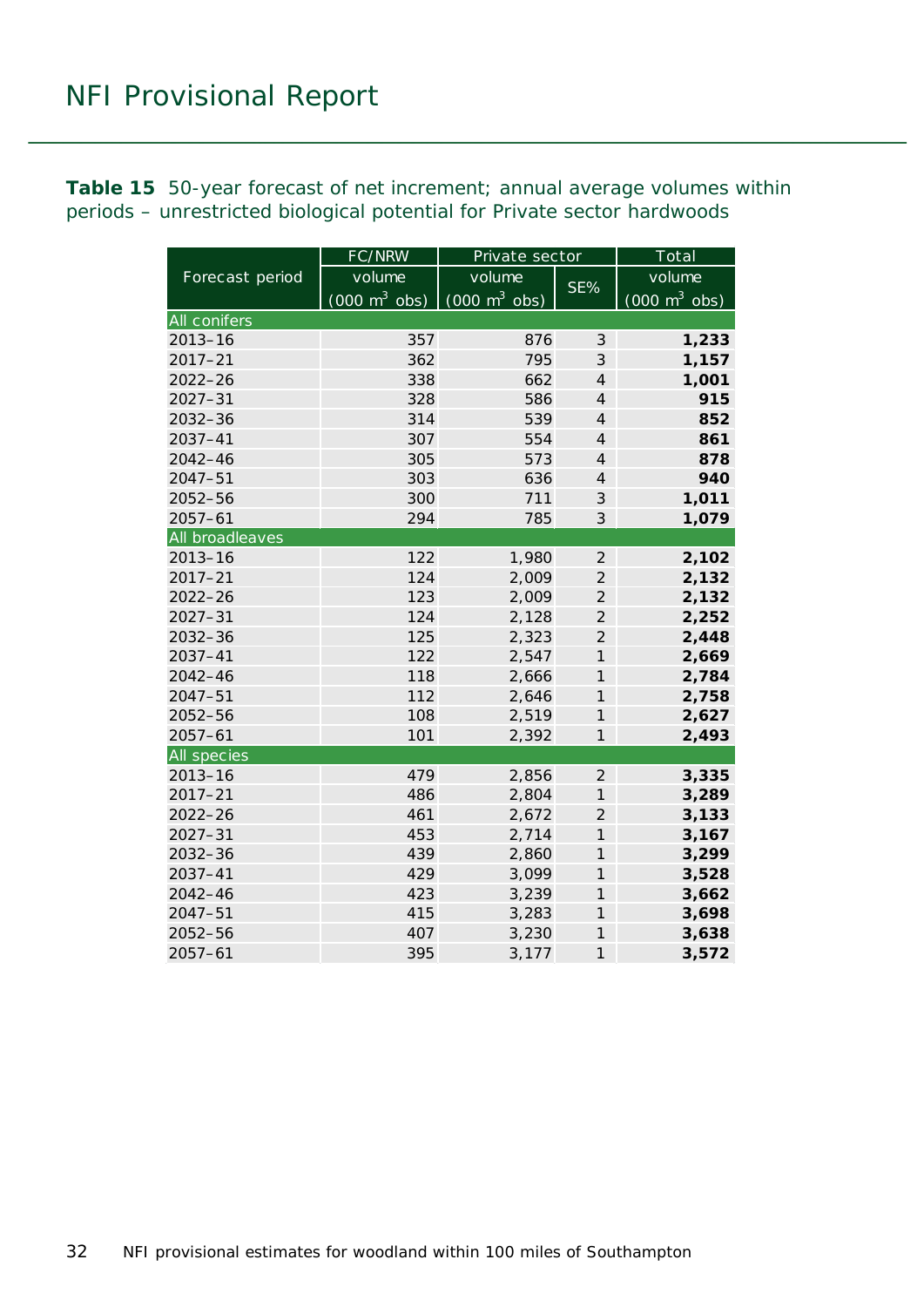<span id="page-32-0"></span>

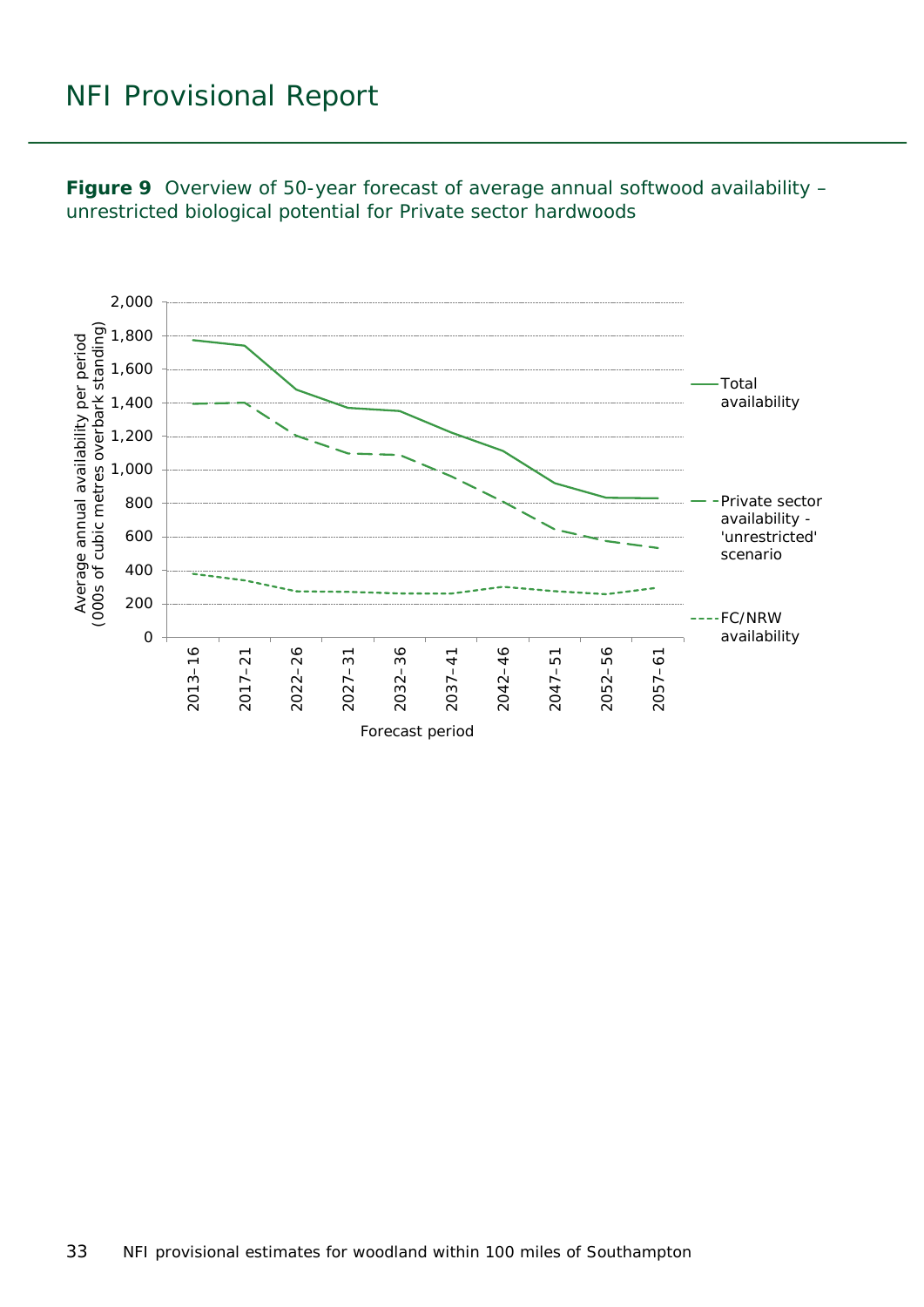

<span id="page-33-0"></span>**Figure 10** 50-year forecast comparison of average annual softwood availability– unrestricted biological potential for Private sector hardwoods

<span id="page-33-1"></span>**Figure 11** 50-year forecast comparison of average annual hardwood availability – unrestricted biological potential for Private sector hardwoods

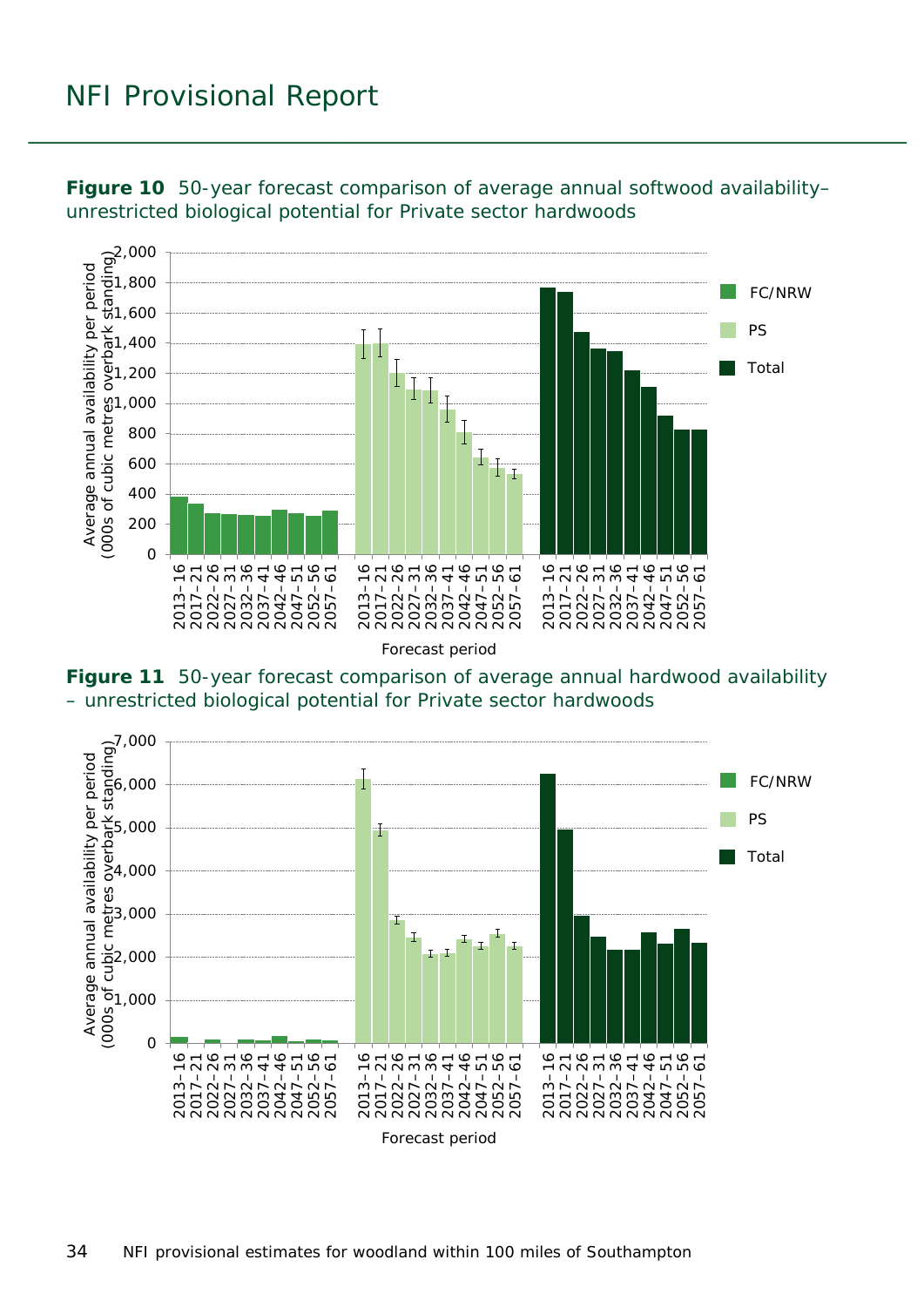

<span id="page-34-0"></span>**Figure 12** 50-year summary of softwood standing volume, increment and availability – unrestricted biological potential for Private sector hardwoods

<span id="page-34-1"></span>

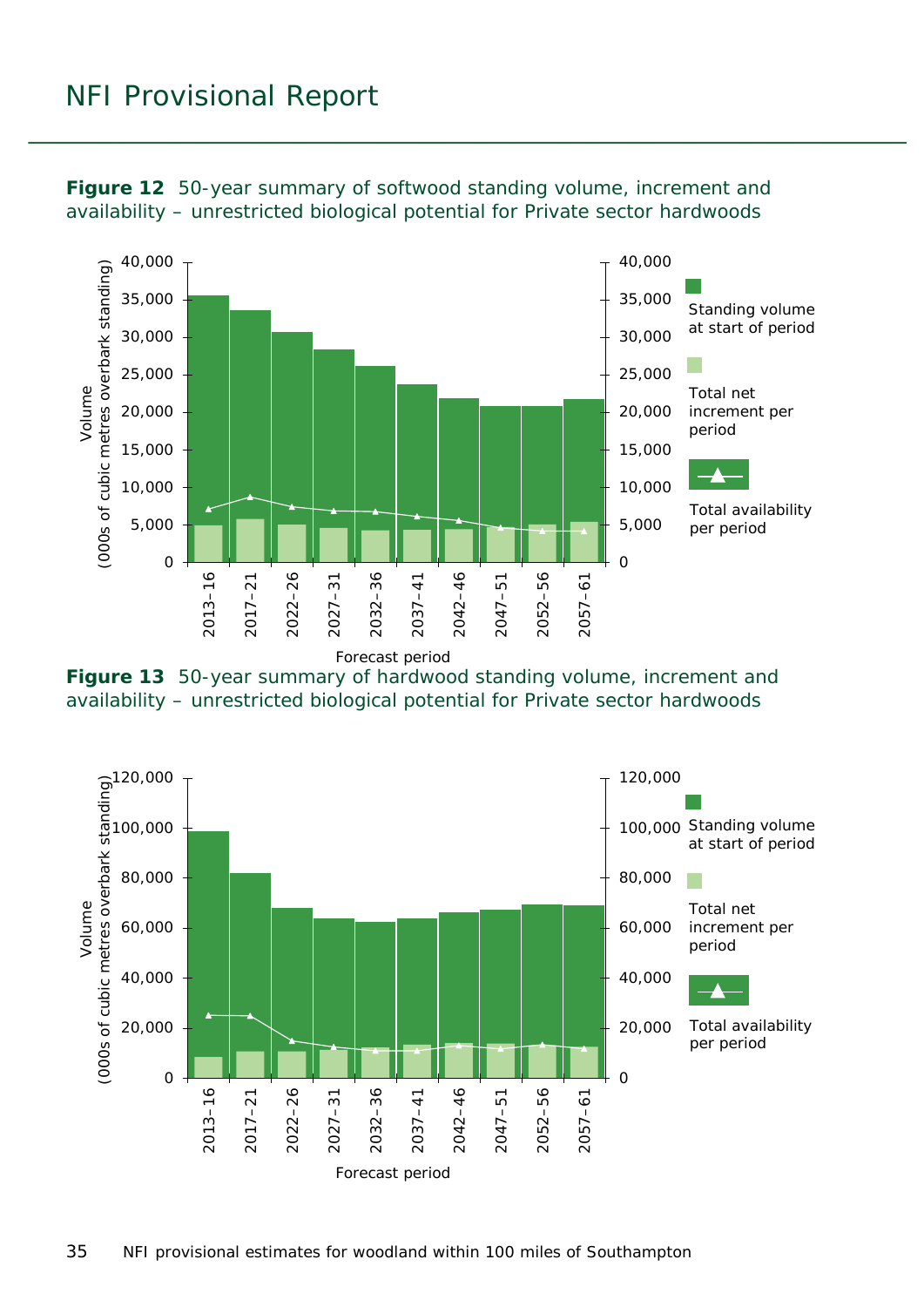Comparison of hardwood production between harvesting scenarios

<span id="page-35-0"></span>

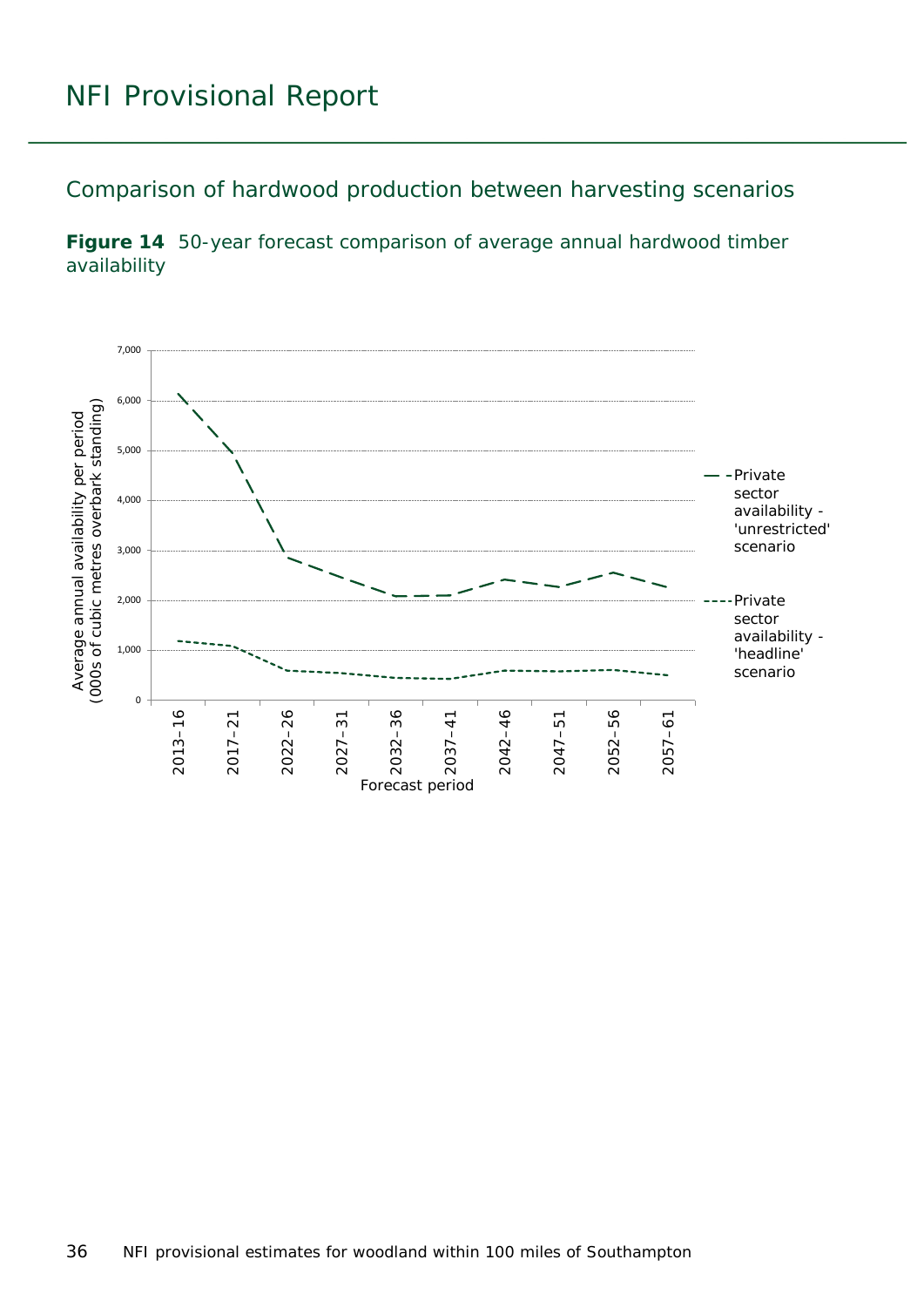

<span id="page-36-0"></span>

<span id="page-36-1"></span>**Table 16** 15-year forecast comparison of average annual timber availability

| Principal species      | $2013 - 16$ |                                 |                   | $2017 - 21$    |                                 |              | $2022 - 26$ |                                 |              |
|------------------------|-------------|---------------------------------|-------------------|----------------|---------------------------------|--------------|-------------|---------------------------------|--------------|
|                        | Headline    | Unrestricted                    | <b>Difference</b> | Headline       | Unrestricted                    | Difference   | Headline    | Unrestricted                    | Difference   |
|                        | volume      |                                 |                   | volume         |                                 |              | volume      |                                 |              |
|                        |             | $(000 \text{ m}^3 \text{ obs})$ |                   |                | $(000 \text{ m}^3 \text{ obs})$ |              |             | $(000 \text{ m}^3 \text{ obs})$ |              |
|                        |             |                                 |                   |                |                                 |              |             |                                 |              |
| <b>All conifers</b>    | 1,773       | 1,773                           | O                 | 1,741          | 1,741                           | $\mathbf 0$  | 1,478       | 1,478                           | $\mathbf{o}$ |
| Sitka spruce           | 98          | 98                              | $\circ$           | 183            | 183                             | $\mathsf{O}$ | 77          | 77                              | $\mathsf{O}$ |
| Scots pine             | 274         | 274                             | $\circ$           | 251            | 251                             | $\mathsf{O}$ | 296         | 296                             | $\mathsf{O}$ |
| Corsic an pine         | 240         | 240                             | $\circ$           | 217            | 217                             | $\mathsf{O}$ | 209         | 209                             | $\mathsf{O}$ |
| Norway spruce          | 172         | 172                             | $\mathbf 0$       | 221            | 221                             | $\mathsf{O}$ | 194         | 194                             | $\mathsf{O}$ |
| Larches                | 307         | 307                             | $\mathbf 0$       | 270            | 270                             | $\mathbf{O}$ | 182         | 182                             | $\circ$      |
| Douglas fir            | 372         | 372                             | $\circ$           | 274            | 274                             | $\mathsf{O}$ | 204         | 204                             | 0            |
| Lodgepole pine         | 8           | 8                               | $\circ$           | $\overline{7}$ | $\overline{7}$                  | $\mathsf{O}$ | 9           | 9                               | $\mathsf{O}$ |
| Other conifers         | 302         | 302                             | $\circ$           | 320            | 320                             | $\mathbf{O}$ | 304         | 304                             | $\Omega$     |
| <b>All broadleaves</b> | 1,322       | 6,268                           | 4,946             | 1,108          | 4,972                           | 3,863        | 702         | 2,967                           | 2,266        |
| Oak                    | 205         | 748                             | 543               | 232            | 753                             | 521          | 182         | 625                             | 443          |
| Beech                  | 254         | 447                             | 193               | 306            | 494                             | 188          | 188         | 416                             | 228          |
| Sycamore               | 108         | 517                             | 409               | 69             | 366                             | 297          | 29          | 160                             | 131          |
| Ash                    | 406         | 2,145                           | 1,739             | 222            | 1,449                           | 1,227        | 98          | 528                             | 430          |
| <b>Birch</b>           | 108         | 497                             | 389               | 114            | 539                             | 425          | 71          | 306                             | 236          |
| Sweet chestnut         | 55          | 274                             | 219               | 15             | 125                             | 110          | 30          | 117                             | 87           |
| Hazel                  | 13          | 265                             | 252               | 15             | 299                             | 284          | 18          | 203                             | 185          |
| Hawthorn               | 5           | 53                              | 48                | $\overline{4}$ | 56                              | 52           | 5           | 51                              | 46           |
| Alder                  | 17          | 324                             | 307               | 11             | 264                             | 253          | 6           | 127                             | 121          |
| Willow                 | 3           | 106                             | 103               | 4              | 94                              | 91           |             | 66                              | 61           |
| Other broadleaves      | 142         | 879                             | 737               | 121            | 534                             | 413          | 71          | 366                             | 295          |
| <b>All species</b>     | 3,091       | 8,030                           | 4,939             | 2,849          | 6,718                           | 3,869        | 2,172       | 4,441                           | 2,270        |